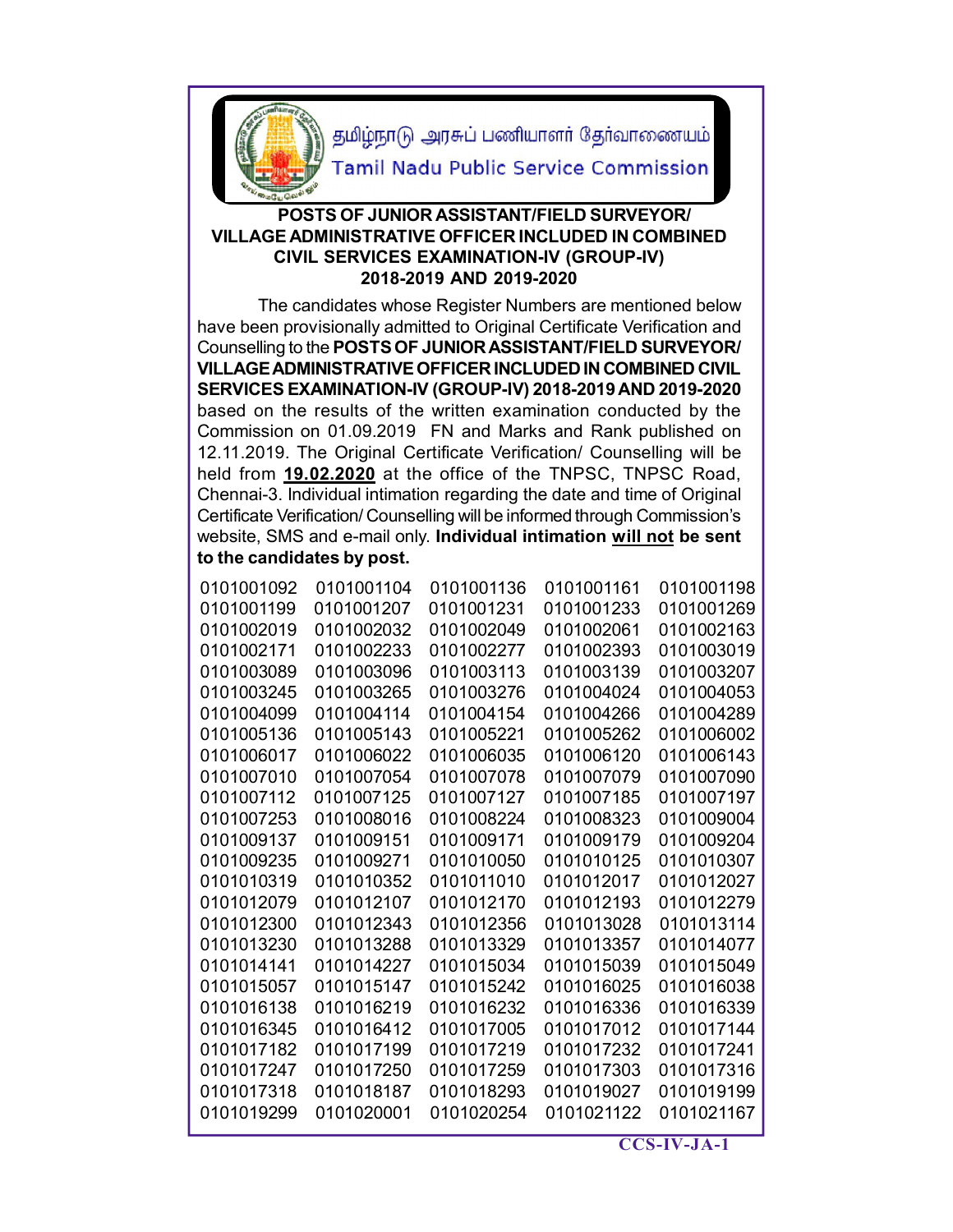| 0101022063 | 0101022118 | 0101023065 | 0101023271 | 0101024002 |
|------------|------------|------------|------------|------------|
| 0101024121 | 0101024191 | 0101024312 | 0101024338 | 0101024348 |
| 0101025005 | 0101025123 | 0101025198 | 0101025230 | 0101025324 |
| 0101026102 | 0101026167 | 0101026171 | 0101026249 | 0101026275 |
| 0101027025 | 0101027117 | 0101027159 | 0101027383 | 0101028041 |
| 0101028133 | 0101029008 | 0101029014 | 0101029026 | 0101029131 |
| 0101029196 | 0101029219 | 0101029281 | 0101029312 | 0101029346 |
| 0101030130 | 0101030182 | 0101030216 | 0101030249 | 0101030260 |
| 0101030276 | 0101031021 | 0101031043 | 0101031065 | 0101031217 |
| 0101032179 | 0101032191 | 0101032257 | 0101032270 | 0101032321 |
| 0101032375 | 0101032421 | 0101033076 | 0101033137 | 0101033242 |
| 0101033317 | 0101033424 | 0101034015 | 0101034154 | 0101034291 |
| 0101035125 | 0101035172 | 0101036057 | 0101036093 | 0101037038 |
| 0101037154 | 0101037189 | 0101037286 | 0101037303 | 0101037435 |
| 0101037438 | 0101037493 | 0101038055 | 0101038135 | 0101038169 |
| 0101038186 | 0101038210 | 0102001040 | 0102001109 | 0102001160 |
| 0102001166 | 0102002372 | 0102002376 | 0102003091 | 0102004077 |
| 0102005132 | 0102005153 | 0102005194 | 0102005203 | 0102005264 |
| 0102006188 | 0102006207 | 0102007007 | 0102007026 | 0102007052 |
| 0102007100 | 0102008084 | 0102008233 | 0102009037 | 0102010051 |
| 0102010258 | 0102010396 | 0103001178 | 0103001191 | 0103001196 |
| 0103001214 | 0103002092 | 0103004132 | 0103005132 | 0103005226 |
| 0103006021 | 0103006145 | 0103006146 | 0103006284 | 0103008052 |
| 0103008216 | 0103009382 | 0103010268 | 0103011154 | 0104003252 |
| 0104005204 | 0104005459 | 0104006177 | 0104006202 | 0104006231 |
| 0105001173 | 0105001209 | 0105001299 | 0105002119 | 0105003019 |
| 0105003035 | 0105003084 | 0105003091 | 0105003141 | 0105003229 |
| 0105003279 | 0105004053 | 0105004055 | 0105004106 | 0105004197 |
| 0105004203 | 0105004297 | 0105005096 | 0105006089 | 0105007091 |
| 0105007191 | 0105007195 | 0105008120 | 0105009160 | 0105009228 |
| 0105009234 | 0105010023 | 0105010098 | 0105010196 | 0105011144 |
| 0105012174 | 0107002082 | 0107002106 | 0107003030 | 0107003066 |
| 0107004159 | 0107004337 | 0107004412 | 0107009029 | 0107009231 |
| 0107012283 | 0108001286 | 0108004096 | 0108005095 | 0108005193 |
| 0108007040 | 0108007070 | 0108007193 | 0108008173 | 0109001128 |
| 0109003068 | 0109003172 | 0109003197 | 0109004196 | 0109005217 |
| 0109005273 | 0109007115 | 0109009003 | 0109009210 | 0109010248 |
| 0109011294 | 0109012261 | 0109016206 | 0109016207 | 0109021008 |
| 0109021276 | 0109022029 | 0109022247 | 0109023149 | 0109024137 |
| 0109025068 | 0109026050 | 0110001181 | 0110001196 | 0110004109 |
| 0111001079 | 0111001165 | 0111002020 | 0111003055 | 0111003147 |
| 0111003189 | 0111004226 | 0111005115 | 0111006009 | 0111006052 |
| 0111006054 | 0111006208 | 0111008120 | 0111009039 | 0111009061 |
| 0111009124 | 0111010061 | 0111011143 | 0112002013 | 0112002025 |
| 0112002134 | 0112002174 | 0112002210 | 0112002249 | 0112003101 |
| 0112004201 | 0112004312 | 0112004348 | 0112004383 | 0112005013 |
| 0112006248 | 0112007240 | 0112008069 | 0112008217 | 0112009258 |
| 0112010210 | 0112013062 | 0112013097 | 0112013188 | 0112013305 |
| 0112014138 | 0112015020 | 0112015099 | 0112016107 | 0112016291 |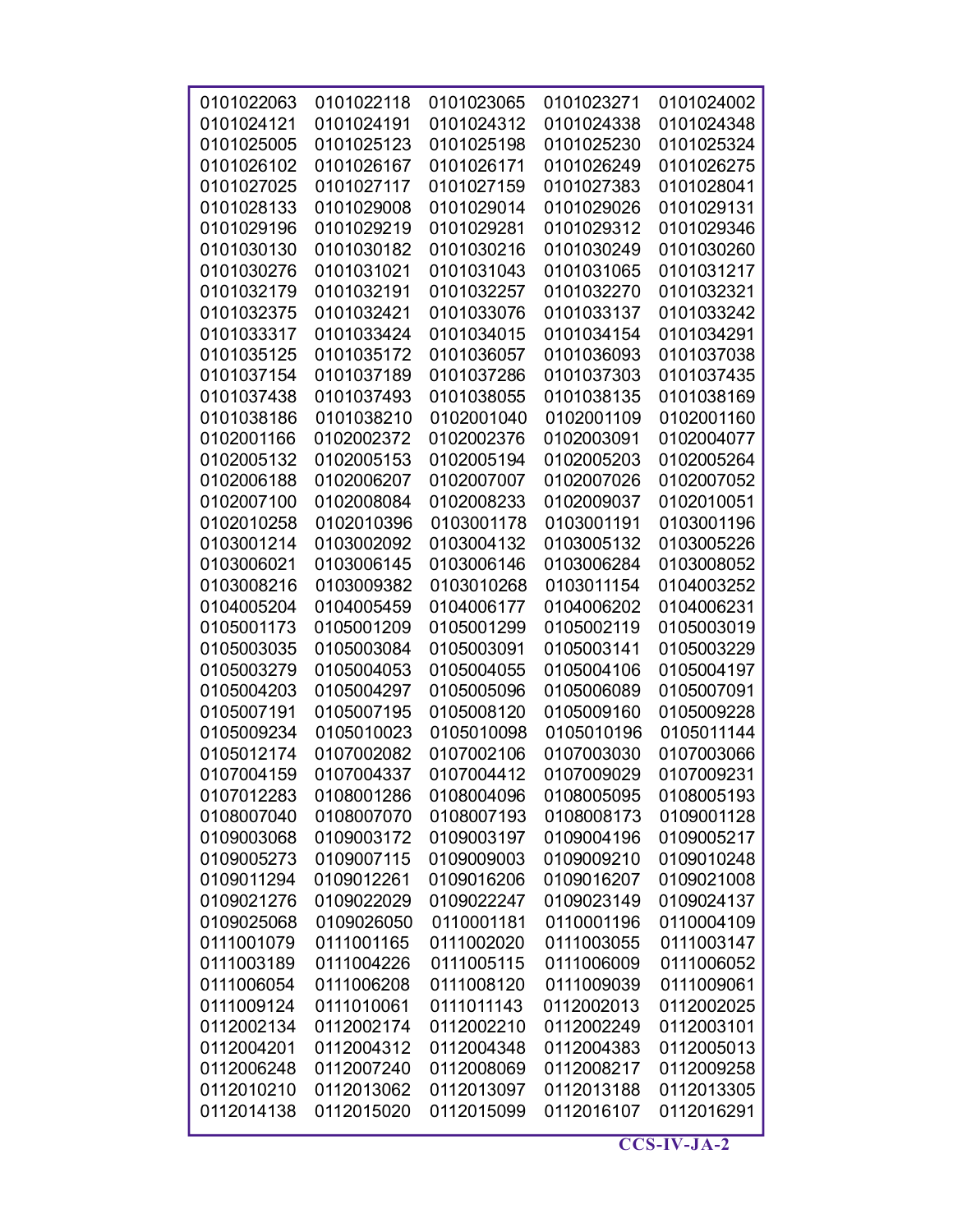| 0112017033               | 0112017053               | 0112019202               | 0112020070               | 0112020108               |
|--------------------------|--------------------------|--------------------------|--------------------------|--------------------------|
| 0112020125               | 0112021118               | 0112022154               | 0112023240               | 0112024151               |
| 0113001207               | 0113002154               | 0113003024               | 0113004181               | 0113005105               |
| 0113005131               | 0113006194               | 0113007015               | 0113007057               | 0113007179               |
| 0113007204               | 0113009087               | 0114001041               | 0114003240               | 0114004030               |
| 0114004267               | 0121001091               | 0121001225               | 0122002077               | 0122002227               |
| 0122003013               | 0122004112               | 0123001129               | 0123003237               | 0123006045               |
| 0123006096               | 0123006192               | 0123008249               | 0123013046               | 0124003186               |
| 0124005260               | 0124006246               | 0124008348               | 0125001029               | 0125004170               |
| 0125007003               | 0126002119               | 0126002227               | 0126003149               | 0126004091               |
| 0126004156               | 0126005035               | 0126005041               | 0126005133               | 0126009096               |
| 0126010050               | 0126010150               | 0126011212               | 0126012041               | 0126013339               |
| 0126015081               | 0126015132               | 0127002187               | 0127002274               | 0127003108               |
| 0141001045               | 0141001296               | 0141002059               | 0141002199               | 0141003014               |
| 0141003117               | 0141003274               | 0141004021               | 0141006066               | 0141006279               |
| 0141007008               | 0141007109               | 0141008293               | 0142001151               | 0142003182               |
| 0142003187               | 0142004154               | 0142005122               | 0142007129               | 0142011191               |
| 0142012002               | 0143001101               | 0143001157               | 0143001338               | 0143002054               |
| 0143002059               | 0143002063               | 0143002066               | 0143002091               | 0143002101               |
| 0143002315               | 0143003098               | 0143003103               | 0143004033               | 0143005006               |
| 0143005126               | 0143005171               | 0143005192               | 0143005284               | 0143006034               |
| 0143007007               | 0143007132               | 0143007153               | 0143008042               | 0143008125               |
| 0143008336               | 0143009117               | 0143009204               | 0143009277               | 0143010051               |
| 0143010180               | 0143010299               | 0143011102               | 0143011302               | 0143012033               |
| 0143012239               | 0143012254               | 0143012311               | 0143012331               | 0143013168               |
| 0143013375               | 0143013399               | 0143014011               | 0143014137               | 0143014203               |
| 0143015151               | 0143015353               | 0143015382               | 0143016125               | 0143016263               |
| 0143016306               | 0143017258               | 0143020066               | 0143020123               | 0143020395               |
| 0143020400               | 0143021155               | 0143021339               | 0143022392               | 0143022400               |
| 0143025134               | 0143025145               | 0143025243               | 0143025293               | 0143025378               |
| 0143026008               | 0143026073               | 0143026223               | 0143027018               | 0143027177               |
| 0143027255               | 0144001046               | 0144001168               | 0144002047               | 0144003354               |
| 0144004098               | 0144004213               | 0144005139               | 0144005246               | 0144005254               |
| 0144006079               | 0144006156               | 0144006161               | 0144008086               | 0144009093               |
| 0144009101               | 0144009134<br>0144009400 | 0144009197               | 0144009254               | 0144009338               |
| 0144009394               |                          | 0144010011               | 0144010065               | 0144011012               |
| 0144011159<br>0144012214 | 0144012110<br>0144013009 | 0144012120<br>0144013036 | 0144012132<br>0144013109 | 0144012192<br>0144013131 |
| 0144013154               | 0144013156               | 0144013158               |                          | 0144014221               |
| 0144014239               | 0144014264               | 0144015175               | 0144013208<br>0144016205 | 0144016231               |
| 0144016335               | 0144017294               | 0144018031               | 0144018277               | 0144019130               |
| 0144019259               | 0144020213               | 0144021074               | 0144021268               | 0144022036               |
| 0144023005               | 0144023137               | 0144023248               | 0144026187               | 0144026195               |
| 0144028064               | 0144028072               | 0144028186               | 0144029001               | 0144029129               |
| 0144029182               | 0144029269               | 0144031062               | 0144031215               | 0144032011               |
| 0144032053               | 0144032213               | 0144034200               | 0144034216               | 0144034264               |
| 0145001140               | 0145001297               | 0145003219               | 0145003280               | 0145005132               |
| 0145006091               | 0145006209               | 0145007003               | 0145008266               | 0145009016               |
| 0145009030               | 0145009133               | 0145009274               | 0145010224               | 0145011297               |
|                          |                          |                          |                          |                          |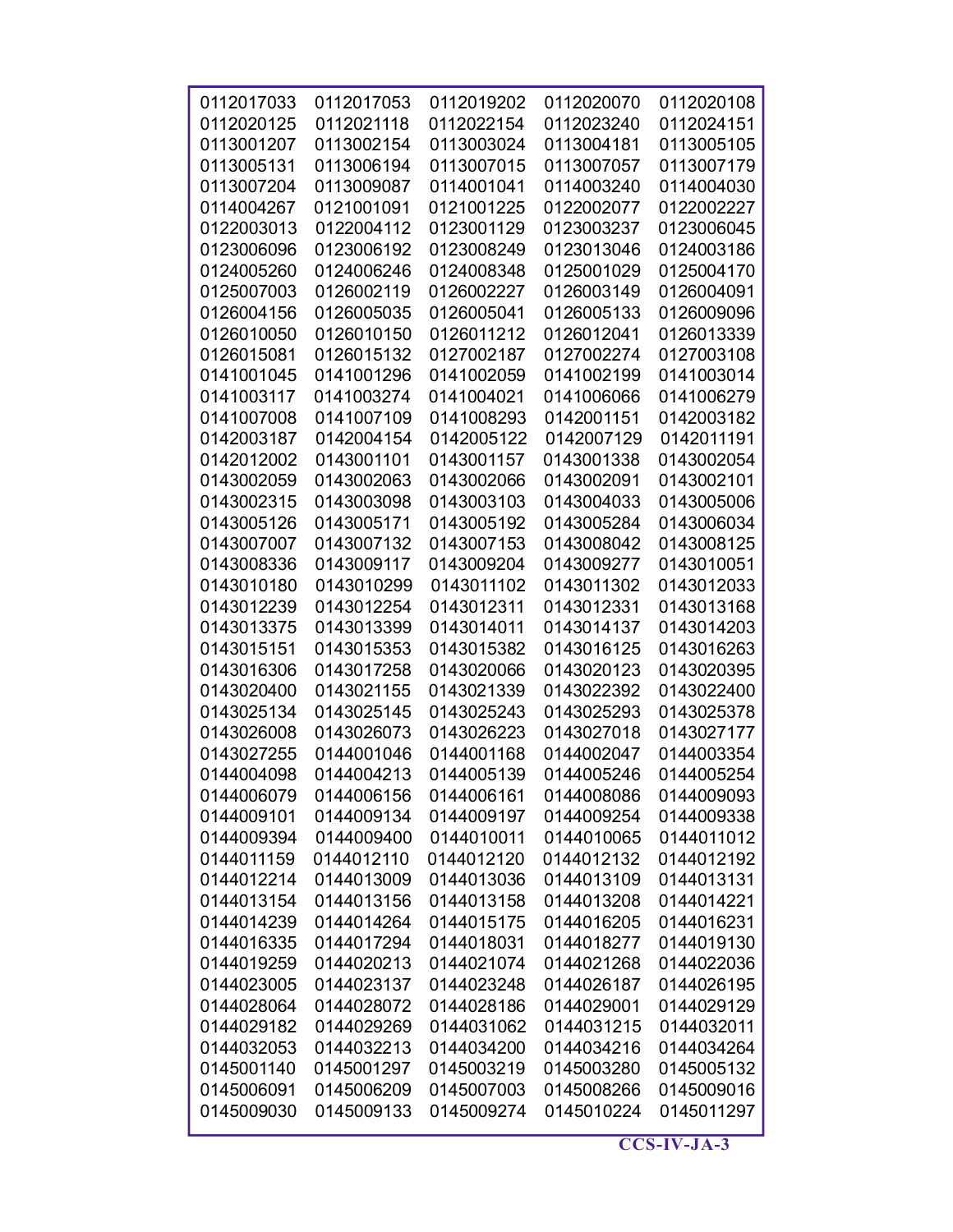| 0145014007 | 0145014280 | 0145015021 | 0145015266 | 0145018280 |
|------------|------------|------------|------------|------------|
| 0145020046 | 0146001351 | 0146003031 | 0146003182 | 0146003246 |
| 0146004172 | 0146005110 | 0146005203 | 0146006103 | 0146006163 |
| 0146006239 | 0146007051 | 0146008329 | 0146009039 | 0146009094 |
| 0146009170 | 0146010050 | 0146010077 | 0146010084 | 0146011153 |
| 0146011277 | 0146011369 | 0146011386 | 0146012104 | 0146012117 |
| 0146012225 | 0146013286 | 0146014017 | 0146015095 | 0146015188 |
| 0146015250 | 0146016097 | 0146016358 | 0146017009 | 0146017011 |
| 0146017228 | 0146017249 | 0146018050 | 0146018114 | 0146019001 |
| 0146019118 | 0146019128 | 0146019325 | 0146020200 | 0146021049 |
| 0146021109 | 0146021261 | 0146021306 | 0146021396 | 0146023097 |
| 0146023251 | 0146024104 | 0146024190 | 0146025333 | 0146028295 |
| 0146028396 | 0146031168 | 0146031355 | 0146032346 | 0146033174 |
| 0146033263 | 0146034096 | 0146034343 | 0146035063 | 0146035108 |
| 0146035170 | 0146036260 | 0146037183 | 0146038275 | 0146038346 |
| 0146040278 | 0146041223 | 0147001143 | 0147001163 | 0147001227 |
| 0147001229 | 0147002044 | 0147002109 | 0148001015 | 0148001179 |
| 0148002014 | 0148002144 | 0148002236 | 0148003057 | 0148003153 |
| 0148003155 | 0148003183 | 0148003234 | 0148006034 | 0201001147 |
| 0201003040 | 0201003102 | 0201003164 | 0201003209 | 0201004142 |
| 0201004325 | 0201005069 | 0201007007 | 0201007090 | 0201008167 |
| 0201008224 | 0201009254 | 0201009256 | 0201010068 | 0201010113 |
| 0201012198 | 0201013088 | 0201015269 | 0201016042 | 0201016163 |
| 0201017223 | 0201017253 | 0201018136 | 0201018190 | 0201019173 |
| 0201019295 | 0201019310 | 0201019318 | 0201019336 | 0201020192 |
| 0201020300 | 0201021134 | 0201023152 | 0201023238 | 0201025186 |
| 0201025242 | 0201026002 | 0201026016 | 0201026126 | 0201026128 |
| 0201026267 | 0201027192 | 0201027243 | 0201029012 | 0201029205 |
| 0201029229 | 0201030135 | 0201031123 | 0201032022 | 0201032023 |
| 0201032249 | 0201034023 | 0201034174 | 0201035200 | 0201035295 |
| 0201037031 | 0201037088 | 0201037259 | 0201038044 | 0201039160 |
| 0201044056 | 0201047032 | 0201049090 | 0201049126 | 0201050226 |
| 0201051163 | 0201051225 | 0201052129 | 0201052384 | 0201052388 |
| 0201053223 | 0201055010 | 0201056369 | 0201058198 | 0201060127 |
| 0202002203 | 0202004097 | 0202004197 | 0202006007 | 0202006025 |
| 0202006031 | 0202006069 | 0202007148 | 0202007285 | 0202007299 |
| 0202008131 | 0202009062 | 0202009073 | 0202010172 | 0202011115 |
| 0202011370 | 0202012201 | 0202012298 | 0202013009 | 0202013093 |
| 0202015030 | 0202015289 | 0202017270 | 0202017279 | 0202018066 |
| 0202019231 | 0202020142 | 0202021101 | 0202021185 | 0202022086 |
| 0202022226 | 0202022251 | 0202023023 | 0202023134 | 0202023175 |
| 0202024038 | 0202024174 | 0202024196 | 0202024227 | 0202026133 |
| 0202028194 | 0202029156 | 0202030118 | 0202030352 | 0202031163 |
| 0202033172 | 0202035125 | 0202036160 | 0202036192 | 0202036193 |
| 0202037190 | 0202038205 | 0202041019 | 0202043082 | 0202044007 |
| 0203001010 | 0203001140 | 0203001207 | 0203001252 | 0203002158 |
| 0203003001 | 0203003087 | 0203004101 | 0203004240 | 0203006048 |
| 0203006219 | 0203010284 | 0203014072 | 0204002175 | 0204002181 |
| 0204004025 | 0204006084 | 0204006243 | 0204007132 | 0204008069 |
|            |            |            |            |            |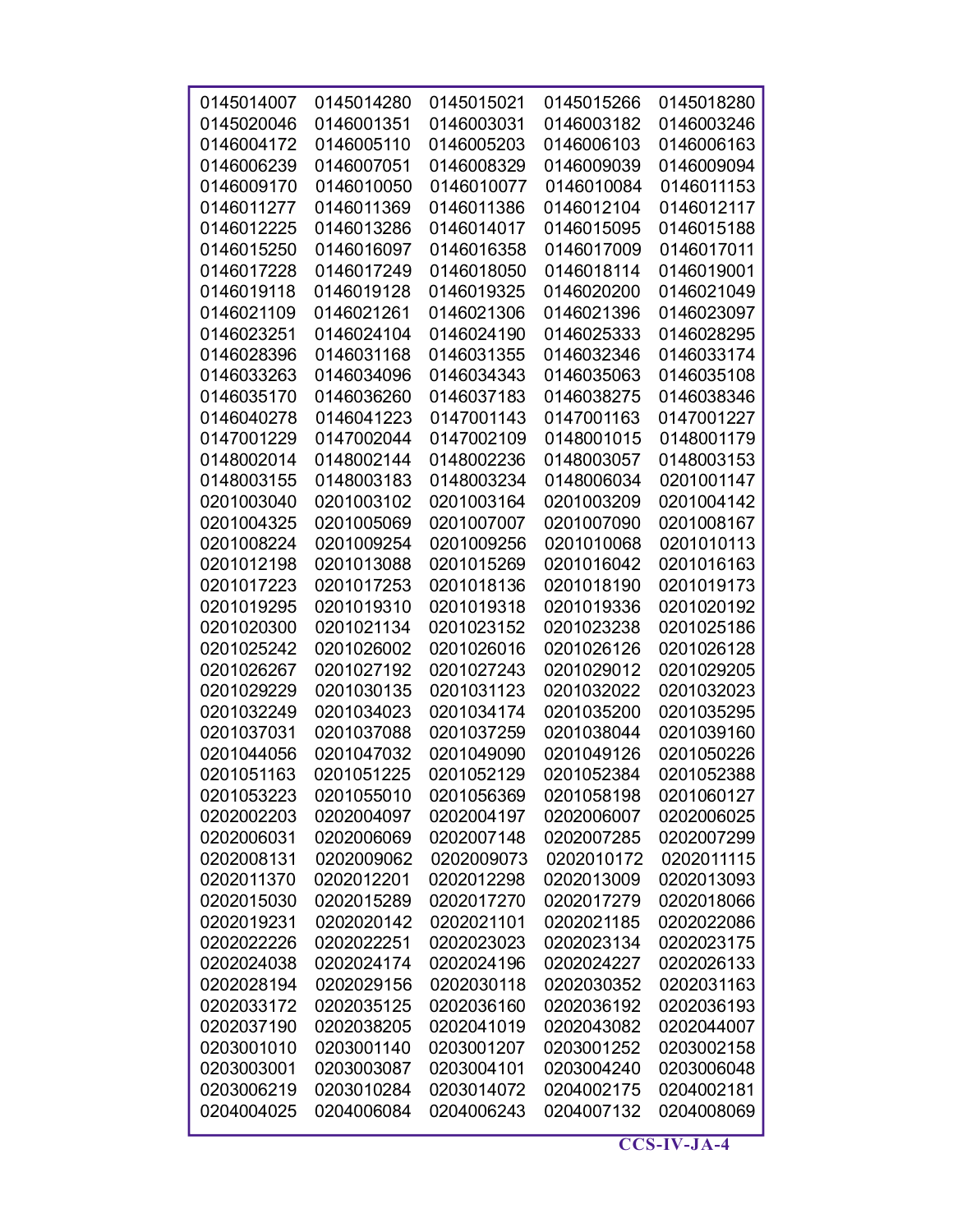| 0204008226 | 0204008245 | 0204011232 | 0204012056 | 0204013143 |
|------------|------------|------------|------------|------------|
| 0204013291 | 0204014259 | 0204014270 | 0204014281 | 0204015197 |
| 0204016279 | 0204016353 | 0204017057 | 0204017324 | 0204017338 |
| 0204018163 | 0204018176 | 0204018237 | 0204019155 | 0204019203 |
| 0204020048 | 0204020170 | 0204022145 | 0204022268 | 0204023121 |
| 0204023238 | 0204024297 | 0204028160 | 0204029153 | 0204029239 |
| 0204029294 | 0205003082 | 0205003177 | 0205007079 | 0205008022 |
| 0205008081 | 0205009066 | 0205010020 | 0205010080 | 0205010299 |
| 0205012278 | 0205014117 | 0205015134 | 0205016232 | 0205017113 |
| 0205018186 | 0205021184 | 0205022054 | 0207001124 | 0207001242 |
| 0207002164 | 0207002241 | 0207002255 | 0207002290 | 0207005189 |
| 0207007191 | 0207008124 | 0208002182 | 0208003181 | 0208004191 |
| 0208005282 | 0209003097 | 0209005264 | 0209007039 | 0210001085 |
| 0210001090 | 0210001288 | 0210002049 | 0210002094 | 0210002141 |
| 0210003031 | 0210005195 | 0301001145 | 0301002039 | 0301002223 |
| 0301003090 | 0301003114 | 0301003356 | 0301004038 | 0301004061 |
| 0301004278 | 0301006149 | 0301007020 | 0301007053 | 0301007144 |
| 0301007164 | 0301007184 | 0301007222 | 0301008029 | 0301008141 |
| 0301008184 | 0301008299 | 0301009057 | 0301009176 | 0301010050 |
| 0301010224 | 0301011107 | 0301011136 | 0301011193 | 0301011241 |
| 0301012051 | 0301012077 | 0301012212 | 0301012239 | 0301013114 |
| 0301013197 | 0301014003 | 0301014032 | 0301015150 | 0301015157 |
| 0301015276 | 0301016083 | 0301016175 | 0301016285 | 0301016360 |
| 0301017143 | 0301017295 | 0301018062 | 0301018191 | 0301018193 |
| 0301019288 | 0301019296 | 0301020002 | 0301020134 | 0301021106 |
| 0301021173 | 0301022062 | 0301022259 | 0301023253 | 0301024076 |
| 0301024255 | 0301025156 | 0301026001 | 0301026113 | 0301026129 |
| 0301026193 | 0301027013 | 0301027128 | 0301027223 | 0301028093 |
| 0301028148 | 0301028192 | 0301028212 | 0301029117 | 0301029137 |
| 0301029141 | 0301029188 | 0301030204 | 0301030262 | 0301031027 |
| 0301031275 | 0301032081 | 0301032134 | 0301032182 | 0301033023 |
| 0301034068 | 0301034178 | 0301035058 | 0301035078 | 0301035112 |
| 0301035175 | 0301035309 | 0301035327 | 0301035335 | 0301036001 |
| 0301036028 | 0301036073 | 0301037085 | 0301039236 | 0301040019 |
| 0301040133 | 0301040159 | 0301040222 | 0301040295 | 0301041127 |
| 0301041181 | 0301042192 | 0301044006 | 0301045083 | 0301046129 |
| 0301046177 | 0301047125 | 0301048080 | 0301049190 | 0301049260 |
| 0301050094 | 0301050252 | 0301050268 | 0301050275 | 0301052005 |
| 0301052286 | 0301052292 | 0301053028 | 0301053266 | 0301053270 |
| 0301053301 | 0301053325 | 0301054056 | 0301054131 | 0301054260 |
| 0301055056 | 0301055074 | 0301055096 | 0301055284 | 0301056031 |
| 0301056299 | 0301057043 | 0301057155 | 0301057161 | 0301057191 |
| 0301058151 | 0301058231 | 0301059146 | 0301059228 | 0301061213 |
| 0301065252 | 0301066081 | 0301067083 | 0301067209 | 0301067256 |
| 0301069085 | 0301071038 | 0301072035 | 0301072040 | 0301072184 |
| 0301072262 | 0301074274 | 0302001029 | 0302002028 | 0302004023 |
| 0302004162 | 0302004239 | 0302004253 | 0302004258 | 0302005097 |
| 0302005126 | 0302006125 | 0302007040 | 0302007137 | 0302007143 |
| 0302008103 | 0302008143 | 0302008228 | 0302010004 | 0302010293 |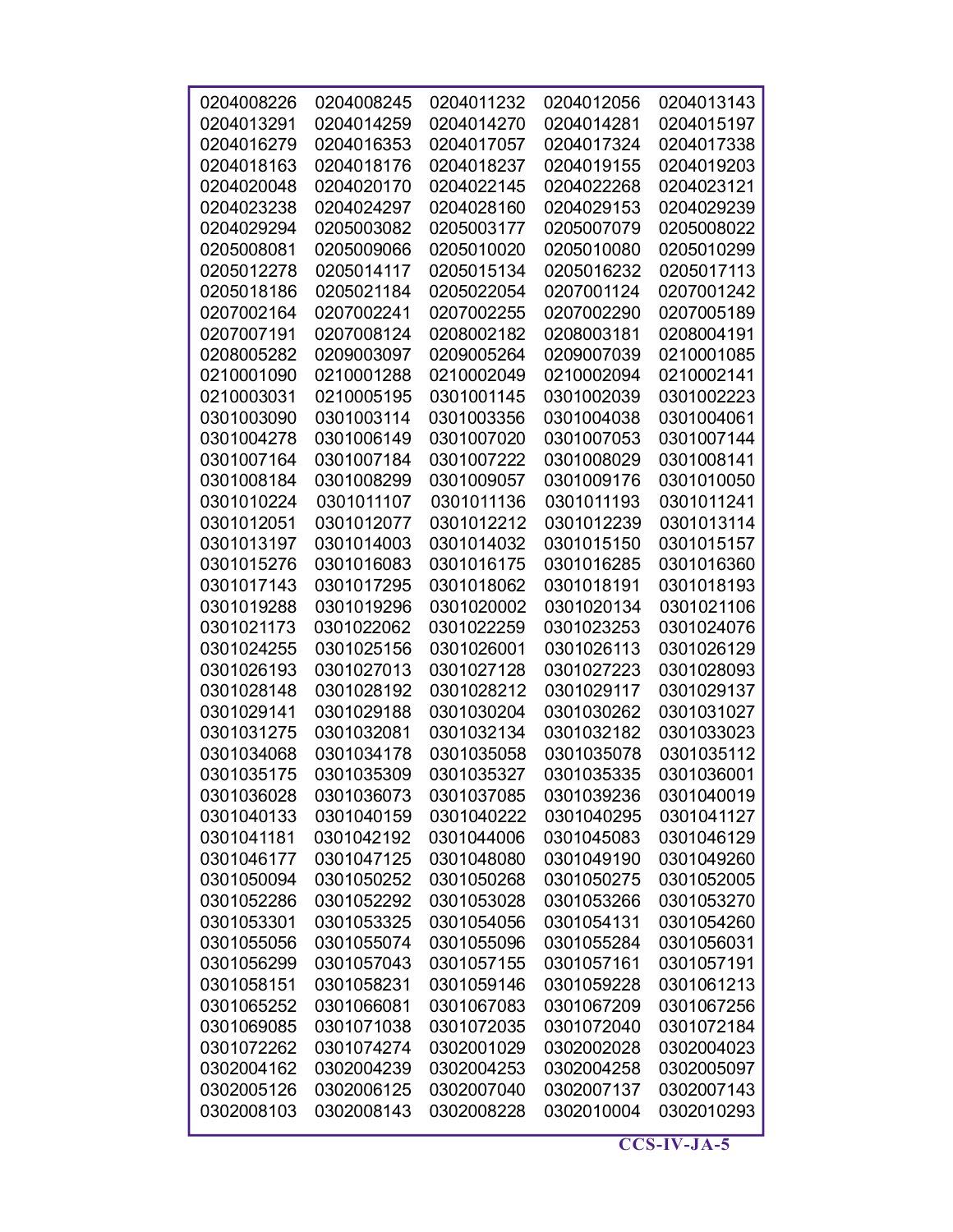| 0302011104 | 0302011152 | 0302011153 | 0302013102 | 0302013111 |
|------------|------------|------------|------------|------------|
| 0302013344 | 0302013359 | 0302013372 | 0302014026 | 0302014159 |
| 0302014207 | 0302014372 | 0302014380 | 0302015239 | 0302016295 |
| 0302017069 | 0302018070 | 0302018205 | 0302019176 | 0302021050 |
| 0302021163 | 0302021292 | 0302022039 | 0302023170 | 0302023190 |
| 0302023192 | 0302024251 | 0302025021 | 0302025027 | 0302026092 |
| 0302027082 | 0302027295 | 0302029117 | 0303002007 | 0303002019 |
| 0303005018 | 0303005156 | 0303006283 | 0303008238 | 0303009129 |
| 0303009213 | 0303011058 | 0303012042 | 0303012049 | 0303012066 |
| 0304001265 | 0304002016 | 0304002196 | 0304002200 | 0304003039 |
| 0304003086 | 0304005047 | 0304005074 | 0304006041 | 0304006181 |
| 0304006247 | 0304007096 | 0304007140 | 0304008157 | 0304008232 |
| 0304009293 | 0304010006 | 0304010318 | 0304011013 | 0304012091 |
| 0304012260 | 0304014029 | 0304014048 | 0304015177 | 0304017117 |
| 0305001097 | 0305002027 | 0305004032 | 0305004128 | 0305004215 |
| 0305005107 | 0305006052 | 0305006136 | 0305007002 | 0305007022 |
| 0305007073 | 0305007077 | 0305007149 | 0305007151 | 0305007167 |
| 0305008011 | 0305008330 | 0305009057 | 0305009135 | 0305010189 |
| 0305010202 | 0305012045 | 0305012056 | 0305012135 | 0305013064 |
| 0305013163 | 0305014019 | 0305014029 | 0305015050 | 0305016073 |
| 0305016096 | 0305016219 | 0305016261 | 0305017053 | 0305017091 |
| 0305017152 | 0305017253 | 0305019004 | 0305019192 | 0305019234 |
| 0305020247 | 0305021130 | 0305022079 | 0305023163 | 0305023196 |
| 0305025209 | 0306001014 | 0306001074 | 0306001110 | 0306001114 |
| 0306002049 | 0306002222 | 0306002287 | 0306003063 | 0306004238 |
| 0306004249 | 0306004271 | 0306004286 | 0306005051 | 0306005104 |
| 0306005355 | 0306006056 | 0306006191 | 0306006249 | 0306007072 |
| 0306007208 | 0306009101 | 0306009106 | 0306010271 | 0306011253 |
| 0306011254 | 0306012071 | 0306012077 | 0306012096 | 0306012195 |
| 0306012255 | 0306012356 | 0306013028 | 0306014190 | 0306016056 |
| 0306016223 | 0306017051 | 0306017100 | 0306017108 | 0306017355 |
| 0306018295 | 0306019101 | 0306019115 | 0306019220 | 0306020183 |
| 0306020254 | 0306021055 | 0306023015 | 0306024014 | 0306024060 |
| 0307001201 | 0307001399 | 0307004223 | 0307005228 | 0307007153 |
| 0307009075 | 0307009367 | 0307010308 | 0308002021 | 0308002264 |
| 0308003219 | 0308005276 | 0308005344 | 0308005387 | 0308006273 |
| 0308008089 | 0308009196 | 0308010091 | 0308011078 | 0308013107 |
| 0308015186 | 0308016174 | 0308020132 | 0308021104 | 0308021209 |
| 0308021264 | 0308022211 | 0308023148 | 0308024003 | 0308025124 |
| 0308027240 | 0308028151 | 0308029189 | 0309002051 | 0309002171 |
| 0309003035 | 0309004070 | 0309005065 | 0309008101 | 0309008113 |
| 0309008167 | 0310001134 | 0310001265 | 0310002109 | 0310003036 |
| 0310003191 | 0310005020 | 0310005201 | 0401001091 | 0401001237 |
| 0401001285 | 0401003092 | 0401003200 | 0401003261 | 0401003267 |
| 0401004030 | 0401004051 | 0401004158 | 0401006173 | 0401006176 |
| 0401006195 | 0401006201 | 0401006287 | 0401007120 | 0401007137 |
| 0401007179 | 0401007207 | 0401007241 | 0401007253 | 0401008054 |
| 0401008092 | 0401009046 | 0401009053 | 0401009063 | 0401009165 |
| 0401010138 | 0401010286 | 0401011017 | 0401012036 | 0401012177 |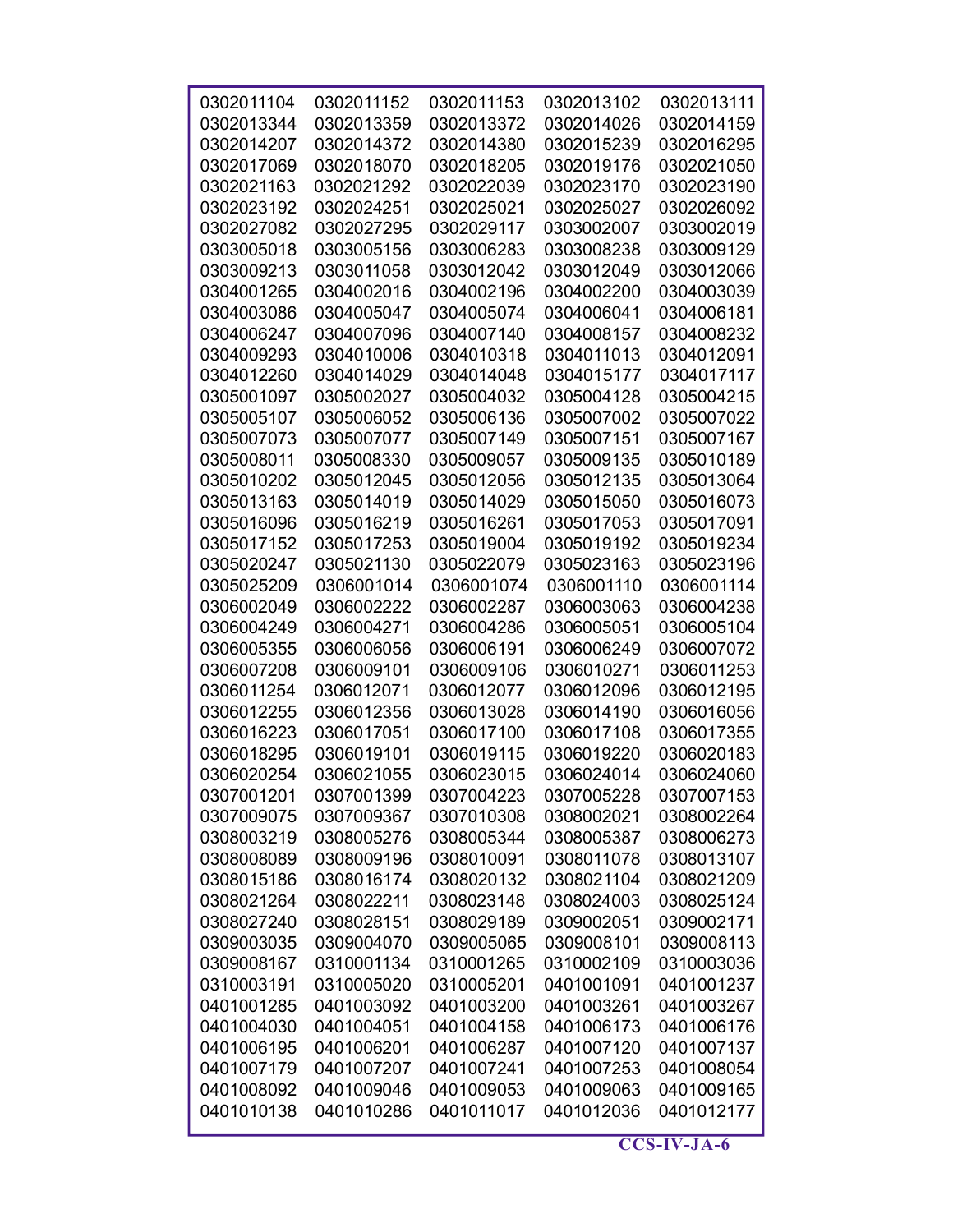| 0401012180 | 0401012187 | 0401013051 | 0401013072 | 0401013387 |
|------------|------------|------------|------------|------------|
| 0401014001 | 0401014097 | 0401014110 | 0401014217 | 0401014272 |
| 0401014334 | 0401016224 | 0401016237 | 0401017004 | 0401017019 |
| 0401017170 | 0401018009 | 0401018135 | 0401018138 | 0401018195 |
| 0401018263 | 0401018303 | 0401019080 | 0401019081 | 0401019103 |
| 0401019201 | 0401019381 | 0401020046 | 0401020085 | 0401020087 |
| 0401020131 | 0401020202 | 0401020205 | 0401021117 | 0401021189 |
| 0401021281 | 0401021303 | 0401021355 | 0401021399 | 0401022036 |
| 0401022116 | 0401022272 | 0401022361 | 0401023150 | 0401023189 |
| 0401024074 | 0401024079 | 0401024101 | 0401025131 | 0401025144 |
| 0401025167 | 0401025188 | 0401026013 | 0401026021 | 0401026030 |
| 0401026031 | 0401026068 | 0401026072 | 0401026139 | 0401026297 |
| 0401027023 | 0401027028 | 0401027161 | 0401027176 | 0401027218 |
| 0401027254 | 0401028031 | 0401028134 | 0401028198 | 0401028204 |
| 0401028281 | 0401029019 | 0401029021 | 0401029122 | 0401029168 |
| 0401029179 | 0401029259 | 0401029296 | 0401030087 | 0401030091 |
| 0401031013 | 0401031113 | 0401031207 | 0401032094 | 0401032179 |
| 0401033177 | 0401034179 | 0401034194 | 0401035142 | 0401035165 |
| 0401035187 | 0401035220 | 0401035285 | 0401037070 | 0401037108 |
| 0401037122 | 0401037183 | 0401038076 | 0401038143 | 0401038188 |
| 0401038207 | 0401039083 | 0401039091 | 0401039294 | 0401040163 |
| 0401040181 | 0401041130 | 0401041166 | 0401041183 | 0401041268 |
| 0401042275 | 0401043003 | 0401043034 | 0401043038 | 0401043268 |
| 0401043305 | 0401043353 | 0401043383 | 0401044155 | 0401044194 |
| 0401045031 | 0401045148 | 0401045270 | 0401045303 | 0401045341 |
| 0401046064 | 0401046084 | 0401046188 | 0401047180 | 0401047209 |
| 0401047237 | 0401048052 | 0401048154 | 0401048193 | 0401049059 |
| 0401050007 | 0401050088 | 0401050145 | 0401050167 | 0401051088 |
| 0401052182 | 0401052184 | 0401052255 | 0401052281 | 0401052295 |
| 0401053032 | 0401053095 | 0401053115 | 0401053191 | 0401054029 |
| 0401054134 | 0401054145 | 0401054148 | 0401054198 | 0401054235 |
| 0401055040 | 0401055045 | 0401055047 | 0401055048 | 0401055080 |
| 0401055107 | 0401056180 | 0401057013 | 0401057207 | 0401057217 |
| 0401057289 | 0401057299 | 0401058065 | 0401058073 | 0401060177 |
| 0401061032 | 0401061164 | 0401062086 | 0401064286 | 0401064292 |
| 0401065077 | 0401067222 | 0401067292 | 0401068180 | 0401069008 |
| 0401069057 | 0402001051 | 0402001158 | 0402001373 | 0402002214 |
| 0402002223 | 0402002266 | 0402003025 | 0402003102 | 0402003123 |
| 0402003171 | 0402003181 | 0402005161 | 0402006280 | 0402008015 |
| 0402008101 | 0402008121 | 0402008171 | 0402009019 | 0402009137 |
| 0402009193 | 0402009216 | 0402009238 | 0402010240 | 0402011047 |
| 0402011165 | 0402012007 | 0402012186 | 0402012236 | 0402013093 |
| 0402013155 | 0402013213 | 0402013239 | 0402013275 | 0402014117 |
| 0402015006 | 0402015280 | 0402016009 | 0402016093 | 0402016175 |
| 0402016186 | 0402016280 | 0402018091 | 0402018106 | 0402018112 |
| 0402018136 | 0402018144 | 0402018218 | 0402018277 | 0402018293 |
| 0402019143 | 0402019174 | 0402019253 | 0402020010 | 0402021125 |
| 0402024018 | 0402025016 | 0402025023 | 0402025063 | 0402025204 |
| 0402026194 | 0402027167 | 0402028005 | 0402028116 | 0402028223 |
|            |            |            |            |            |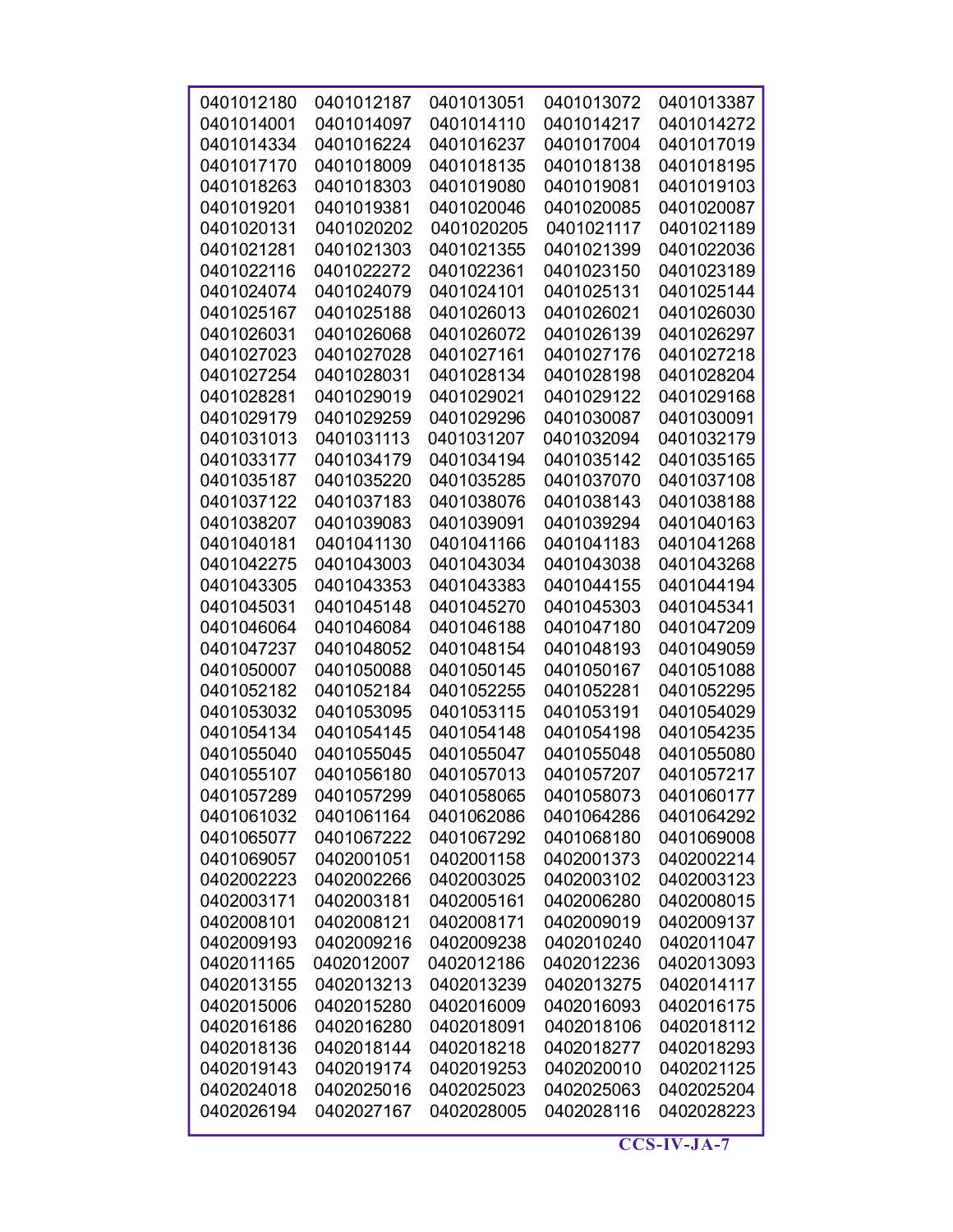| 0402029048 | 0402029061 | 0402029219 | 0402029264 | 0402030060 |
|------------|------------|------------|------------|------------|
| 0402030083 | 0402031086 | 0402031141 | 0402031146 | 0402031303 |
| 0402031331 | 0402031372 | 0402031392 | 0402032077 | 0402032106 |
| 0402032162 | 0402033047 | 0402033073 | 0402035199 | 0402036024 |
| 0402037019 | 0403001117 | 0403002012 | 0403002260 | 0403004163 |
| 0403004202 | 0403004252 | 0403005001 | 0403005023 | 0403005311 |
| 0403005358 | 0403006264 | 0403007027 | 0403007084 | 0403007206 |
| 0403007282 | 0403009021 | 0403009057 | 0403009132 | 0403009139 |
| 0403010078 | 0403011108 | 0403011129 | 0403012003 | 0403012211 |
| 0403012283 | 0403013098 | 0403013133 | 0403014230 | 0403014271 |
| 0403015185 | 0404001046 | 0404001070 | 0404002051 | 0404002202 |
| 0404003145 | 0404003188 | 0404004011 | 0404005092 | 0404006056 |
|            |            | 0404007071 | 0404007093 | 0404007122 |
| 0404006066 | 0404006094 |            |            |            |
| 0404007125 | 0404007128 | 0404009249 | 0404010135 | 0404011001 |
| 0404011027 | 0404011202 | 0404011255 | 0404012012 | 0404012045 |
| 0404013226 | 0404014108 | 0404014202 | 0404014229 | 0404015148 |
| 0404015216 | 0404016135 | 0404016397 | 0404017047 | 0404017216 |
| 0404017275 | 0404018079 | 0404019076 | 0404019113 | 0404021098 |
| 0404021145 | 0404022093 | 0404022129 | 0404025005 | 0405001306 |
| 0405001312 | 0405002154 | 0405003046 | 0405003211 | 0405003289 |
| 0405004148 | 0405005083 | 0405005239 | 0405005278 | 0405006094 |
| 0405006193 | 0405006352 | 0405008102 | 0405008120 | 0405008161 |
| 0405009098 | 0405010013 | 0405010044 | 0405010209 | 0405012173 |
| 0405013227 | 0405014008 | 0406002002 | 0406002199 | 0406002287 |
| 0406003132 | 0406003156 | 0406003180 | 0406003309 | 0406004062 |
| 0406004161 | 0406004305 | 0406004390 | 0406005082 | 0406005260 |
| 0406007295 | 0406008065 | 0406008241 | 0406009004 | 0407001020 |
| 0407001060 | 0407001068 | 0407001152 | 0407001238 | 0407001388 |
| 0407002055 | 0407002198 | 0407002212 | 0407002256 | 0407002257 |
| 0407003028 | 0407003205 | 0407003214 | 0407003234 | 0407004049 |
| 0407004241 | 0407004313 | 0407004378 | 0407004380 | 0407005037 |
| 0407005105 | 0407005179 | 0407005275 | 0407006016 | 0407006096 |
| 0407006159 | 0407006167 | 0407006211 | 0407006241 | 0407007035 |
| 0407007043 | 0407007053 | 0407007067 | 0407007125 | 0407008043 |
| 0407008097 | 0407008123 | 0407008169 | 0407008184 | 0407008244 |
| 0407008295 | 0407008297 | 0407008381 | 0407009011 | 0407009029 |
| 0407009136 | 0407009169 | 0407010063 | 0407010067 | 0407010087 |
| 0407012131 | 0407012180 | 0407012264 | 0407013288 | 0407014046 |
| 0501001093 | 0501001201 | 0501001239 | 0501001274 | 0501002013 |
| 0501003173 | 0501003295 | 0501005041 | 0501006098 | 0501006219 |
| 0501006256 | 0501006273 | 0501007153 | 0501007167 | 0501008005 |
| 0501008025 | 0501008186 | 0501009007 | 0501009012 | 0501009278 |
| 0501010193 | 0501011086 | 0501012102 | 0501012156 | 0501012191 |
| 0501014145 | 0501015152 | 0501015268 | 0501016086 | 0501016193 |
| 0501016194 | 0501018163 | 0501018275 | 0501019049 | 0501019079 |
| 0501020077 | 0501021078 | 0501021154 | 0501022014 | 0501022131 |
| 0501022187 | 0501022257 | 0501023117 | 0501023218 | 0501023295 |
| 0501024003 | 0501024049 | 0501025058 | 0501025147 | 0501025191 |
|            |            |            |            |            |
| 0501026004 | 0501026056 | 0501026157 | 0501026162 | 0501026291 |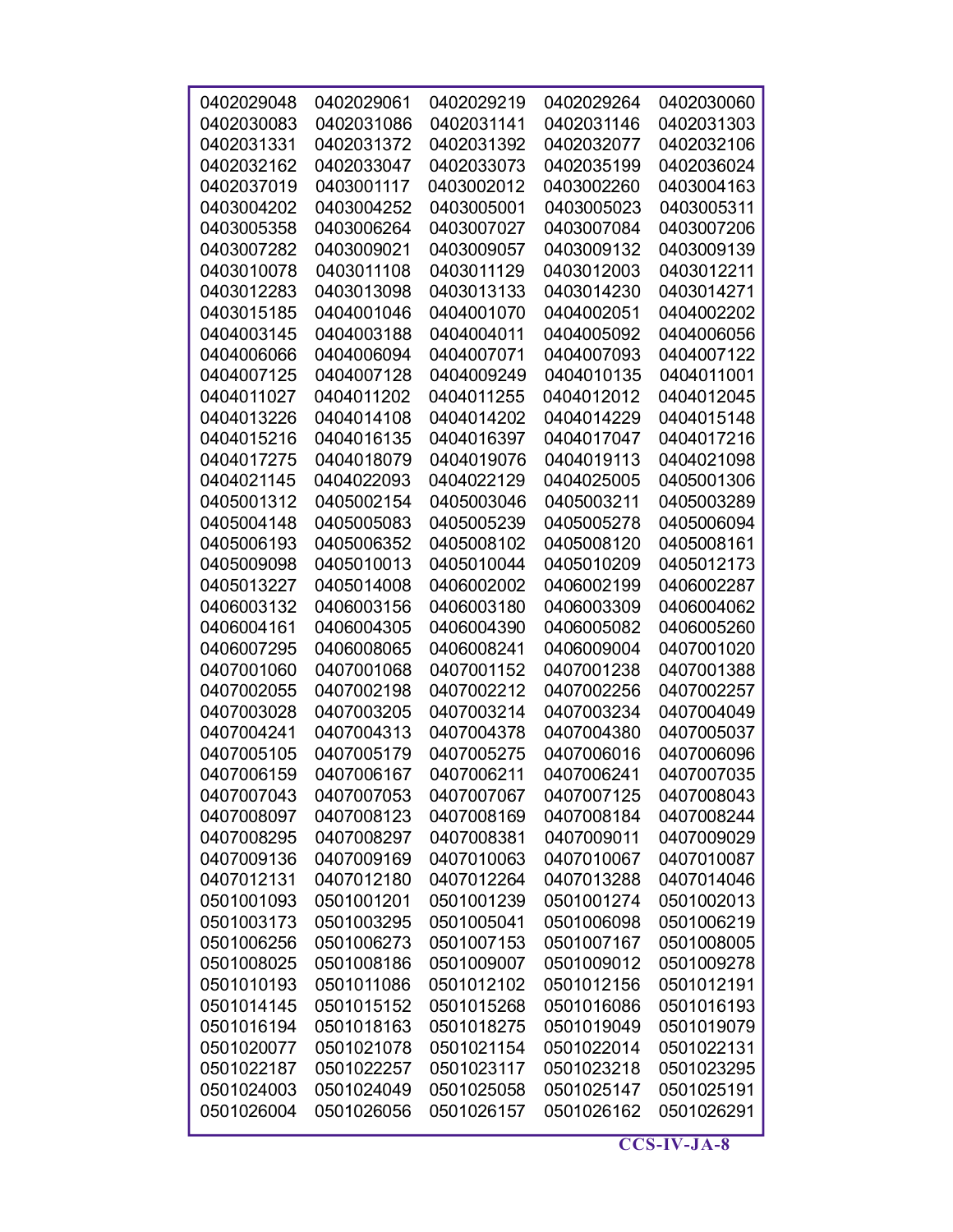| 0501027010 | 0501028031 | 0501028120 | 0501029069 | 0501030053 |
|------------|------------|------------|------------|------------|
| 0501030067 | 0501030139 | 0501030197 | 0501030200 | 0501030286 |
| 0501031064 | 0501031103 | 0501031123 | 0501031253 | 0501032244 |
| 0501033092 | 0501036048 | 0501036132 | 0501037183 | 0501037230 |
|            |            |            |            |            |
| 0501037261 | 0501039166 | 0501041130 | 0502002023 | 0502002144 |
| 0502002149 | 0502003160 | 0502005059 | 0502005165 | 0502005221 |
| 0502006023 | 0502006095 | 0502007031 | 0502007106 | 0502008020 |
| 0502008204 | 0502008357 | 0502010078 | 0502010080 | 0503002019 |
| 0503002135 | 0503002230 | 0503003112 | 0504001299 | 0504002029 |
| 0504002189 | 0504002261 | 0504003089 | 0504003221 | 0504004130 |
| 0504004210 | 0504005235 | 0504007119 | 0505001025 | 0505001072 |
| 0505001117 | 0505001155 | 0505001205 | 0505002018 | 0505002027 |
| 0505002048 | 0505002116 | 0505002181 | 0505003079 | 0505003085 |
| 0505003119 | 0505003200 | 0505004190 | 0505006106 | 0505007253 |
| 0505008063 | 0505008195 | 0505009033 | 0505011003 | 0505011180 |
| 0505012317 | 0505016027 | 0505016122 | 0505016151 | 0505017185 |
| 0505017284 | 0505017308 | 0505017338 | 0505020234 | 0505020241 |
| 0505022264 | 0506001070 | 0506003136 | 0506003145 | 0506004040 |
| 0506004229 | 0506005118 | 0506006041 | 0506006208 | 0506006271 |
| 0506006389 | 0506007072 | 0506007171 | 0506008069 | 0506010026 |
| 0506010174 | 0506011186 | 0506012075 | 0506012161 | 0507001302 |
| 0507002006 | 0507002009 | 0507002121 | 0507002137 | 0507002209 |
| 0507003047 | 0507003139 | 0507004197 | 0507005059 | 0507005229 |
| 0507005240 | 0507006065 | 0507006251 | 0507007054 | 0507007163 |
| 0507007189 | 0507007275 | 0507008230 | 0507009066 | 0507009078 |
| 0507010113 | 0507011013 | 0507011101 | 0507011279 | 0507011293 |
| 0507012103 | 0507012110 | 0507012142 | 0507012186 | 0507012211 |
| 0507013157 | 0507013265 | 0507014190 | 0507015030 | 0507015160 |
| 0507015197 | 0507016013 | 0507016023 | 0507016026 | 0507016058 |
| 0507016245 | 0507017101 | 0507017103 | 0507017130 | 0507017211 |
| 0507018089 | 0507019073 | 0507019158 | 0507019195 | 0507020048 |
| 0507020071 | 0507020173 | 0507020202 | 0507021047 | 0507021253 |
| 0507021290 | 0507022196 | 0507022246 | 0507023059 | 0507023186 |
| 0507023229 | 0507023256 | 0507024004 | 0507024008 | 0507024135 |
| 0507024178 | 0507025117 | 0507025184 | 0507025258 | 0507026040 |
| 0507027258 | 0507028274 | 0507029233 | 0508002068 | 0508002198 |
| 0508003134 | 0508003186 | 0508004365 | 0508005005 | 0508006123 |
| 0508006252 | 0508007277 | 0508008221 | 0508008267 | 0508009089 |
| 0508010078 | 0508010323 | 0508011107 | 0509001020 | 0509001023 |
| 0509001247 | 0509001279 | 0509002103 | 0509002195 | 0509002231 |
| 0509003045 | 0509003117 | 0509003137 | 0509003275 | 0509003282 |
| 0509004009 | 0509004035 | 0509004212 | 0509004390 | 0509005091 |
| 0509005151 | 0509005245 | 0509007019 | 0509007031 | 0509007109 |
| 0509011047 | 0509011227 | 0509013021 | 0509013049 | 0509013079 |
| 0509013106 | 0509013167 | 0509013256 | 0509013297 | 0509014127 |
| 0509014157 | 0509016066 | 0509016152 | 0509018178 | 0509019126 |
| 0509019300 | 0509020002 | 0509021081 | 0509021146 | 0509023293 |
| 0509024142 | 0509025139 | 0601001120 | 0601001140 | 0601001183 |
| 0601001206 | 0601001296 | 0601002181 | 0601002194 | 0601002196 |
|            |            |            |            |            |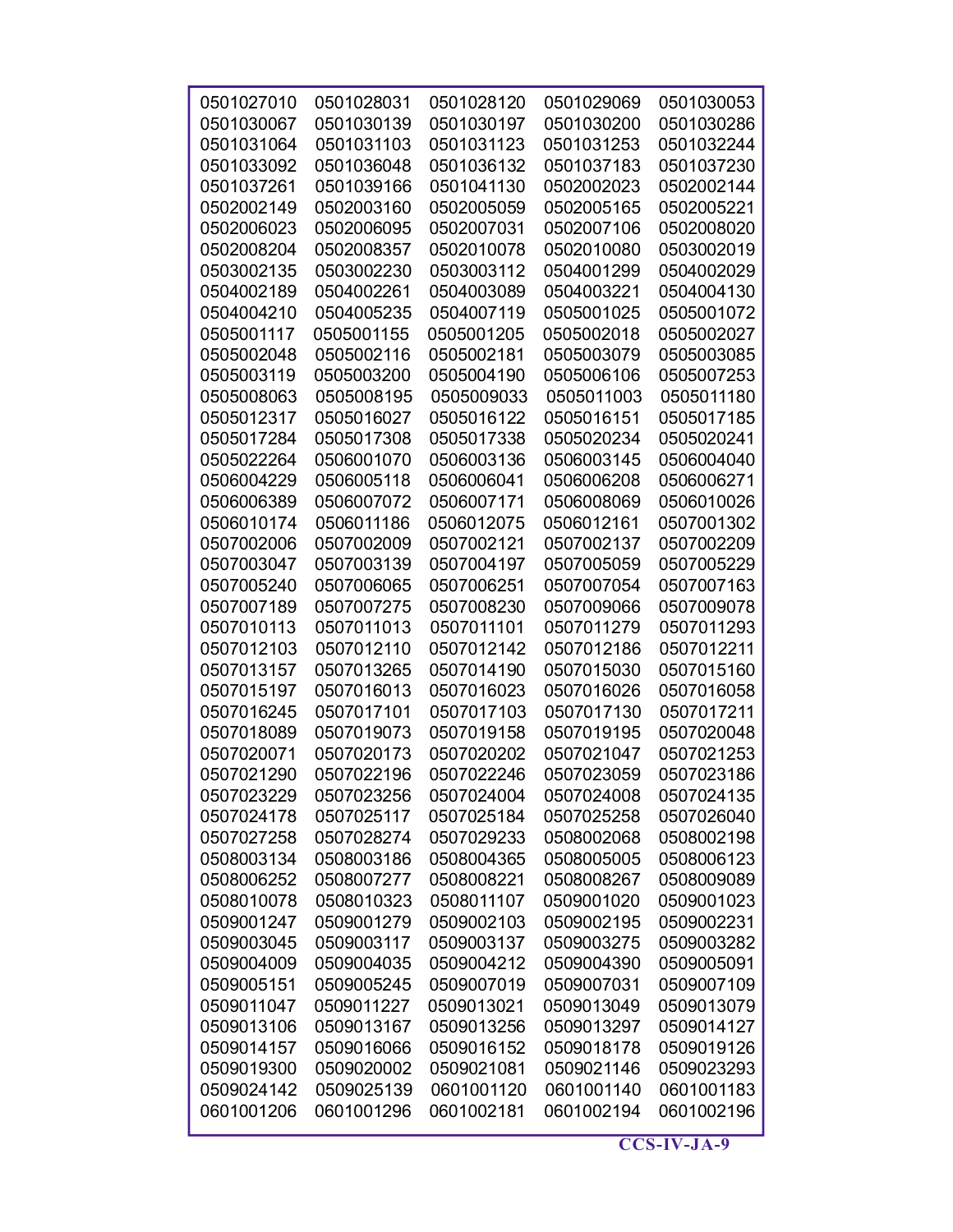| 0601003002 | 0601003086 | 0601003116 | 0601003147 | 0601003186 |
|------------|------------|------------|------------|------------|
| 0601004024 | 0601004045 | 0601004130 | 0601004228 | 0601004258 |
| 0601004270 | 0601005079 | 0601005170 | 0601005236 | 0601006026 |
| 0601006081 | 0601006153 | 0601007114 | 0601007382 | 0601008171 |
| 0601008198 | 0601009015 | 0601009362 | 0601009378 | 0601010075 |
| 0601010117 | 0601010158 | 0601010167 | 0601010274 | 0601010353 |
| 0601011052 | 0601011103 | 0601011109 | 0601011173 | 0601012084 |
| 0601013017 | 0601013084 | 0601013204 | 0601014065 | 0601014145 |
| 0601014175 | 0601014226 | 0601015110 | 0601016041 | 0601016147 |
| 0601016249 | 0601017038 | 0601017047 | 0601017067 | 0601017068 |
| 0601017172 | 0601018060 | 0601018088 | 0601019040 | 0601019062 |
| 0601020292 | 0601021082 | 0601021104 | 0601021168 | 0601021190 |
| 0601021250 | 0601022008 | 0601022278 | 0601023104 | 0601023112 |
| 0601023166 | 0601023168 | 0601024015 | 0601024159 | 0601024280 |
| 0601025077 | 0601025087 | 0601025243 | 0601025279 | 0601026140 |
| 0601027087 | 0601027164 | 0601027292 | 0601028040 | 0601028067 |
| 0601029052 | 0601029137 | 0601029158 | 0601029161 | 0601029213 |
| 0601029226 | 0601030006 | 0601030086 | 0601030097 | 0601030217 |
| 0601030284 | 0601031002 | 0601031072 | 0601031202 | 0601032178 |
| 0601032181 | 0601032224 | 0601033033 | 0601033218 | 0601033300 |
| 0601034022 | 0601035139 | 0601035290 | 0601036268 | 0601037023 |
| 0601037135 | 0601037213 | 0601038060 | 0601038093 | 0601038130 |
| 0601038137 | 0601038262 | 0601039005 | 0601039035 | 0601039076 |
| 0601040005 | 0601040082 | 0601041019 | 0601041117 | 0601042123 |
| 0601042279 | 0601044110 | 0601045279 | 0601046047 | 0601046073 |
| 0601046238 | 0601047170 | 0601047267 | 0601048188 | 0601048211 |
| 0601048219 | 0601049236 | 0601051265 | 0601052071 | 0601052302 |
| 0602001080 | 0602002015 | 0602002170 | 0602002189 | 0602002220 |
| 0602003016 | 0602003240 | 0602004074 | 0602005071 | 0602006019 |
| 0602006023 | 0602006151 | 0602006254 | 0602006257 | 0602007067 |
| 0602007085 | 0602007204 | 0602007294 | 0602008076 | 0602008173 |
| 0602008255 | 0602009024 | 0602009087 | 0602010024 | 0602011019 |
| 0602011054 | 0602011122 | 0602011149 | 0602011215 | 0602012008 |
| 0602012040 | 0602012156 | 0602012190 | 0602013137 | 0602013175 |
| 0602013196 | 0602013236 | 0602013260 | 0602013276 | 0602014018 |
| 0602014083 | 0602014201 | 0602014213 | 0602014294 | 0602015119 |
| 0602015140 | 0602015282 | 0602016266 | 0602018033 | 0602018114 |
| 0602018119 | 0602018213 | 0602018226 | 0602018227 | 0602019239 |
| 0602019248 | 0602020002 | 0602020250 | 0602020319 | 0602021046 |
| 0602021218 | 0602021327 | 0602021383 | 0602021391 | 0602022267 |
| 0603001011 | 0603001086 | 0603001122 | 0603001172 | 0603001185 |
| 0603001186 | 0603001217 | 0603001261 | 0603002255 | 0603003233 |
| 0603003245 | 0603003294 | 0603004221 | 0603004239 | 0603004300 |
| 0603005161 | 0603005242 | 0603006094 | 0603006195 | 0603007223 |
| 0603007242 | 0603008028 | 0603008291 | 0603009246 | 0603010006 |
| 0603010038 | 0603010058 | 0603010072 | 0603010127 | 0603010279 |
| 0603011001 | 0603011041 | 0603011128 | 0603011147 | 0603011234 |
| 0603012041 | 0603012089 | 0603012101 | 0603012196 | 0603012201 |
| 0603013043 | 0603016154 | 0603016213 | 0603017211 | 0603017223 |
|            |            |            |            |            |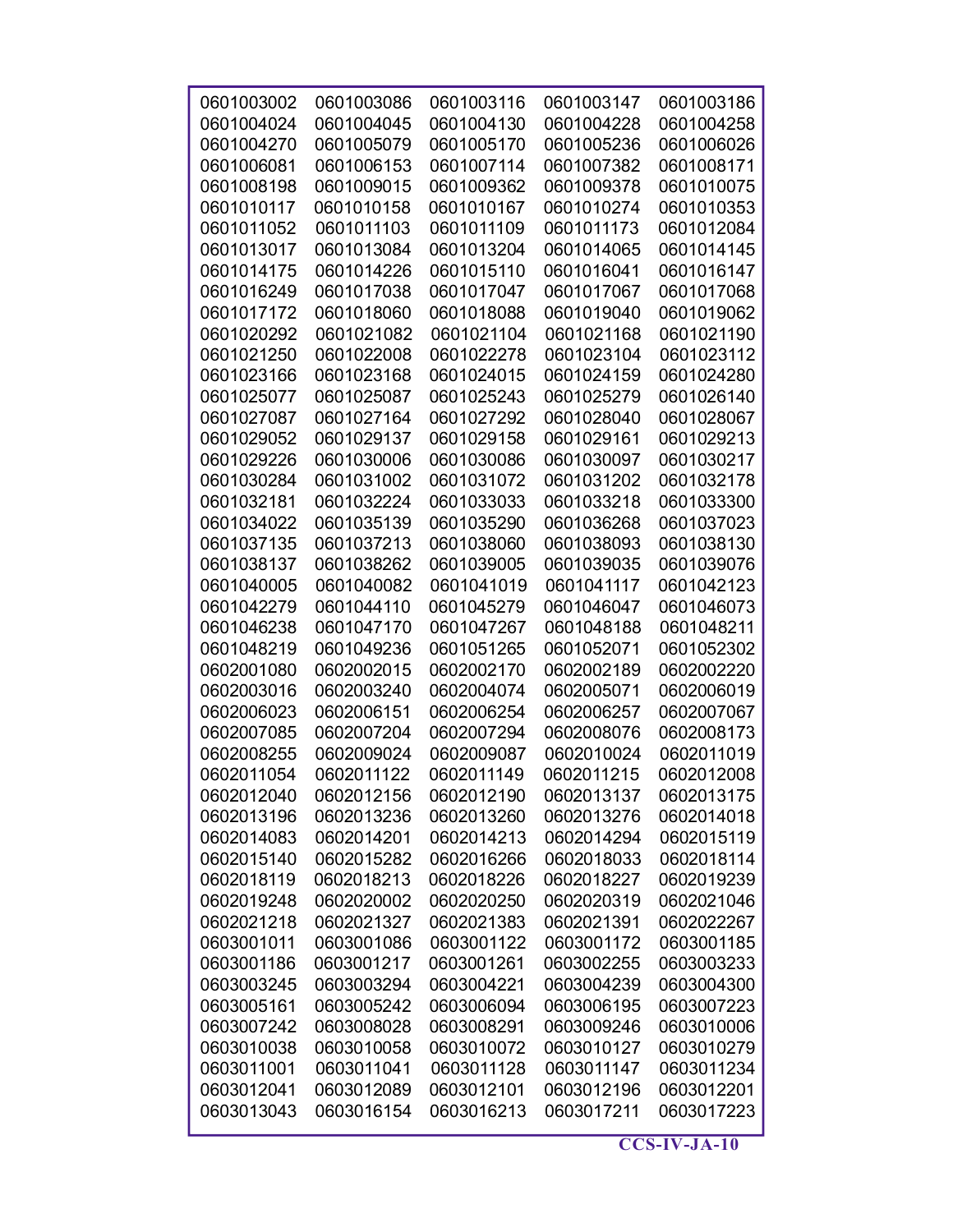| 0603017267 | 0603018081 | 0603018189 | 0603018207 | 0603018230 |
|------------|------------|------------|------------|------------|
| 0603018290 | 0603019165 | 0603019272 | 0603019291 | 0603020057 |
| 0603021014 | 0603021196 | 0603021265 | 0603021272 | 0603023213 |
| 0603024205 | 0603025007 | 0603025009 | 0603025076 | 0603025085 |
| 0603025160 | 0603025169 | 0603026120 | 0603027036 | 0603027091 |
| 0603027220 | 0603027286 | 0603028076 | 0603028077 | 0603028130 |
| 0603028140 | 0603029095 | 0603029217 | 0603029254 | 0603030159 |
| 0603030236 | 0603030299 | 0603031195 | 0603031269 | 0603031276 |
| 0603032018 | 0603032208 | 0603032254 | 0603033025 | 0603033136 |
| 0604001114 | 0604001154 | 0604002217 | 0604002256 | 0604002266 |
| 0604003028 | 0604003042 | 0604003047 | 0604003075 | 0604003078 |
| 0604003103 | 0604003123 | 0604003254 | 0604003256 | 0604004036 |
| 0604004185 | 0604004198 | 0604004251 | 0604005096 | 0604005326 |
| 0604006059 | 0604007214 | 0604007276 | 0604008218 | 0604008235 |
| 0604009136 | 0604009163 | 0604010032 | 0604010053 | 0604010358 |
| 0604010368 | 0604011198 | 0604011273 | 0604012016 | 0604012037 |
| 0604012094 | 0604012136 | 0604012243 | 0604013026 | 0604014101 |
| 0604015034 | 0604015099 | 0604015235 | 0604016039 | 0604016103 |
| 0604016131 | 0604016353 | 0604017119 | 0604017131 | 0604017218 |
| 0604018020 | 0605001100 | 0605001249 | 0605003164 | 0605005121 |
| 0605005191 | 0605006027 | 0605006050 | 0605006122 | 0605006127 |
| 0605007115 | 0605009028 | 0605009153 | 0605009198 | 0605011029 |
| 0605011048 | 0605011177 | 0605011299 | 0605013088 | 0606001121 |
| 0606001132 | 0606001245 | 0606001384 | 0606002160 | 0606002239 |
| 0606002242 | 0606002261 | 0606003061 | 0606003108 | 0606003212 |
| 0606004028 | 0606004063 | 0606004067 | 0606004129 | 0606004139 |
| 0606004257 | 0606005074 | 0606005140 | 0606006028 | 0606006166 |
| 0606006177 | 0606006223 | 0606006275 | 0606007129 | 0606007322 |
| 0606007342 | 0606008068 | 0606008089 | 0606008106 | 0606008267 |
| 0606008270 | 0606008305 | 0606008346 | 0606008357 | 0606009082 |
| 0606009161 | 0606009188 | 0606009240 | 0606009289 | 0606009382 |
| 0606010091 | 0606010092 | 0606010254 | 0606010381 | 0606010389 |
| 0606011059 | 0606011294 | 0606012160 | 0606012280 | 0606013156 |
| 0606013178 | 0606014032 | 0606014284 | 0607001048 | 0607001100 |
| 0607002085 | 0607003008 | 0607003092 | 0607003134 | 0607003144 |
| 0607003191 | 0607003195 | 0607004006 | 0607004094 | 0607005067 |
| 0607005182 | 0607005299 | 0607006060 | 0607006085 | 0607006108 |
| 0607006125 | 0607006171 | 0607006252 | 0607006259 | 0607006290 |
| 0607007146 | 0607007296 | 0607008099 | 0607008122 | 0607008160 |
| 0607008258 | 0607008347 | 0607009118 | 0608003028 | 0608003087 |
| 0608003296 | 0608004100 | 0608004101 | 0608004112 | 0608004186 |
| 0608004254 | 0608005018 | 0608005120 | 0608005356 | 0608005363 |
| 0608005390 | 0608006062 | 0608007040 | 0608007064 | 0608007086 |
| 0608007096 | 0608007110 | 0608007149 | 0608007163 | 0608008091 |
| 0608008095 | 0608008134 | 0608008189 | 0608010025 | 0608010082 |
| 0608010211 | 0608010225 | 0608010281 | 0608011015 | 0701001019 |
| 0701001065 | 0701001110 | 0701001258 | 0701001287 | 0701002002 |
| 0701002072 | 0701002115 | 0701002243 | 0701003022 | 0701004015 |
| 0701004034 | 0701004215 | 0701004225 | 0701004255 | 0701004268 |
|            |            |            |            |            |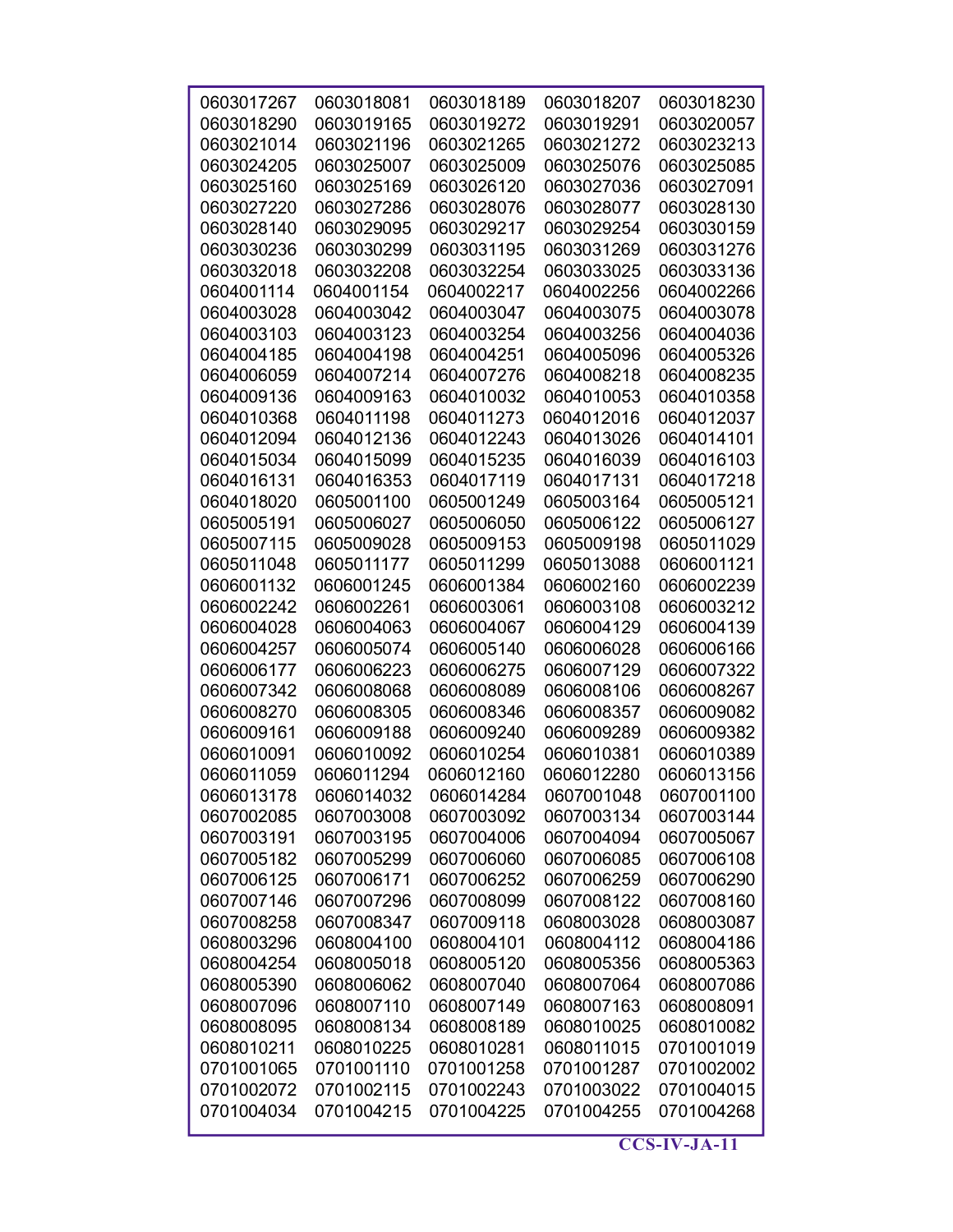| 0701004274               | 0701005040               | 0701005168               | 0701005200               | 0701005294               |
|--------------------------|--------------------------|--------------------------|--------------------------|--------------------------|
| 0701006012               | 0701006017               | 0701006029               | 0701006039               | 0701006045               |
| 0701006071               | 0701006096               | 0701006153               | 0701006189               | 0701007006               |
| 0701007021               | 0701007095               | 0701007154               | 0701007161               | 0701007198               |
| 0701007278               | 0701007284               | 0701007328               | 0701007343               | 0701008039               |
| 0701008059               | 0701008099               | 0701009084               | 0701009196               | 0701009259               |
| 0701009359               | 0701009379               | 0701010079               | 0701010094               | 0701010251               |
| 0701011043               | 0701011107               | 0701012046               | 0701012073               | 0701012185               |
| 0701012200               | 0701013024               | 0701013027               | 0701013059               | 0701013192               |
| 0701014054               | 0701014098               | 0701014221               | 0701014237               | 0701015157               |
| 0701015177               | 0701015285               | 0701015295               | 0701016017               | 0701016073               |
| 0701016195               | 0701016267               | 0701017093               | 0701017116               | 0701017209               |
| 0701017210               | 0701017215               | 0701018123               | 0701018146               | 0701018162               |
| 0701019015               | 0701019032               | 0701019140               | 0701019202               | 0701019227               |
| 0701019275               | 0701019279               | 0701019295               | 0701020147               | 0701020261               |
| 0701021017               | 0701021168               | 0701021191               | 0701021217               | 0701021271               |
| 0701022014               | 0701022132               | 0701022259               | 0701023010               | 0701023074               |
| 0701023143               | 0701023159               | 0701023210               | 0701023230               | 0701023257               |
| 0701024009               | 0701024035               | 0701024051               | 0701024155               | 0701024177               |
| 0701024197               | 0701024217               | 0701024231               | 0701024278               | 0701025001               |
| 0701025003               | 0701025134               | 0701025243               | 0701025281               | 0701025283               |
| 0701025295               | 0701026026               | 0701026036               | 0701026115               | 0701026166               |
| 0701026242               | 0701026269               | 0701026293               | 0701027063               | 0701027113               |
| 0701027138               | 0701027142               | 0701027154               | 0701027221               | 0701028032               |
| 0701028060               | 0701028135               | 0701028161               | 0701028188               | 0701028192               |
| 0701028196               | 0701028210               | 0701028227               | 0701028364               | 0701029021               |
| 0701029035               | 0701029101               | 0701029175               | 0701029205               | 0701029251               |
| 0701029266               | 0701030106               | 0701030141               | 0701030199               | 0701030205               |
| 0701030206               | 0701030281               | 0701031040               | 0701031085               | 0701031163               |
| 0701031221               | 0701031274               | 0701031327               | 0701031337               | 0701031363               |
| 0701032005               | 0701032133               | 0701032144               | 0701032167               | 0701032223               |
| 0701032269               | 0701032332               | 0701032349               | 0701033010               | 0701033071               |
| 0701033102               | 0701033116               | 0701033126               | 0701033196               | 0701033205               |
| 0701033247               | 0701033284               | 0701034024               | 0701034025               | 0701034329               |
| 0701034353               | 0701034384               | 0701035136               | 0701035149               | 0701035199               |
| 0701035220               | 0701035227               | 0701035256               | 0701036017               | 0701037003               |
| 0701037055               | 0701037091               | 0701037127               | 0701037157               | 0701038033               |
| 0701038042               | 0701038047               | 0701038111               | 0701038116               | 0701038185               |
| 0701038271               | 0701039034               | 0701039057               | 0701039069               | 0701039093               |
| 0701039116               | 0701039153               | 0701039159               | 0701040085               | 0701040288               |
| 0701040290               | 0701041081               | 0701041087               | 0701041088               | 0701041150               |
| 0701042060               | 0701042064               | 0701042131               | 0701042173               | 0701043178               |
| 0701044019               | 0701044061               | 0701044068               | 0701044083               | 0701044179               |
| 0701044192               | 0701044207               | 0701044222               | 0701045005               | 0701045189               |
| 0701045206<br>0701046163 | 0701045218<br>0701046166 | 0701045222<br>0701046189 | 0701045291<br>0701046207 | 0701046144<br>0701046293 |
| 0701047110               | 0701047112               | 0701047150               | 0701048088               | 0701048190               |
| 0701048266               | 0701049002               | 0701049007               | 0701049017               | 0701049061               |
| 0701049187               | 0701049206               | 0701049209               | 0701050013               | 0701050033               |
|                          |                          |                          |                          |                          |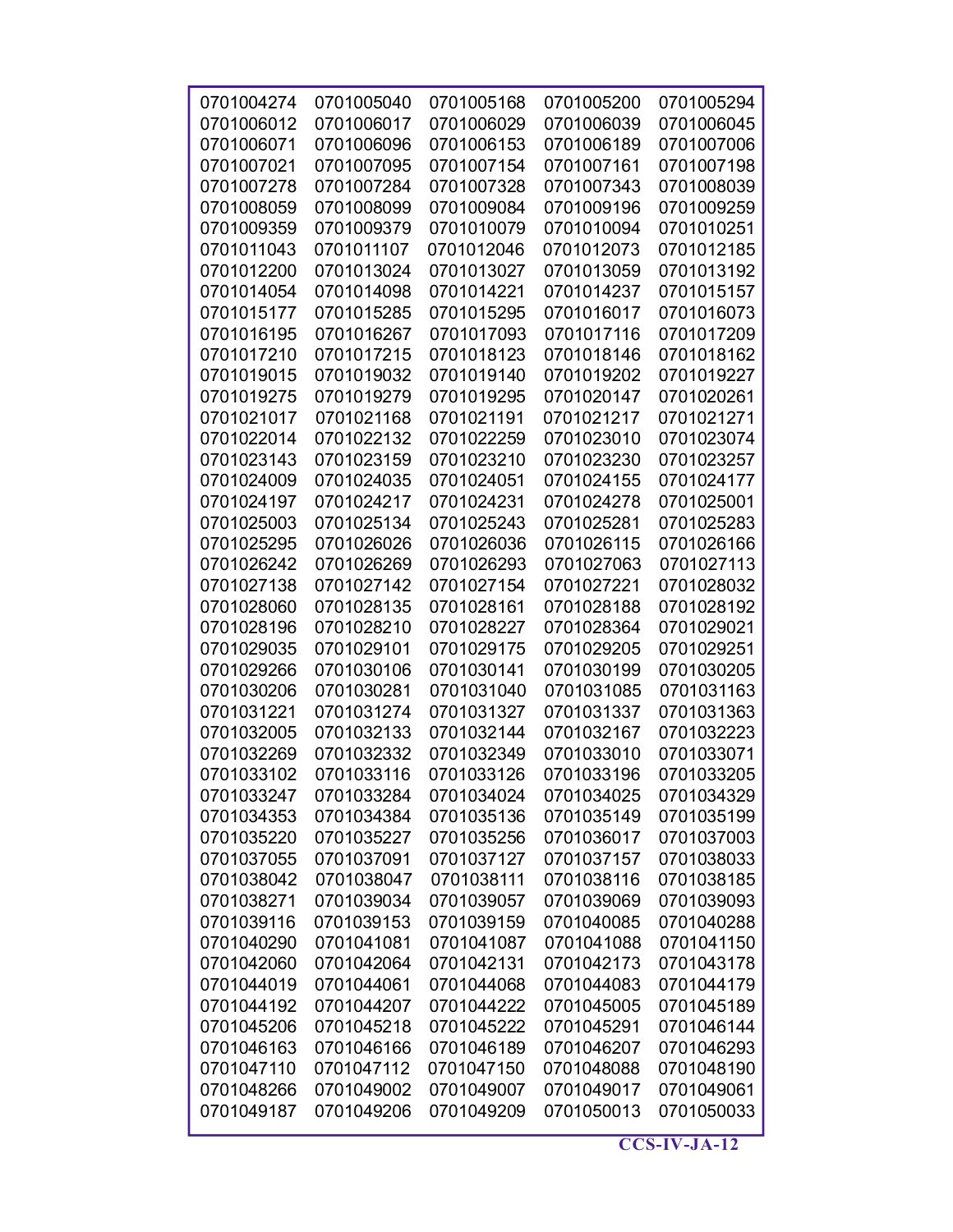| 0701050043 | 0701050131 | 0701050171 | 0701050239 | 0701050255 |
|------------|------------|------------|------------|------------|
| 0701050297 | 0701050300 | 0701051169 | 0701051197 | 0701051205 |
| 0701051297 | 0701052069 | 0701052117 | 0701052151 | 0701052177 |
| 0701052259 | 0701052268 | 0701053069 | 0701053103 | 0701053140 |
| 0701053147 | 0701053205 | 0701053243 | 0701053351 | 0701054132 |
| 0701054143 | 0701054160 | 0701054203 | 0701054281 | 0701054347 |
| 0701055010 | 0701055016 | 0701055048 | 0701055075 | 0701055093 |
| 0701055141 | 0701055160 | 0701055192 | 0701055202 | 0701055219 |
| 0701055246 | 0701055259 | 0701055297 | 0701055326 | 0701055331 |
| 0701055361 | 0701056046 | 0701056066 | 0701056070 | 0701056071 |
| 0701056077 | 0701056085 | 0701056130 | 0701056215 | 0701056236 |
| 0701056351 | 0701056387 | 0701057031 | 0701057036 | 0701057042 |
| 0701057063 | 0701057073 | 0701057173 | 0701057175 | 0701057181 |
| 0701057209 | 0701057287 | 0701057302 | 0701057320 | 0701057383 |
| 0701058163 | 0701059021 | 0701059039 | 0701059057 | 0701059141 |
| 0701059159 | 0701059160 | 0701060089 | 0701060113 | 0701060158 |
| 0701060221 | 0701060300 | 0701060349 | 0701060380 | 0701060395 |
| 0701060397 | 0701061022 | 0701061042 | 0701061088 | 0701061158 |
| 0701061204 | 0701061213 | 0701061234 | 0701061326 | 0701061329 |
| 0701061366 | 0701062140 | 0701063010 | 0701063115 | 0701063155 |
| 0701064043 | 0701064296 | 0701065095 | 0701065169 | 0701066002 |
| 0701066043 | 0701066186 | 0701067076 | 0701067160 | 0701068077 |
| 0701068099 | 0701068251 | 0701069012 | 0701069235 | 0701070081 |
| 0701070090 | 0701070192 | 0703001246 | 0703002096 | 0703002189 |
| 0703002213 | 0703002330 | 0703003010 | 0703003157 | 0703006198 |
| 0703007003 | 0703007042 | 0703007045 | 0703008182 | 0703009130 |
| 0703010057 | 0703010256 | 0703011019 | 0703011089 | 0703011146 |
| 0703011163 | 0703011229 | 0703011330 | 0703012158 | 0703013226 |
| 0703014115 | 0703014140 | 0703014170 | 0703016051 | 0703016227 |
| 0703017180 | 0703018008 | 0703018078 | 0703019174 | 0703020096 |
| 0703020259 | 0703023140 | 0703025056 | 0703026198 | 0704001081 |
| 0704001222 | 0704002169 | 0704003285 | 0705001273 | 0705004078 |
| 0705004233 | 0705006026 | 0705007018 | 0705007144 | 0705007246 |
| 0705009022 | 0705009121 | 0705011004 | 0705011132 | 0705013296 |
| 0705013308 | 0707001037 | 0707001120 | 0707001214 | 0707001310 |
| 0707004008 | 0707006140 | 0707006161 | 0708001005 | 0708001229 |
| 0708001245 | 0708001271 | 0708003043 | 0708003069 | 0708003186 |
| 0708003336 | 0708003364 | 0708003386 | 0708004012 | 0708004336 |
| 0708005044 | 0708005209 | 0708005218 | 0708005232 | 0708005291 |
| 0708005307 | 0708005351 | 0708006026 | 0708006113 | 0708006342 |
| 0708006377 | 0708007189 | 0708007247 | 0708008200 | 0708008302 |
| 0708008347 | 0708009070 | 0708009291 | 0708010136 | 0708010228 |
| 0708011129 | 0708011188 | 0708011265 | 0708011366 | 0708012307 |
| 0708014262 | 0708014264 | 0708016025 | 0708016034 | 0708016076 |
| 0708016202 | 0708016272 | 0708017153 | 0708017164 | 0708018115 |
| 0708018123 | 0708019024 | 0708019038 | 0708019048 | 0708020100 |
| 0708020120 | 0708020125 | 0708020368 | 0708021157 | 0708021219 |
| 0708021285 | 0708021390 | 0708022199 | 0708023298 | 0708024161 |
| 0708024346 | 0708025020 | 0708025061 | 0708025162 | 0708025179 |
|            |            |            |            |            |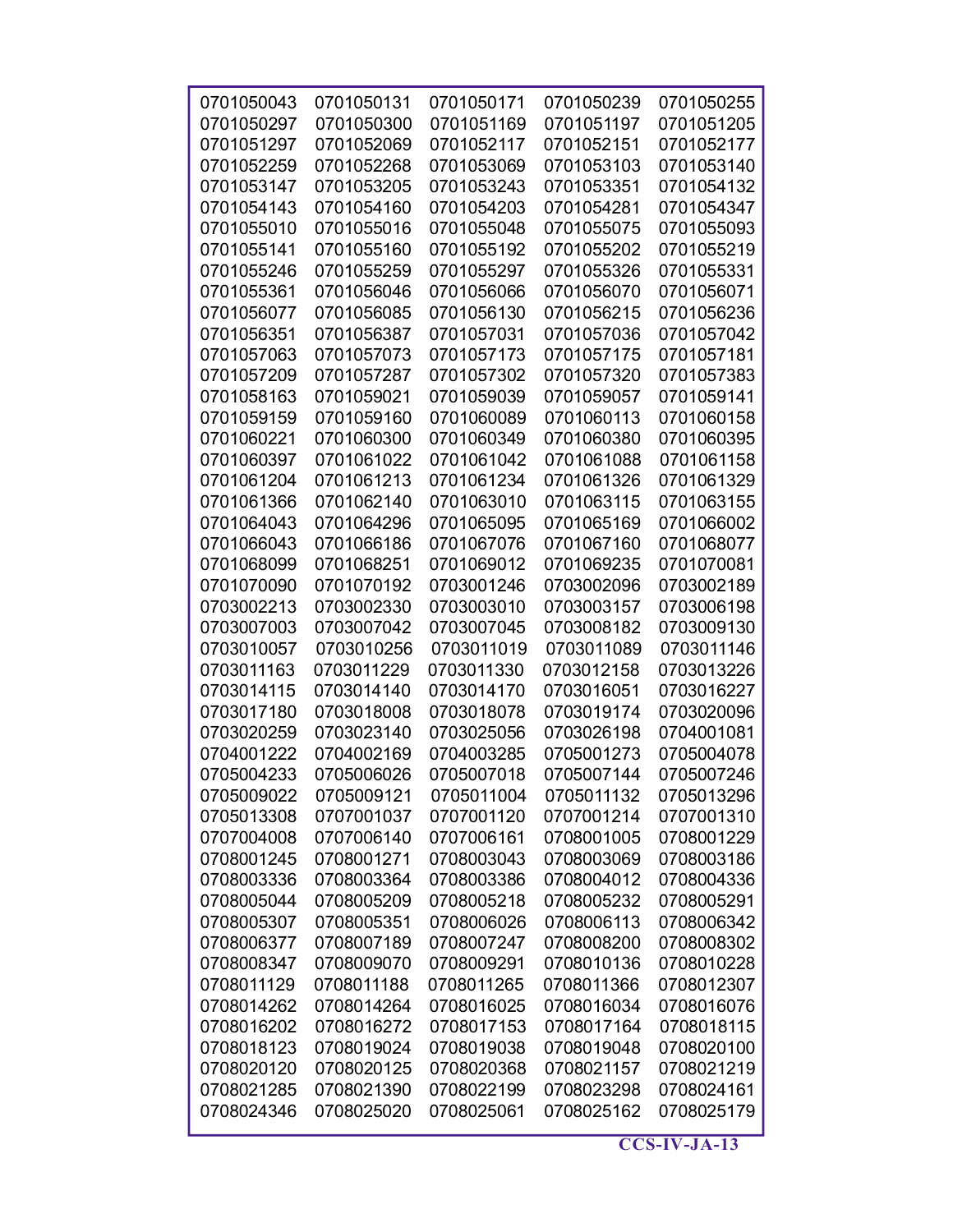| 0708026061 | 0708026072 | 0708026225 | 0708027277 | 0708027306 |
|------------|------------|------------|------------|------------|
| 0708027310 | 0708029104 | 0708029178 | 0708030158 | 0708030193 |
| 0708031055 | 0708031183 | 0708032009 | 0708034002 | 0708034291 |
| 0708034381 | 0708035140 | 0708035224 | 0708035319 | 0708036122 |
| 0708038248 | 0708040050 | 0708040279 | 0708040291 | 0708041064 |
| 0709002269 | 0709003170 | 0709003203 | 0709003215 | 0709007041 |
| 0709007270 | 0709007313 | 0709008126 | 0709009139 | 0709010011 |
| 0709012062 | 0710001006 | 0710001136 | 0710002056 | 0710002081 |
| 0710002109 | 0710002171 | 0710003173 | 0710003243 | 0710004085 |
| 0710004129 | 0710004192 | 0710005088 | 0710005089 | 0710005147 |
| 0710005221 | 0710006001 | 0710006013 | 0710006017 | 0710006095 |
| 0710006173 | 0710006249 | 0710006255 | 0710006276 | 0710006383 |
| 0710007106 | 0710007111 | 0710007148 | 0710008013 | 0710008069 |
| 0711001182 | 0711004003 | 0711004065 | 0711005035 | 0711005153 |
| 0711005277 | 0711006099 | 0711006206 | 0711007075 | 0711008170 |
| 0711009191 | 0711009205 | 0711009331 | 0711010252 | 0711010382 |
| 0711013190 | 0711015105 | 0712001193 | 0712001213 | 0712002207 |
| 0712003163 | 0712005202 | 0713001048 | 0713001063 | 0713001103 |
| 0713001345 | 0713001374 | 0713001375 | 0713001376 | 0713002001 |
| 0713002019 | 0713002030 | 0713002096 | 0713003114 | 0713003182 |
| 0713003271 | 0713004141 | 0713004143 | 0713004275 | 0713005037 |
| 0713005090 | 0713006106 | 0713006113 | 0713006234 | 0713007001 |
| 0713007005 | 0713007099 | 0713007111 | 0713008110 | 0713009076 |
| 0713009230 | 0713010034 | 0713010038 | 0713010150 | 0713010164 |
| 0713010176 | 0713010254 | 0713010301 | 0713010383 | 0713011033 |
| 0713011043 | 0713011178 | 0713012084 | 0713012147 | 0713012176 |
| 0713012222 | 0713013019 | 0713013189 | 0801001042 | 0801001084 |
| 0801001128 | 0801001175 | 0801002064 | 0801002065 | 0801002269 |
| 0801004002 | 0801004040 | 0801004054 | 0801005229 | 0801005247 |
| 0801005259 | 0801005303 | 0801006217 | 0801006257 | 0801007121 |
| 0801007186 | 0801008179 | 0801008247 | 0801009035 | 0801009184 |
| 0801010170 | 0801010243 | 0801010291 | 0801011013 | 0801011192 |
| 0801011198 | 0801011234 | 0801011295 | 0801012109 | 0801012135 |
| 0801013028 | 0801013031 | 0801013261 | 0801013277 | 0801013324 |
| 0801014007 | 0801014098 | 0801015161 | 0801015306 | 0801015317 |
| 0801016140 | 0801016252 | 0801016264 | 0801016336 | 0801017029 |
| 0801017268 | 0801018272 | 0801019137 | 0801019167 | 0801019267 |
| 0801020004 | 0801020146 | 0801020155 | 0801020159 | 0801021041 |
| 0801021076 | 0801021204 | 0801022085 | 0801022115 | 0801022314 |
| 0801023025 | 0801023095 | 0801023105 | 0801023146 | 0801023150 |
| 0801023168 | 0801024220 | 0801024241 | 0801025002 | 0801025050 |
| 0801025123 | 0801025251 | 0801025281 | 0801025287 | 0801026065 |
| 0801026117 | 0801026254 | 0801027046 | 0801027222 | 0801028167 |
| 0801029061 | 0801029232 | 0801029244 | 0801029341 | 0801030200 |
| 0801030260 | 0801031162 | 0801032061 | 0801032124 | 0801032141 |
| 0801032166 | 0801033016 | 0801033041 | 0801033201 | 0801034280 |
| 0801035072 | 0801035150 | 0801035171 | 0801036167 | 0801036248 |
| 0801037111 | 0801037187 | 0801037248 | 0801039036 | 0801039063 |
| 0801039133 | 0801040129 | 0801040213 | 0801040215 | 0801041066 |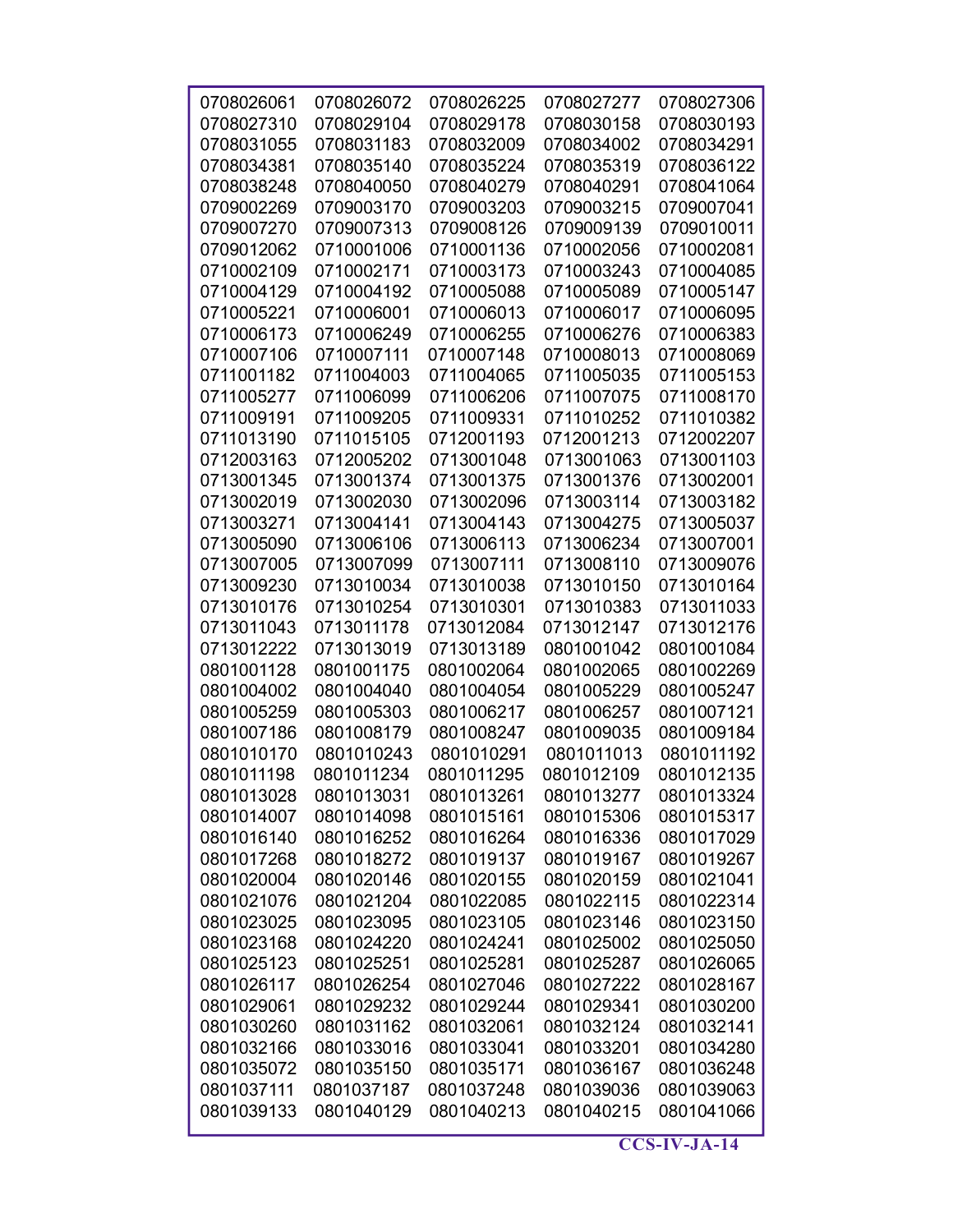| 0801041269 | 0801042045 | 0801042171 | 0801045044 | 0801045086 |
|------------|------------|------------|------------|------------|
| 0801046276 | 0801047047 | 0801048019 | 0801048172 | 0801048287 |
| 0801051217 | 0801052324 | 0801053218 | 0801054268 | 0801055029 |
| 0801055067 | 0801055298 | 0801056195 | 0802001012 | 0802001028 |
| 0802001037 | 0802001266 | 0802001298 | 0802002078 | 0802002144 |
| 0802002151 | 0802003023 | 0802003060 | 0802003066 | 0802003155 |
| 0802003156 | 0802003212 | 0802003228 | 0802003239 | 0802003277 |
| 0802003278 | 0802004108 | 0802004178 | 0802004295 | 0802005044 |
| 0802005062 | 0802005226 | 0802005288 | 0802005290 | 0802006016 |
| 0802006044 | 0802006080 | 0802006135 | 0802006153 | 0802006196 |
| 0802006242 | 0802008011 | 0803001009 | 0803001133 | 0803002014 |
| 0803005034 | 0803005069 | 0803005095 | 0803008095 | 0803008234 |
| 0803008235 | 0803010086 | 0803010122 | 0803010269 | 0803010292 |
| 0803011176 | 0803012064 | 0803013061 | 0803013169 | 0803014087 |
| 0803014195 | 0803015101 | 0803016038 | 0803017074 | 0803019123 |
| 0803019253 | 0803019283 | 0803020076 | 0803024069 | 0803025182 |
| 0803029246 | 0803030212 | 0803030248 | 0803032191 | 0803032268 |
| 0803035072 | 0803040023 | 0803041271 | 0803043055 | 0803044291 |
| 0803045271 | 0804001008 | 0804001178 | 0804004237 | 0804005169 |
| 0804005279 | 0804006019 | 0804006238 | 0804006284 | 0804007033 |
| 0804007126 | 0804007194 | 0804007231 | 0804008056 | 0804008057 |
| 0804008139 | 0804010227 | 0804010254 | 0804011107 | 0804011246 |
| 0804012109 | 0804013216 | 0804017175 | 0804018051 | 0804018195 |
| 0804019001 | 0804019177 | 0804020398 | 0804022070 | 0804023251 |
| 0804024246 | 0804025135 | 0804026062 | 0804030017 | 0804031202 |
| 0804031392 | 0804033043 | 0804033134 | 0805001024 | 0805001083 |
| 0805001103 | 0805001163 | 0805004057 | 0805004067 | 0901001152 |
| 0901001204 | 0901001246 | 0901001252 | 0901001308 | 0901001313 |
| 0901002126 | 0901003286 | 0901004192 | 0901005284 | 0901006274 |
| 0901007031 | 0901007076 | 0901007165 | 0901007172 | 0901007228 |
| 0901008135 | 0901009010 | 0901009097 | 0901009161 | 0901010052 |
| 0901010073 | 0901010160 | 0901010175 | 0901010351 | 0901010354 |
| 0901011306 | 0901012196 | 0901013085 | 0901013143 | 0901013160 |
| 0901013180 | 0901013185 | 0901013192 | 0901013242 | 0901013283 |
| 0901014134 | 0901014180 | 0901014256 | 0901015268 | 0901015285 |
| 0901015387 | 0901015399 | 0901016173 | 0901016189 | 0901016245 |
| 0901017148 | 0901017266 | 0901018059 | 0901019007 | 0901019121 |
| 0901019128 | 0901019163 | 0901019180 | 0901019194 | 0901020154 |
| 0901021017 | 0901021162 | 0901021231 | 0901022057 | 0901022169 |
| 0901022200 | 0901023182 | 0901023207 | 0901024094 | 0901024174 |
| 0901025164 | 0901025264 | 0901025370 | 0901026022 | 0901026194 |
| 0901026278 | 0901026332 | 0901027012 | 0901027141 | 0901027201 |
| 0901027215 | 0901028046 | 0901028047 | 0901030063 | 0901030095 |
| 0901030137 | 0901030353 | 0901030394 | 0901031125 | 0901031137 |
| 0901031184 | 0901031245 | 0901031258 | 0901032112 | 0901032138 |
| 0901033128 | 0901033255 | 0901033256 | 0901034124 | 0901034260 |
| 0901034357 | 0901035046 | 0901035140 | 0901036023 | 0901036245 |
| 0901037089 | 0901037115 | 0901037245 | 0901037321 | 0901037362 |
| 0901038013 | 0901038038 | 0901039149 | 0901040241 | 0901040256 |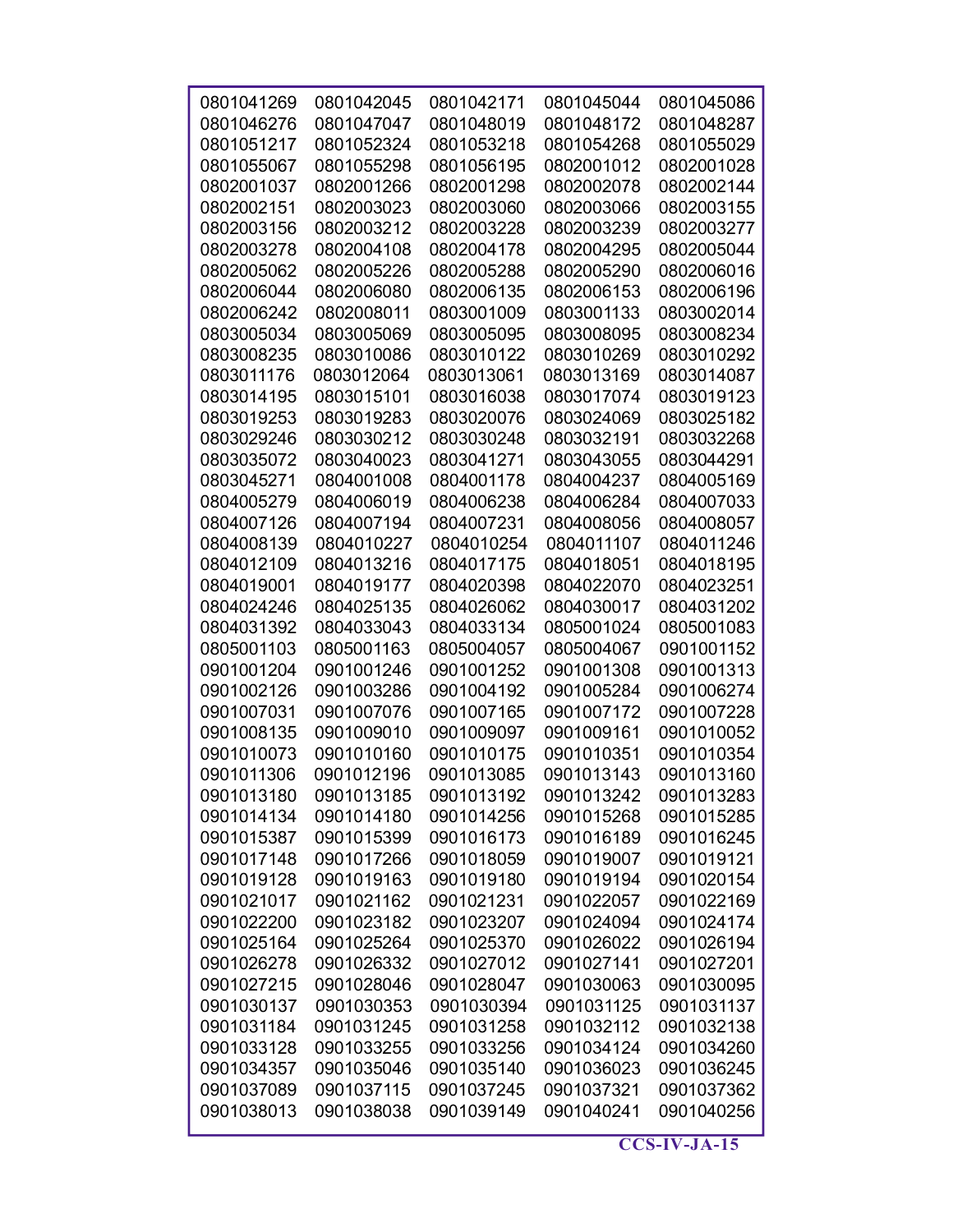| 0901041173 | 0901041273 | 0902001019 | 0902001200 | 0902002133 |
|------------|------------|------------|------------|------------|
| 0902003105 | 0902003106 | 0902004200 | 0902004249 | 0902006094 |
| 0902007121 | 0903001066 | 0903001089 | 0903002039 | 0903002152 |
| 0903004218 | 0903005056 | 0903005110 | 0903005351 | 0904002201 |
| 0904003178 | 0904003271 | 0904003310 | 0904004290 | 0904004348 |
| 0905001231 | 0905001356 | 0905005079 | 0905005093 | 0905005127 |
| 0905005221 | 0905006041 | 0905007111 | 0905008163 | 0905008249 |
| 0905010019 | 0906001097 | 0906001108 | 0906001150 | 0906001206 |
| 0906001214 | 0906001268 | 0906001271 | 0906001288 | 0906002268 |
| 0906003010 | 0906003095 | 0906003114 | 0906004113 | 0906005031 |
| 0906006040 | 0906006094 | 0906006112 | 0906006255 | 0906006269 |
| 0906007049 | 0906007063 | 0906008064 | 0906008227 | 0906008235 |
| 0906008279 | 1001001001 | 1001001060 | 1001001139 | 1001001290 |
| 1001002041 | 1001002115 | 1001002178 | 1001002182 | 1001002291 |
| 1001003042 | 1001003128 | 1001004045 | 1001004136 | 1001004161 |
| 1001006035 | 1001006297 | 1001006362 | 1001007052 | 1001007205 |
| 1001008328 | 1001008343 | 1001008377 | 1001008386 | 1001009187 |
| 1001009239 | 1001010003 | 1001010269 | 1001011020 | 1001011031 |
| 1001011132 | 1001011149 | 1001011166 | 1001012165 | 1001012329 |
| 1001012333 | 1001013083 | 1001013270 | 1001013285 | 1001014014 |
| 1001014043 | 1001014142 | 1001014169 | 1001015274 | 1001016004 |
| 1001016079 | 1001016156 | 1001017013 | 1001017122 | 1001017179 |
| 1001017185 | 1001017198 | 1001018032 | 1001018154 | 1001019076 |
| 1001019111 | 1001019147 | 1001019175 | 1001019277 | 1001020247 |
| 1001021033 | 1001021156 | 1001021187 | 1001021213 | 1001021226 |
| 1001021280 | 1001022040 | 1001022059 | 1001022107 | 1001022109 |
| 1001022283 | 1001022373 | 1001023059 | 1001023272 | 1001023407 |
| 1001024088 | 1001024143 | 1001024145 | 1001024219 | 1001024229 |
| 1001024237 | 1001024253 | 1001024378 | 1001024436 | 1001025017 |
| 1001025113 | 1001025186 | 1001025192 | 1001027106 | 1001027109 |
| 1001027131 | 1001027147 | 1001028142 | 1001028160 | 1001028295 |
| 1001029013 | 1001029049 | 1001029137 | 1001029141 | 1001029207 |
| 1001030117 | 1001031052 | 1001031119 | 1001031257 | 1001031273 |
| 1001031331 | 1001031338 | 1001032031 | 1001032115 | 1001032128 |
| 1001033022 | 1001033157 | 1001033237 | 1001033275 | 1001034005 |
| 1001034010 | 1001034144 | 1001034156 | 1001034190 | 1001034205 |
| 1001034384 | 1001035235 | 1001035291 | 1001036112 | 1001037032 |
| 1001037097 | 1001037138 | 1001037271 | 1001037273 | 1001038208 |
| 1001039145 | 1001039157 | 1001039233 | 1001039351 | 1001039373 |
| 1001039385 | 1001039395 | 1001040137 | 1001040141 | 1001041070 |
| 1001041163 | 1001041245 | 1001042231 | 1001042269 | 1001043097 |
| 1001043141 | 1001043155 | 1001043183 | 1001043271 | 1001044193 |
| 1001045031 | 1001045107 | 1001045154 | 1001045170 | 1001046091 |
| 1001046130 | 1001046174 | 1001046177 | 1001046205 | 1001046244 |
| 1001046295 | 1001047039 | 1001047184 | 1001047261 | 1001047294 |
| 1001048071 | 1001048100 | 1001048111 | 1001048169 | 1001048193 |
| 1001049107 | 1001050104 | 1001050240 | 1001051019 | 1001051037 |
| 1001051045 | 1001051067 | 1001051151 | 1001052153 | 1001052196 |
| 1001053079 | 1001053082 | 1001053146 | 1001054011 | 1001054019 |
|            |            |            |            |            |

 $\overline{\text{CCS-IV-JA-16}}$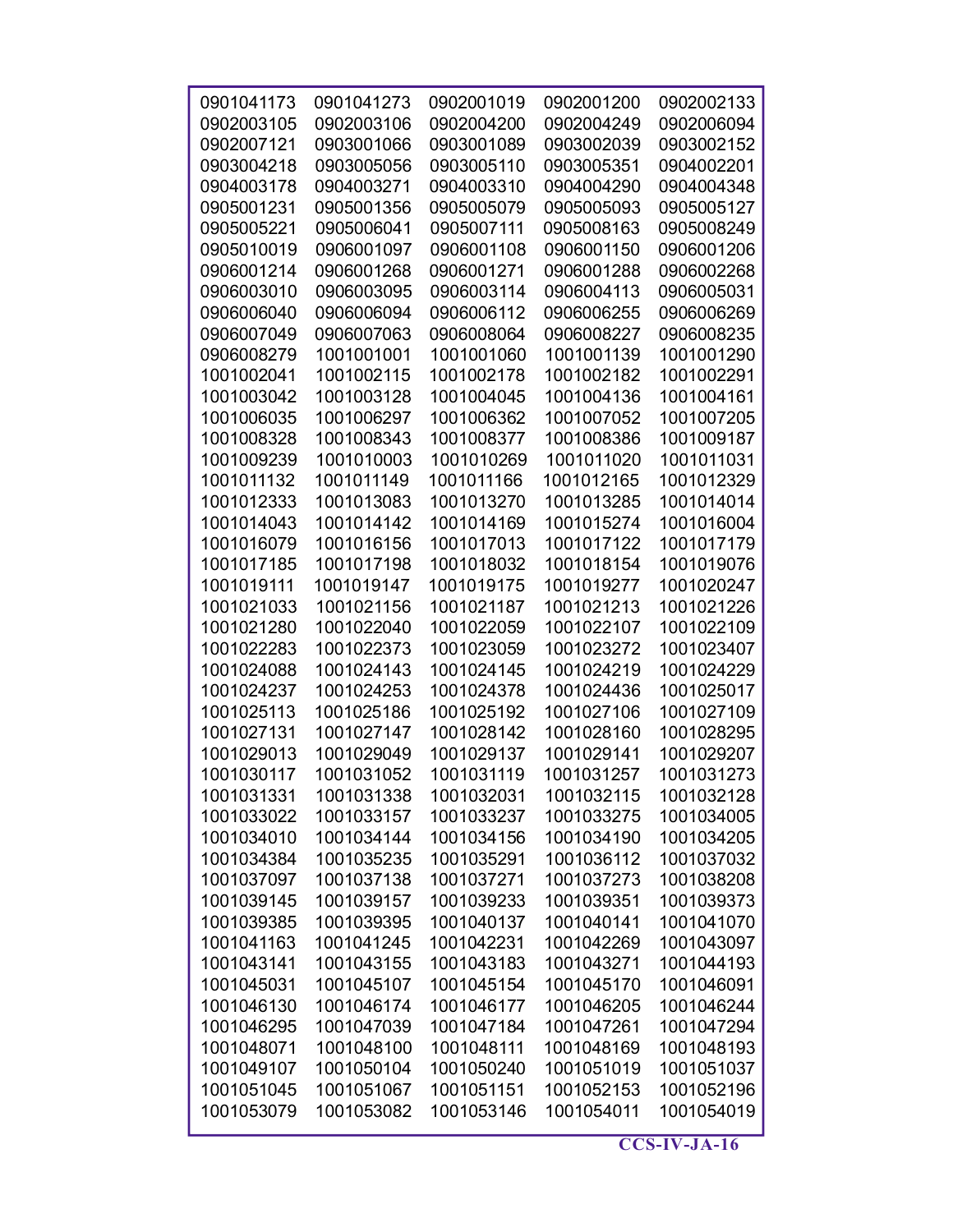| 1001054099 | 1001054117 | 1001054131 | 1001054150 | 1001054177 |
|------------|------------|------------|------------|------------|
| 1001054236 | 1001054237 | 1001055240 | 1001055297 | 1001056239 |
| 1001056285 | 1001059045 | 1001059139 | 1001059281 | 1001060083 |
| 1001061080 | 1001061203 | 1001062104 | 1001063010 | 1001063044 |
|            |            |            |            |            |
| 1001065112 | 1001065215 | 1001066323 | 1001066364 | 1001067034 |
| 1001067094 | 1001068161 | 1001068258 | 1001068262 | 1001071136 |
| 1001072197 | 1001073028 | 1001073084 | 1001073143 | 1001073247 |
| 1001073268 | 1001073269 | 1001074132 | 1001074233 | 1001075146 |
| 1001075179 | 1001076255 | 1001077015 | 1001078149 | 1001080023 |
| 1001081047 | 1001081078 | 1001081163 | 1001082034 | 1001082218 |
| 1001083165 | 1001083241 | 1001084025 | 1001084367 | 1001087089 |
| 1002001081 | 1002001271 | 1002002026 | 1002003104 | 1002003167 |
| 1002003243 | 1002004139 | 1002004188 | 1002004394 | 1002005027 |
| 1002005152 | 1002005171 | 1002005201 | 1002005280 | 1002008009 |
| 1002009173 | 1002010138 | 1002010261 | 1002011030 | 1002011092 |
| 1002011268 | 1002011380 | 1002012050 | 1002012092 | 1002012126 |
| 1002013039 | 1002013101 | 1002014067 | 1002014229 | 1002016173 |
| 1002016189 | 1002017025 | 1002017185 | 1002018148 | 1002019173 |
| 1002020175 | 1002021180 | 1002021220 | 1002021245 | 1002022153 |
| 1002023305 | 1002023333 | 1002023362 | 1002024063 | 1002024145 |
| 1002024297 | 1002024372 | 1002025011 | 1002025065 | 1002025165 |
| 1002025375 | 1002025385 | 1002026357 | 1002027064 | 1002028139 |
| 1002030003 | 1002030127 | 1002031089 | 1002031213 | 1002031291 |
| 1002032129 | 1002032167 | 1002032227 | 1002032262 | 1002033011 |
| 1002033021 | 1002033041 | 1002033046 | 1002033175 | 1002034074 |
| 1002034326 | 1002034351 | 1002035075 | 1002035367 | 1002036025 |
| 1002036140 | 1002036210 | 1002036373 | 1002037050 | 1002037136 |
| 1002037177 | 1002037194 | 1002037201 | 1002037214 | 1002037230 |
| 1002038052 | 1002038237 | 1002038253 | 1002038286 | 1002039168 |
| 1002039176 | 1002040153 | 1002040269 | 1002040289 | 1002041034 |
| 1002041135 | 1002041188 | 1002042126 | 1002043065 | 1002043112 |
| 1002043149 | 1002044174 | 1002045017 | 1002045126 | 1002046110 |
| 1002047019 | 1002047074 | 1002047101 | 1002047143 | 1002048211 |
| 1002049003 | 1002049088 | 1002050073 | 1002051139 | 1002051194 |
| 1002053048 | 1002053060 | 1002054057 | 1002054250 | 1002054289 |
| 1002055298 | 1002056109 | 1002056117 | 1002057043 | 1002057085 |
| 1002057186 | 1002057245 | 1002059117 | 1002060039 | 1002060294 |
| 1002063065 | 1002064091 | 1002064179 | 1002064291 | 1002065013 |
| 1002065155 | 1002065173 | 1002066099 | 1002066202 | 1002069147 |
| 1003001083 | 1003001131 | 1003002025 | 1003002140 | 1003003158 |
| 1003003169 | 1003003259 | 1003003260 | 1003004031 | 1003004159 |
| 1003004162 | 1003004325 | 1003005011 | 1003005054 | 1003005375 |
| 1003006016 | 1003006056 | 1003006161 | 1003006189 | 1003006197 |
| 1003006271 | 1003006273 | 1003007006 | 1003008243 | 1003010133 |
| 1003010145 | 1003010171 | 1003011117 | 1003011181 | 1003011335 |
| 1003012049 | 1003012180 | 1003012194 | 1003013130 | 1003013277 |
| 1003014014 | 1003014117 | 1003014131 | 1003015125 | 1003015183 |
| 1003016098 | 1003016116 | 1003017059 | 1003017088 | 1003017165 |
| 1003017187 | 1003017290 | 1003018086 | 1003018087 | 1003018115 |
|            |            |            |            |            |

 $\overline{\text{CCS-IV-JA-17}}$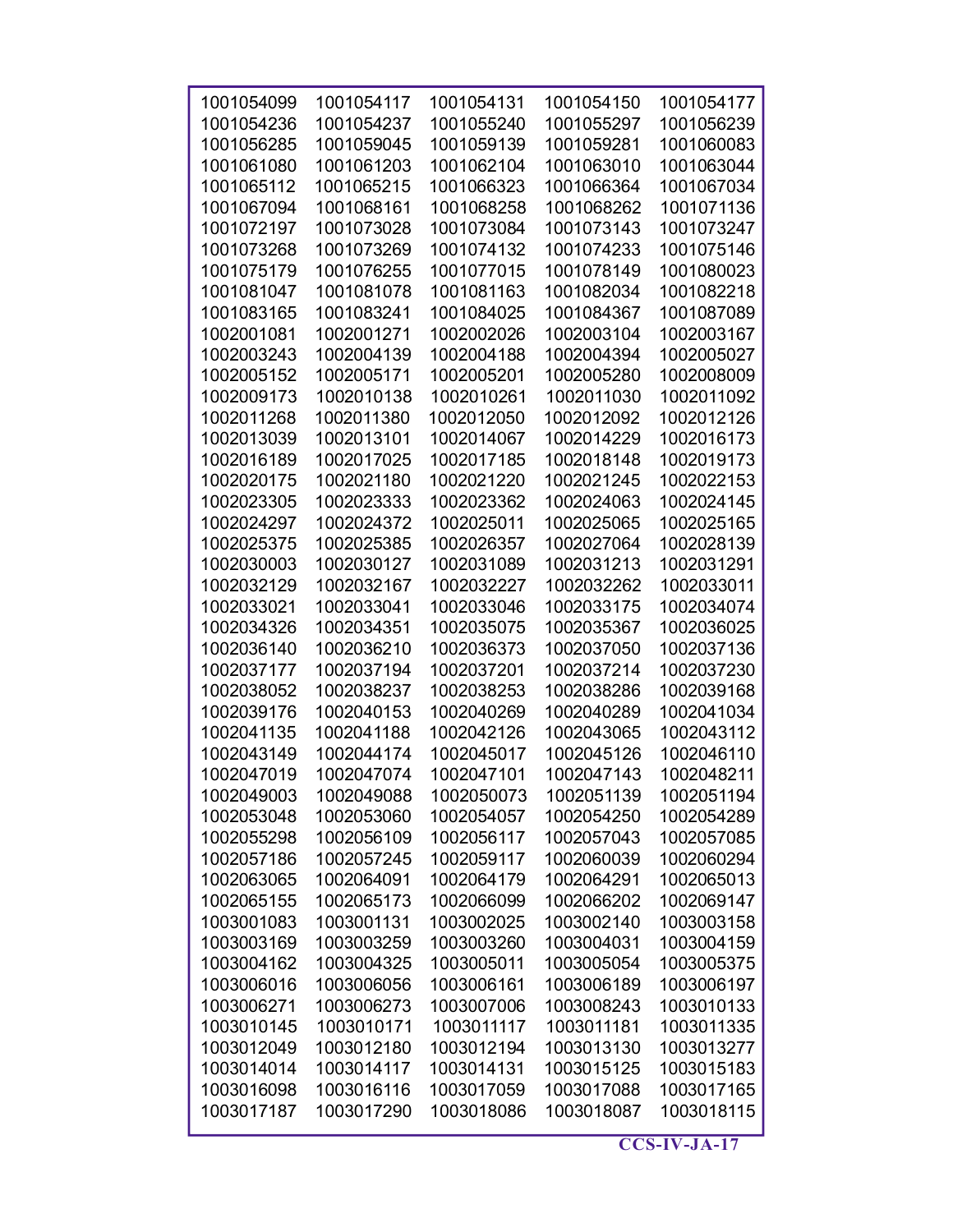| 1003018151 | 1003018191 | 1003019171 | 1003019314 | 1003020174 |
|------------|------------|------------|------------|------------|
| 1004001061 | 1004002031 | 1004002132 | 1004002171 | 1004002189 |
| 1004003099 | 1004003191 | 1004005035 | 1004005116 | 1004005295 |
| 1004006012 | 1004006189 | 1004007237 | 1004007277 | 1004008004 |
| 1004008011 | 1004008189 | 1004009019 | 1004009055 | 1004009075 |
| 1004009284 | 1004011039 | 1004011073 | 1004011161 | 1004011199 |
| 1004012028 | 1004012207 | 1004012217 | 1004012291 | 1004012310 |
| 1004012317 | 1004014009 | 1004014037 | 1004014133 | 1004014199 |
| 1004014251 | 1004014275 | 1004015115 | 1004015125 | 1004016104 |
| 1004016170 | 1005001141 | 1005002062 | 1005002131 | 1005002145 |
| 1005002207 | 1005002281 | 1005002284 | 1005002327 | 1005003077 |
|            |            |            |            |            |
| 1005003221 | 1005003267 | 1005003282 | 1005004005 | 1005004009 |
| 1005004101 | 1005004143 | 1005004286 | 1005005086 | 1005005105 |
| 1005005299 | 1005007013 | 1005007031 | 1005007037 | 1005008076 |
| 1005009001 | 1005009266 | 1005009281 | 1005010175 | 1005011015 |
| 1005013053 | 1005014028 | 1005014074 | 1005014149 | 1005014163 |
| 1005014227 | 1005014239 | 1005014316 | 1005015043 | 1005015091 |
| 1005016161 | 1005016206 | 1005016261 | 1005017060 | 1005017361 |
| 1005017367 | 1005018022 | 1005018028 | 1005018118 | 1005018193 |
| 1005018245 | 1005019135 | 1005019198 | 1005020056 | 1005020129 |
| 1005021051 | 1005022113 | 1005022127 | 1005022152 | 1005022177 |
| 1005022201 | 1005022297 | 1005023259 | 1005023383 | 1005024009 |
| 1005024061 | 1005024231 | 1005025085 | 1005025097 | 1005025141 |
| 1005025153 | 1005026090 | 1005026182 | 1005026297 | 1005028028 |
| 1005028084 | 1005028211 | 1005028267 | 1005029022 | 1005029026 |
| 1005029035 | 1005029127 | 1005029187 | 1006001027 | 1006001158 |
| 1006002040 | 1006002083 | 1006002176 | 1006002243 | 1006002253 |
|            |            |            |            |            |
| 1006003142 | 1006004110 | 1006006100 | 1006007008 | 1006007085 |
| 1006007086 | 1006008019 | 1006008128 | 1006008194 | 1006011035 |
| 1006011154 | 1006011189 | 1006011251 | 1006012001 | 1006012020 |
| 1006012045 | 1006012191 | 1006012284 | 1006013050 | 1006013195 |
| 1006014095 | 1006014173 | 1006014183 | 1006015003 | 1006015035 |
| 1006015148 | 1006015300 | 1006016197 | 1006016199 | 1006016229 |
| 1006017012 | 1006017015 | 1006017026 | 1006017130 | 1006018137 |
| 1006018260 | 1006019121 | 1006019161 | 1006019206 | 1006019271 |
| 1006020043 | 1006020125 | 1006021078 | 1006021141 | 1006021158 |
| 1006022037 | 1006022048 | 1006022057 | 1006022297 | 1006023231 |
| 1006023262 | 1006024086 | 1006024135 | 1006025071 | 1006025183 |
| 1006026166 | 1006027057 | 1006027115 | 1007001124 | 1007002122 |
| 1007002167 | 1007003098 | 1007005109 | 1007007003 | 1007007139 |
| 1007008018 | 1007008130 | 1007008150 | 1007009062 | 1007009152 |
| 1007010039 | 1007011057 | 1007011098 | 1007012105 | 1007012135 |
| 1007012181 | 1007013087 | 1007013190 | 1007014076 | 1007014107 |
| 1007014187 | 1007015164 | 1007017126 | 1007017195 | 1007018236 |
| 1007019053 | 1008002001 | 1008003069 | 1008003176 | 1008004071 |
|            |            |            |            |            |
| 1008004112 | 1008005027 | 1008005063 | 1008005283 | 1008005371 |
| 1008005377 | 1008006077 | 1008007057 | 1008007080 | 1008008119 |
| 1008008134 | 1008008280 | 1008010016 | 1008010021 | 1008010072 |
| 1008011223 | 1009002017 | 1009002255 | 1009003055 | 1009003143 |
|            |            |            |            |            |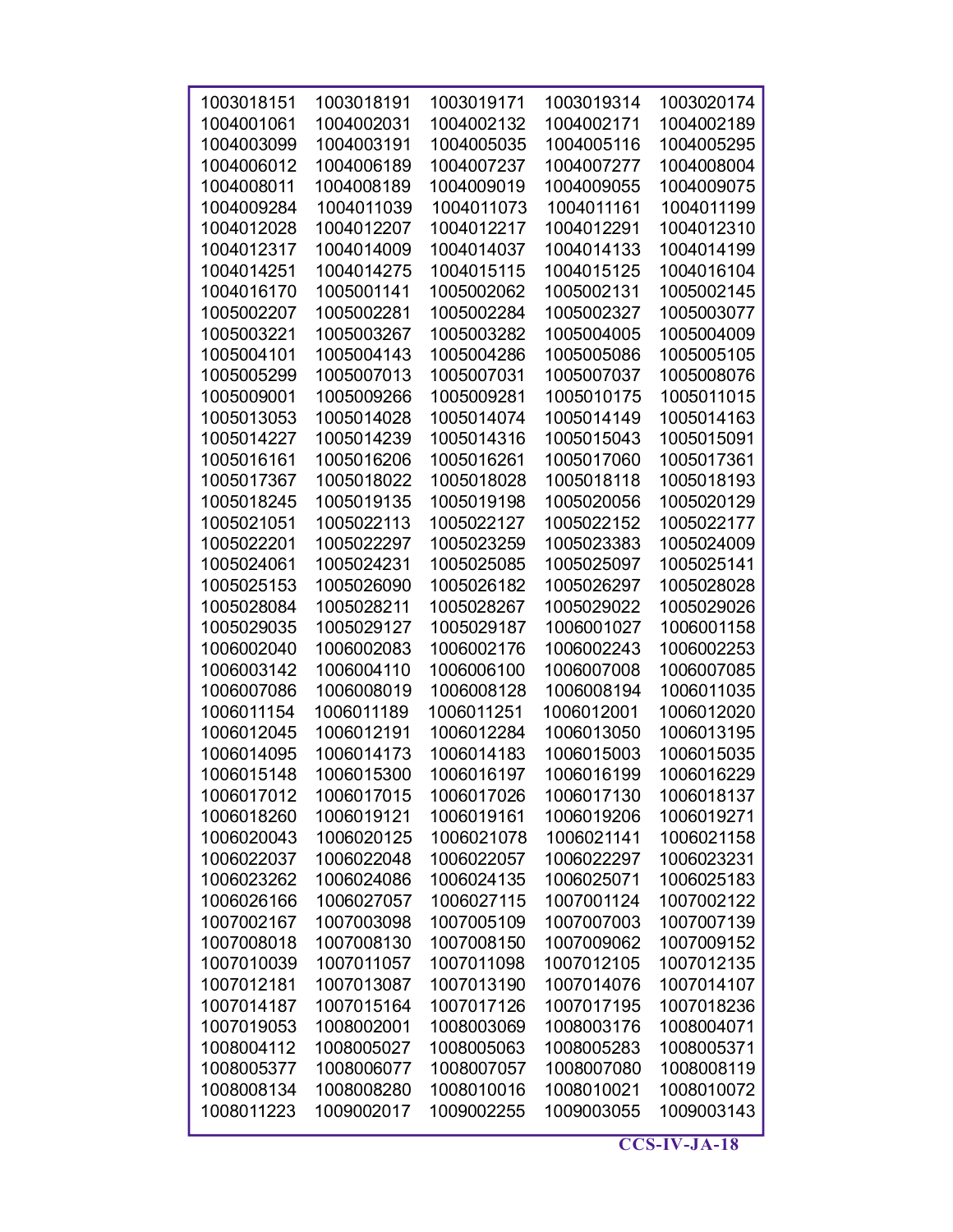| 1009003168 | 1009003210 | 1009005083 | 1009005104 | 1009005171               |
|------------|------------|------------|------------|--------------------------|
| 1009006239 | 1009007144 | 1009007167 | 1009008047 | 1009008122               |
| 1009008183 | 1009008235 | 1009008294 | 1009010140 | 1009012127               |
| 1009013035 | 1009013108 |            | 1009015228 |                          |
|            | 1010001385 | 1009015163 | 1010002187 | 1010001046<br>1010002286 |
| 1010001105 |            | 1010002050 |            |                          |
| 1010003001 | 1010003042 | 1010003097 | 1010003142 | 1010004175               |
| 1010005023 | 1010007135 | 1010007327 | 1010007357 | 1010007380               |
| 1010007383 | 1010008113 | 1010008295 | 1010009023 | 1010009265               |
| 1010010088 | 1010010104 | 1010010156 | 1010010171 | 1010010271               |
| 1010011121 | 1010012091 | 1010012156 | 1010013261 | 1010013396               |
| 1010014041 | 1010014241 | 1010015097 | 1010016075 | 1010019111               |
| 1101001225 | 1101007280 | 1101009086 | 1101010098 | 1101010199               |
| 1101011036 | 1101012086 | 1101013263 | 1101015113 | 1101015151               |
| 1101015170 | 1101016151 | 1101016205 | 1101021136 | 1101021158               |
| 1101022153 | 1101022164 | 1101024184 | 1102001105 | 1102001189               |
| 1102002060 | 1102003201 | 1102004153 | 1103003092 | 1103003140               |
| 1103005015 | 1103005192 | 1104002102 | 1104003133 | 1104003230               |
| 1104003264 | 1104004004 | 1104004157 | 1104004163 | 1104005167               |
| 1104006163 | 1104006199 | 1104006261 | 1104006400 | 1104008012               |
| 1104008084 | 1104008129 | 1104010287 | 1104012329 | 1104012342               |
| 1104013245 | 1104014073 | 1104014319 | 1104015161 | 1104016098               |
| 1104018042 | 1104019139 | 1104019207 | 1104019259 | 1104019316               |
| 1104020052 | 1104020082 | 1104021134 | 1104022008 | 1104023325               |
| 1104023399 | 1104024119 | 1104024243 | 1104025076 | 1104025107               |
| 1104026225 | 1104027053 | 1105001198 | 1105002144 | 1105003037               |
| 1105004009 | 1105004038 | 1105005150 | 1105005295 | 1105005298               |
| 1105006012 | 1105006193 | 1105006223 | 1105007194 | 1105007215               |
| 1105008032 | 1105009108 | 1105010117 | 1105010180 | 1105010246               |
| 1105011083 | 1105011232 | 1105011242 | 1105012268 | 1105013105               |
| 1105013203 | 1105013335 | 1105014016 | 1105015004 | 1105015055               |
| 1105015291 | 1105015318 | 1105015357 | 1105016228 | 1106001119               |
| 1106002071 | 1107002073 | 1108001169 | 1108002095 | 1108003141               |
| 1108004025 | 1108004164 | 1108005010 | 1108005031 | 1108006076               |
| 1108006171 | 1108007003 | 1108007034 | 1108007095 | 1108007182               |
| 1108007225 | 1108008125 | 1108008133 | 1108009088 | 1108009178               |
| 1108009380 | 1108010108 | 1108010128 | 1108010270 | 1108010285               |
| 1108011172 | 1108013047 | 1108013399 | 1108014005 | 1108014103               |
| 1108014152 | 1108014320 | 1108015211 | 1108015267 | 1108015312               |
| 1108015326 | 1108016094 | 1108016198 | 1108017090 | 1108018005               |
| 1108018022 | 1108018091 | 1201001167 | 1201001220 | 1201001231               |
| 1201001333 | 1201001358 | 1201001378 | 1201002048 | 1201002058               |
| 1201002061 | 1201002063 | 1201002089 | 1201002145 | 1201002148               |
| 1201002167 | 1201002177 | 1201002179 | 1201002217 | 1201002274               |
|            | 1201003030 | 1201003094 | 1201003099 | 1201003120               |
| 1201002299 |            |            |            |                          |
| 1201003162 | 1201003168 | 1201003281 | 1201003283 | 1201004047               |
| 1201004079 | 1201004106 | 1201004194 | 1201005157 | 1201005215               |
| 1201006009 | 1201006050 | 1201006108 | 1201006151 | 1201006159               |
| 1201006226 | 1201006285 | 1201006287 | 1201006290 | 1201006296               |
| 1201007059 | 1201007062 | 1201007103 | 1201007105 | 1201007119               |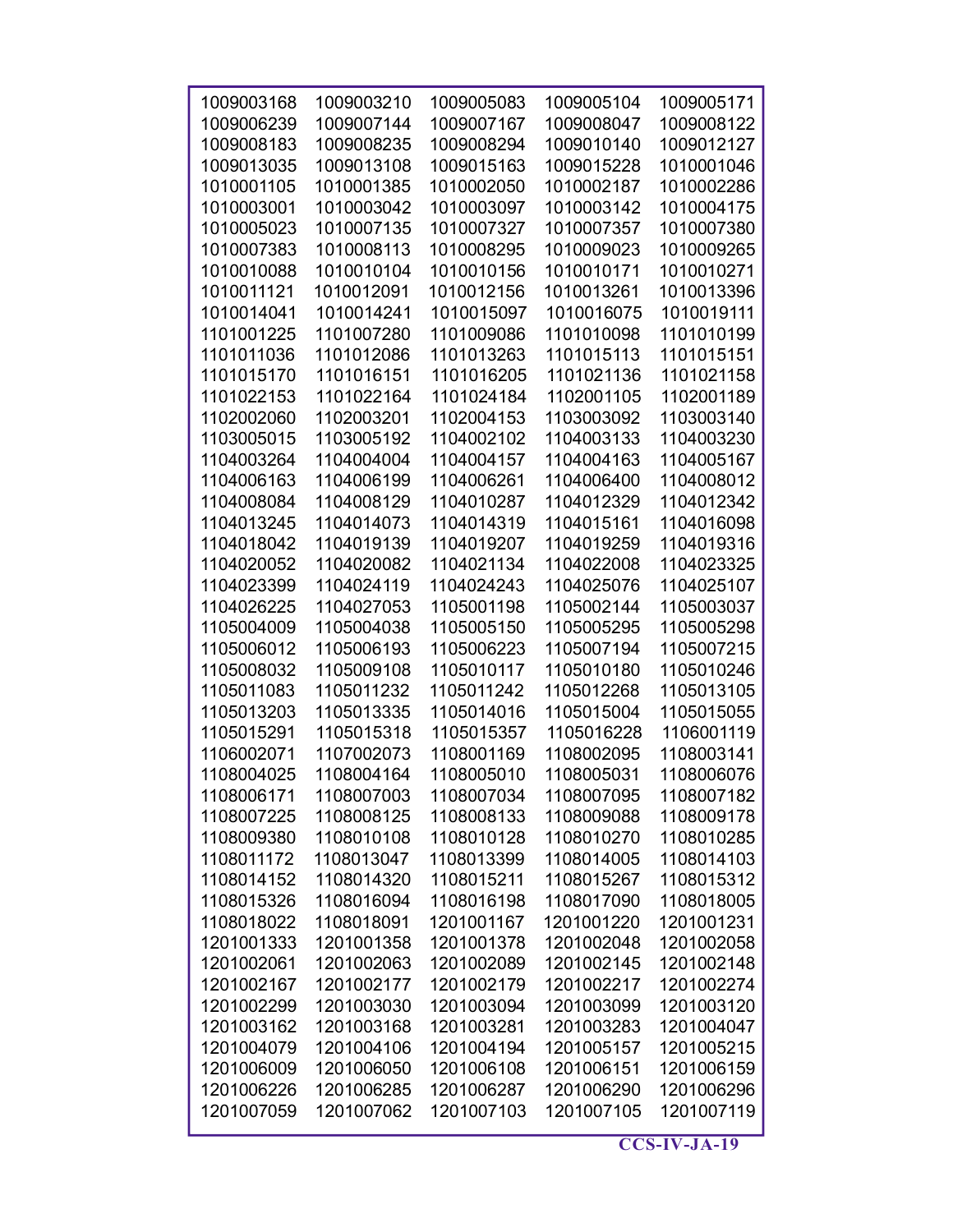| 1201007132 | 1201007133 | 1201007175 | 1201007178 | 1201007189 |
|------------|------------|------------|------------|------------|
|            |            |            |            |            |
| 1201007267 | 1201007325 | 1201007345 | 1201007393 | 1201008001 |
| 1201008120 | 1201008237 | 1201009011 | 1201009053 | 1201009083 |
| 1201009105 | 1201009117 | 1201009119 | 1201009132 | 1201009143 |
| 1201009206 | 1201009238 | 1201009250 | 1201009259 | 1201009269 |
| 1201010069 | 1201010081 | 1201010090 | 1201011019 | 1201011077 |
| 1201011278 | 1201012037 | 1201012080 | 1201012173 | 1201012193 |
| 1201012199 | 1201012278 | 1201013078 | 1201013114 | 1201013124 |
| 1201013170 | 1201013195 | 1201013209 | 1201013218 | 1201013263 |
| 1201013277 | 1201013281 | 1201013289 | 1201014001 | 1201014009 |
| 1201014041 | 1201014069 | 1201014159 | 1201014169 | 1201014178 |
| 1201014253 | 1201014257 | 1201015027 | 1201015043 | 1201015140 |
| 1201016011 | 1201016020 | 1201016091 | 1201016094 | 1201016119 |
| 1201016167 | 1201017011 | 1201017036 | 1201017045 | 1201017102 |
| 1201017128 | 1201017144 | 1201017163 | 1201017213 | 1201017293 |
| 1201017295 | 1201018003 | 1201018045 | 1201018139 | 1201018216 |
| 1201019061 | 1201019107 | 1201019187 | 1201019213 | 1201019222 |
| 1201019261 | 1201019299 | 1201020055 | 1201020100 | 1201020157 |
| 1201020162 | 1201020254 | 1201020279 | 1201021036 | 1201021043 |
| 1201021101 | 1201021122 | 1201021126 | 1201021135 | 1201021149 |
| 1201021189 | 1201021217 | 1201021238 | 1201022013 | 1201022029 |
|            |            |            |            |            |
| 1201022043 | 1201022052 | 1201022072 | 1201022104 | 1201022139 |
| 1201022175 | 1201022212 | 1201022231 | 1201022260 | 1201022270 |
| 1201022273 | 1201022287 | 1201023022 | 1201023049 | 1201023173 |
| 1201023201 | 1201023215 | 1201023265 | 1201024024 | 1201024031 |
| 1201024095 | 1201024116 | 1201024131 | 1201024289 | 1201025037 |
| 1201025110 | 1201025121 | 1201025157 | 1201025219 | 1201025243 |
| 1201025263 | 1201025286 | 1201026053 | 1201026071 | 1201026077 |
| 1201026089 | 1201026136 | 1201026155 | 1201026193 | 1201026199 |
| 1201026224 | 1201026252 | 1201026269 | 1201026290 | 1201027035 |
| 1201027101 | 1201027119 | 1201027132 | 1201027149 | 1201027169 |
| 1201027238 | 1201027277 | 1201027298 | 1201027344 | 1201027362 |
| 1201028009 | 1201028055 | 1201028062 | 1201028074 | 1201028116 |
| 1201028143 | 1201028159 | 1201028216 | 1201028225 | 1201028256 |
| 1201028277 | 1201029035 | 1201029059 | 1201029081 | 1201029120 |
| 1201029135 | 1201029137 | 1201029150 | 1201029159 | 1201029190 |
| 1201029214 | 1201029233 | 1201029267 | 1201029280 | 1201030063 |
| 1201030067 | 1201030105 | 1201030107 | 1201030138 | 1201030161 |
| 1201030162 | 1201030195 | 1201030217 | 1201030265 | 1201030279 |
| 1201030287 | 1201030292 | 1201031003 | 1201031016 | 1201031039 |
| 1201031087 | 1201031163 | 1201031187 | 1201031233 | 1201031243 |
| 1201031279 | 1201031285 | 1201032002 | 1201032009 | 1201032057 |
| 1201032161 | 1201032218 | 1201032263 | 1201032293 | 1201033017 |
| 1201033075 | 1201033084 | 1201033126 | 1201033184 | 1201033186 |
| 1201033187 | 1201033191 | 1201033231 | 1201034028 | 1201034041 |
|            |            |            |            |            |
| 1201034106 | 1201034142 | 1201034143 | 1201034189 | 1201034199 |
| 1201034231 | 1201034283 | 1201035011 | 1201035013 | 1201035019 |
| 1201035039 | 1201035126 | 1201035136 | 1201036082 | 1201036147 |
| 1201036171 | 1201036210 | 1201037003 | 1201037021 | 1201037057 |

 $\overline{\text{CCS-IV-JA-20}}$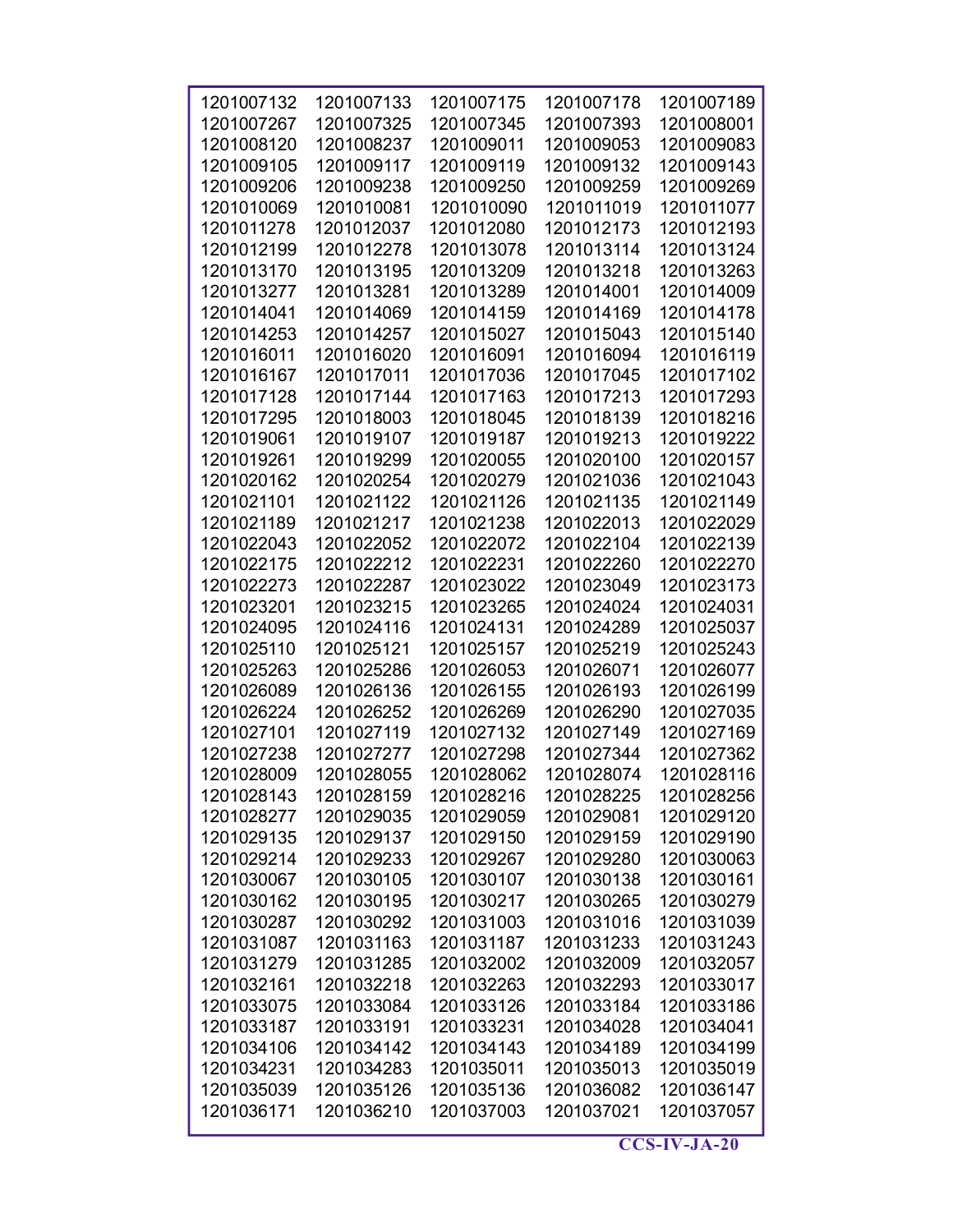| 1201037099 | 1201037212 | 1201037230 | 1201037241 | 1201038021 |
|------------|------------|------------|------------|------------|
| 1201038130 | 1201038277 | 1201039022 | 1201039097 | 1201039176 |
| 1201039178 | 1201039392 | 1201040004 | 1201040013 | 1201040046 |
| 1201040169 | 1201041069 | 1201041107 | 1201041180 | 1201041254 |
| 1201041274 | 1201042049 | 1201042062 | 1201042081 | 1201042120 |
| 1201042166 | 1201042175 | 1201043081 | 1201043098 | 1201043132 |
| 1201043150 | 1201044156 | 1201044235 | 1201044281 | 1201045092 |
| 1201045154 | 1201045195 | 1201046072 | 1201046162 | 1201046172 |
| 1201046214 | 1201047034 | 1201047088 | 1201048063 | 1201048173 |
| 1202001028 | 1202001160 | 1202001219 | 1202001231 | 1202002074 |
| 1202002094 | 1202002116 | 1202002173 | 1202003028 | 1202003071 |
| 1202003174 | 1202003194 | 1202004019 | 1202004038 | 1202004081 |
| 1202004158 | 1202004227 | 1202005011 | 1202005034 | 1202005042 |
| 1202005071 | 1202005096 | 1202005109 | 1202005128 | 1202005245 |
| 1202005261 | 1202006016 | 1202006087 | 1202006137 | 1202006285 |
| 1202007025 | 1202007039 | 1202007108 | 1202007135 | 1202008014 |
| 1202008083 | 1202008097 | 1202008098 | 1202008156 | 1202009095 |
| 1202009118 | 1202009261 | 1202010140 | 1202010165 | 1202010167 |
| 1202010187 | 1202011039 | 1202011241 | 1202011255 | 1202011283 |
| 1202012008 | 1202012053 | 1202013027 | 1202013045 | 1202013072 |
| 1202013083 | 1202013295 | 1202014023 | 1202014087 | 1202014096 |
| 1202014140 | 1202014164 | 1202014180 | 1202014255 | 1202014288 |
| 1202015052 | 1202015055 | 1202015167 | 1202015244 | 1202015246 |
| 1202016021 | 1202016075 | 1202016272 | 1202017013 | 1202017015 |
| 1202018102 | 1202018127 | 1202018173 | 1202018178 | 1202018212 |
| 1202018257 | 1202018285 | 1202019060 | 1202019103 | 1202019125 |
| 1202019193 | 1202019201 | 1202019211 | 1202019281 | 1202020017 |
| 1202020047 | 1202020091 | 1202020130 | 1202020180 | 1202020199 |
| 1202020203 | 1202020211 | 1202020262 | 1202020293 | 1202021001 |
| 1202021085 | 1202021226 | 1202021269 | 1202022037 | 1203001012 |
| 1203001130 | 1203001132 | 1203001136 | 1203001141 | 1203002245 |
| 1203002246 | 1203002249 | 1203003007 | 1203003144 | 1203003214 |
| 1203003217 | 1203004162 | 1203004175 | 1203004203 | 1203005002 |
| 1203005107 | 1203005125 | 1203005134 | 1203005135 | 1203006010 |
| 1203006123 | 1203006235 | 1203006294 | 1203006296 | 1203007007 |
| 1203007020 | 1203007156 | 1203008212 | 1203008250 | 1203010027 |
| 1203010155 | 1203010195 | 1203010230 | 1203011014 | 1203011069 |
| 1203011098 | 1203011101 | 1203011116 | 1203011255 | 1203011298 |
| 1203012067 | 1203012090 | 1203013056 | 1203013085 | 1203013236 |
| 1203014020 | 1203014027 | 1203014148 | 1203014196 | 1203014283 |
| 1203015035 | 1203015039 | 1203015116 | 1203016050 | 1203016169 |
| 1203016215 | 1203018050 | 1203018201 | 1203018289 | 1203019234 |
| 1203020032 | 1203020119 | 1203020216 | 1203021010 | 1203021224 |
| 1203022025 | 1203022178 | 1203022212 | 1203023020 | 1203023069 |
| 1203023195 | 1203023299 | 1203024028 | 1203025046 | 1203025101 |
| 1203026048 | 1203026053 | 1203026208 | 1203026215 | 1203027218 |
| 1203028143 | 1203028156 | 1203028190 | 1203028223 | 1203029048 |
| 1203029096 | 1203029105 | 1203029198 | 1203029204 | 1203029263 |
| 1203030011 | 1203030080 | 1203030160 | 1203030220 | 1203031052 |
|            |            |            |            |            |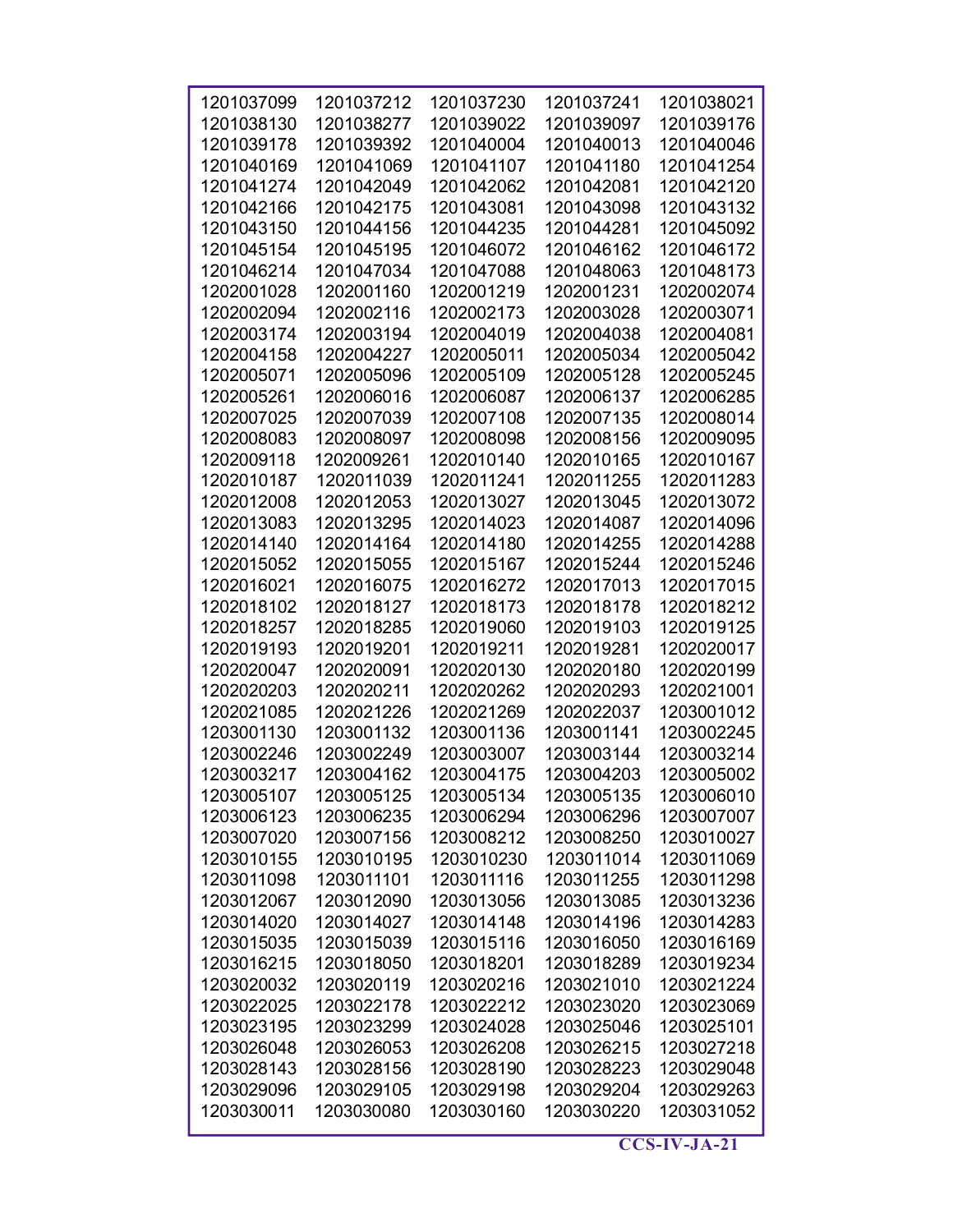| 1203031065 | 1203031076 | 1203031186 | 1203031196 | 1203031300 |
|------------|------------|------------|------------|------------|
| 1203032035 | 1203032083 | 1203032097 | 1203032126 | 1203032141 |
|            |            |            |            |            |
| 1203032219 | 1203032273 | 1203033121 | 1203033175 | 1203033199 |
| 1203034118 | 1203034187 | 1203034247 | 1203034267 | 1203034276 |
| 1203034280 | 1203035101 | 1203036247 | 1203037079 | 1203037087 |
| 1203037128 | 1203038072 | 1203038225 | 1203038272 | 1203039177 |
| 1203039211 | 1203039273 | 1203040069 | 1203040155 | 1203040171 |
| 1203041084 | 1203041287 | 1203042087 | 1203042127 | 1203042170 |
| 1204001158 | 1204002076 | 1204002104 | 1204002105 | 1204002171 |
| 1204002216 | 1204002237 | 1204002279 | 1204003068 | 1204003092 |
| 1204003238 | 1204004025 | 1204005027 | 1204005176 | 1204005179 |
| 1204005186 | 1204005226 | 1204006004 | 1204006059 | 1204006100 |
| 1204006102 | 1204006152 | 1204006241 | 1204007046 | 1204007274 |
| 1204008005 | 1204008041 | 1204010059 | 1204010109 | 1204010232 |
| 1204011155 | 1204011215 | 1204011253 | 1204012038 | 1204012067 |
| 1204012201 | 1204013184 | 1204014054 | 1204014253 | 1204014294 |
| 1204015166 | 1204015204 | 1204016121 | 1204016231 | 1204016274 |
| 1204016281 | 1204016286 | 1204017115 | 1204017157 | 1204018278 |
| 1204019040 | 1204019212 | 1204020022 | 1204020155 | 1204020170 |
| 1204020181 | 1204020217 | 1204021238 | 1204021278 | 1204022154 |
| 1204022226 | 1204023060 | 1204023287 | 1204024096 | 1204024098 |
| 1204025113 | 1204025134 | 1204025186 | 1204025211 | 1204026005 |
| 1204026221 | 1204027084 | 1204027173 | 1204028313 | 1204029213 |
| 1204029335 | 1204030003 | 1204030261 | 1204032051 | 1205002133 |
| 1205002168 | 1206001006 | 1206001010 | 1206001112 | 1206001119 |
| 1206002232 | 1206002255 | 1206003082 | 1206003090 | 1206003204 |
| 1206003269 | 1206003307 | 1206003379 | 1206004209 | 1206004295 |
| 1206005047 | 1206006018 | 1206006021 | 1207001072 | 1207001134 |
| 1207002008 | 1207003031 | 1207003047 | 1207003109 | 1207003164 |
| 1207003166 | 1207003215 | 1207003249 | 1207004031 | 1207004069 |
| 1207004070 | 1207004090 | 1207004134 | 1207005038 | 1207006006 |
| 1207006052 | 1207006119 | 1207006185 | 1207006262 | 1207006290 |
| 1207007183 | 1207007192 | 1207007206 | 1207007256 | 1207008183 |
| 1207008204 | 1207008236 | 1207009018 | 1207009188 | 1207010098 |
| 1207010128 | 1207010153 | 1301001200 | 1301003298 | 1301007083 |
| 1301007247 | 1301008013 | 1301008065 | 1302002211 | 1302002351 |
| 1302003106 | 1302003123 | 1303001180 | 1303001195 | 1303001219 |
| 1303002158 | 1303002180 | 1303003036 | 1303003041 | 1303003228 |
| 1303003237 | 1303004083 | 1303004167 | 1303006089 | 1303006092 |
| 1304001061 | 1304001134 | 1304002005 | 1305001080 | 1401001119 |
| 1401001202 | 1401002260 | 1401003121 | 1401004136 | 1401006223 |
| 1401006234 | 1401006261 | 1401006267 | 1401007218 | 1401009136 |
| 1401009208 | 1401009262 | 1401010043 | 1401010066 | 1401011190 |
| 1401012113 | 1401012186 | 1401013162 | 1401013219 | 1401014103 |
| 1401014170 | 1401015146 | 1401016083 | 1401016258 | 1401016259 |
| 1401017231 | 1401018186 | 1401019087 | 1401021047 | 1401021095 |
| 1401021159 | 1401022207 | 1401022226 | 1401023083 | 1401023085 |
| 1401023093 | 1401023107 | 1401023235 | 1401024001 | 1401024060 |
| 1401024092 | 1401025059 | 1401025221 | 1401025277 | 1401026095 |
|            |            |            |            |            |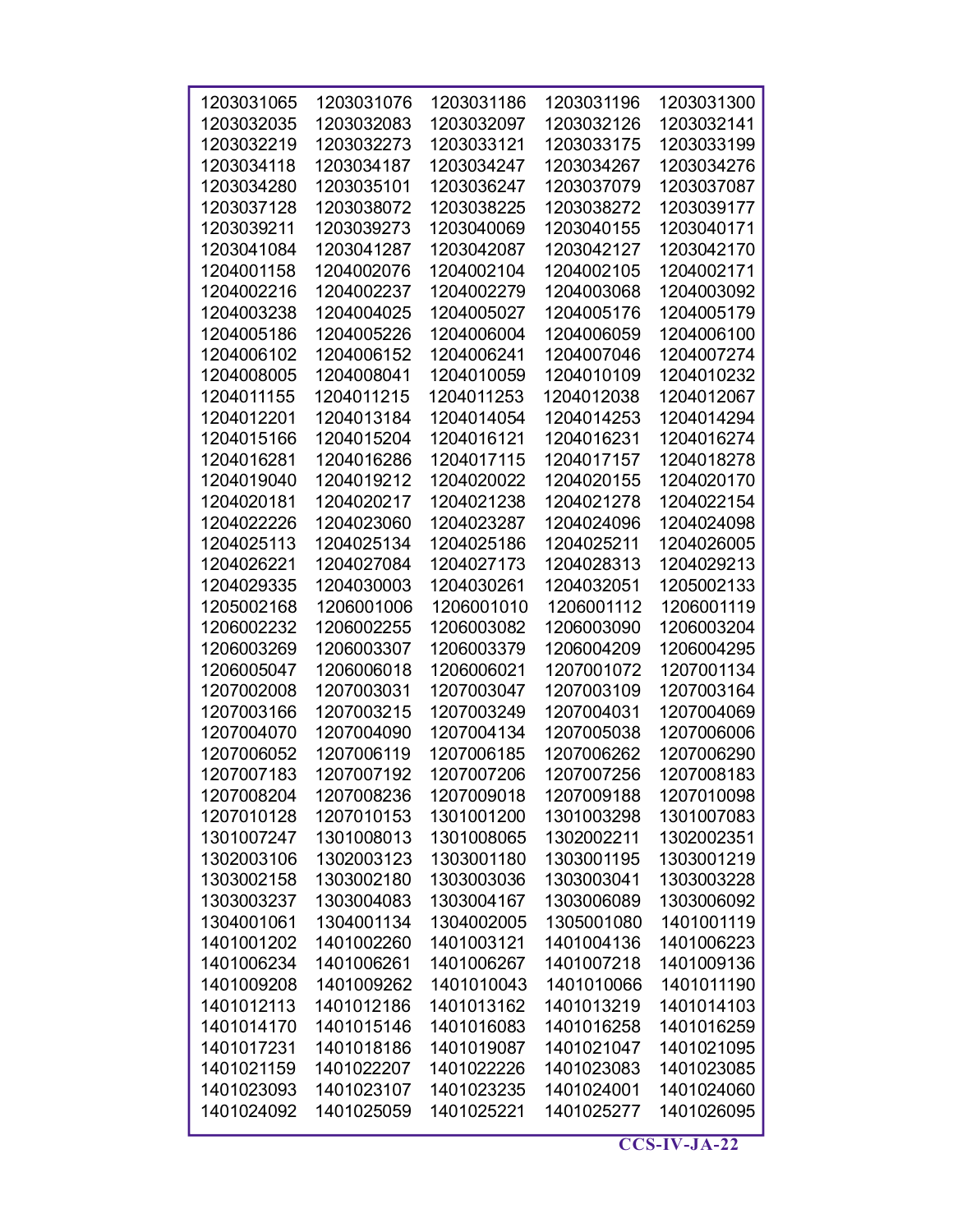| 1401027004 | 1401027197 | 1401028039 | 1401028074 | 1401029275 |
|------------|------------|------------|------------|------------|
| 1401030287 | 1401030295 | 1401032162 | 1401033027 | 1401033098 |
| 1401033243 | 1401035166 | 1402002060 | 1402002179 | 1402002227 |
| 1402003106 | 1402003162 | 1402003207 | 1402004045 | 1402004207 |
| 1403001247 | 1403002086 | 1404001398 | 1501002005 | 1501002178 |
| 1501003028 | 1501003039 | 1501003078 | 1501003189 | 1501003207 |
| 1501004074 | 1501004124 | 1501004300 | 1501005206 | 1501006132 |
| 1501006149 | 1501007146 | 1501008116 | 1501008295 | 1501009036 |
| 1501009062 | 1501009173 | 1501010016 | 1501010062 | 1501010065 |
| 1501011197 | 1501011254 | 1501012149 | 1501012300 | 1501013028 |
|            |            |            |            |            |
| 1501013047 | 1501013053 | 1501013112 | 1501013259 | 1501014043 |
| 1501014159 | 1501015148 | 1501015246 | 1501015287 | 1501015289 |
| 1501015290 | 1501016116 | 1501016184 | 1501017109 | 1501017165 |
| 1501017231 | 1501018012 | 1501019085 | 1501019185 | 1501019203 |
| 1501020243 | 1501021053 | 1501021149 | 1501021272 | 1501022004 |
| 1501022146 | 1501022166 | 1501023016 | 1501023174 | 1501023211 |
| 1501023297 | 1501024089 | 1501025126 | 1501025200 | 1501026248 |
| 1501027010 | 1501027173 | 1501027203 | 1501027231 | 1501027236 |
| 1501027251 | 1501027277 | 1501028006 | 1501028211 | 1501028228 |
| 1501028264 | 1501029116 | 1501029203 | 1501029205 | 1501030046 |
| 1501030047 | 1501030083 | 1501030170 | 1501030183 | 1501031019 |
| 1501031029 | 1501031088 | 1501031151 | 1501031250 | 1501032180 |
| 1501033032 | 1501033038 | 1501033090 | 1501033098 | 1501033117 |
| 1501033190 | 1501034262 | 1501036110 | 1501036241 | 1501036357 |
| 1501037040 | 1501038095 | 1501038206 | 1502001047 | 1502003171 |
| 1502003252 | 1502004129 | 1502004223 | 1502004287 | 1502005043 |
|            |            |            |            |            |
| 1502005122 | 1502005137 | 1502005246 | 1502005296 | 1502006008 |
| 1502006033 | 1502006256 | 1502007049 | 1502007353 | 1502008010 |
| 1502008106 | 1502008167 | 1502008229 | 1502008268 | 1502010045 |
| 1502010048 | 1502010171 | 1502010240 | 1502011068 | 1502011245 |
| 1503002019 | 1503002053 | 1503002251 | 1503003007 | 1503004171 |
| 1503005128 | 1503007195 | 1503007262 | 1503009040 | 1503009093 |
| 1503009097 | 1503009188 | 1503009189 | 1503010041 | 1503010089 |
| 1503010176 | 1503010276 | 1503010299 | 1503011081 | 1503012276 |
| 1503013053 | 1503013265 | 1503014146 | 1503015166 | 1504001136 |
| 1504002053 | 1504002257 | 1504004113 | 1504004172 | 1504005067 |
| 1505002167 | 1505003115 | 1505003156 | 1505004203 | 1505004279 |
| 1505005056 | 1506001138 | 1506002145 | 1506003001 | 1506003241 |
| 1507001147 | 1507003042 | 1507003045 | 1507003119 | 1507004294 |
| 1507005233 | 1507006028 | 1507006053 | 1507006185 | 1507007080 |
| 1507007145 | 1508001041 | 1508001312 | 1508002272 | 1508002305 |
| 1508003248 | 1508003255 | 1508006203 | 1509002093 | 1509004155 |
| 1510002095 | 1510002230 | 1510007031 | 1510007088 | 1510007260 |
| 1510007266 | 1511002230 | 1511003082 | 1511003091 | 1511004137 |
|            | 1512002100 | 1512002141 | 1512002250 | 1512003266 |
| 1512001232 |            |            |            |            |
| 1512003353 | 1512004011 | 1601001101 | 1601002014 | 1601002109 |
| 1601002221 | 1601002238 | 1601003028 | 1601003071 | 1601003077 |
| 1601003115 | 1601003220 | 1601003277 | 1601004069 | 1601005284 |
| 1601006095 | 1601006233 | 1601007044 | 1601011037 | 1601011139 |
|            |            |            |            |            |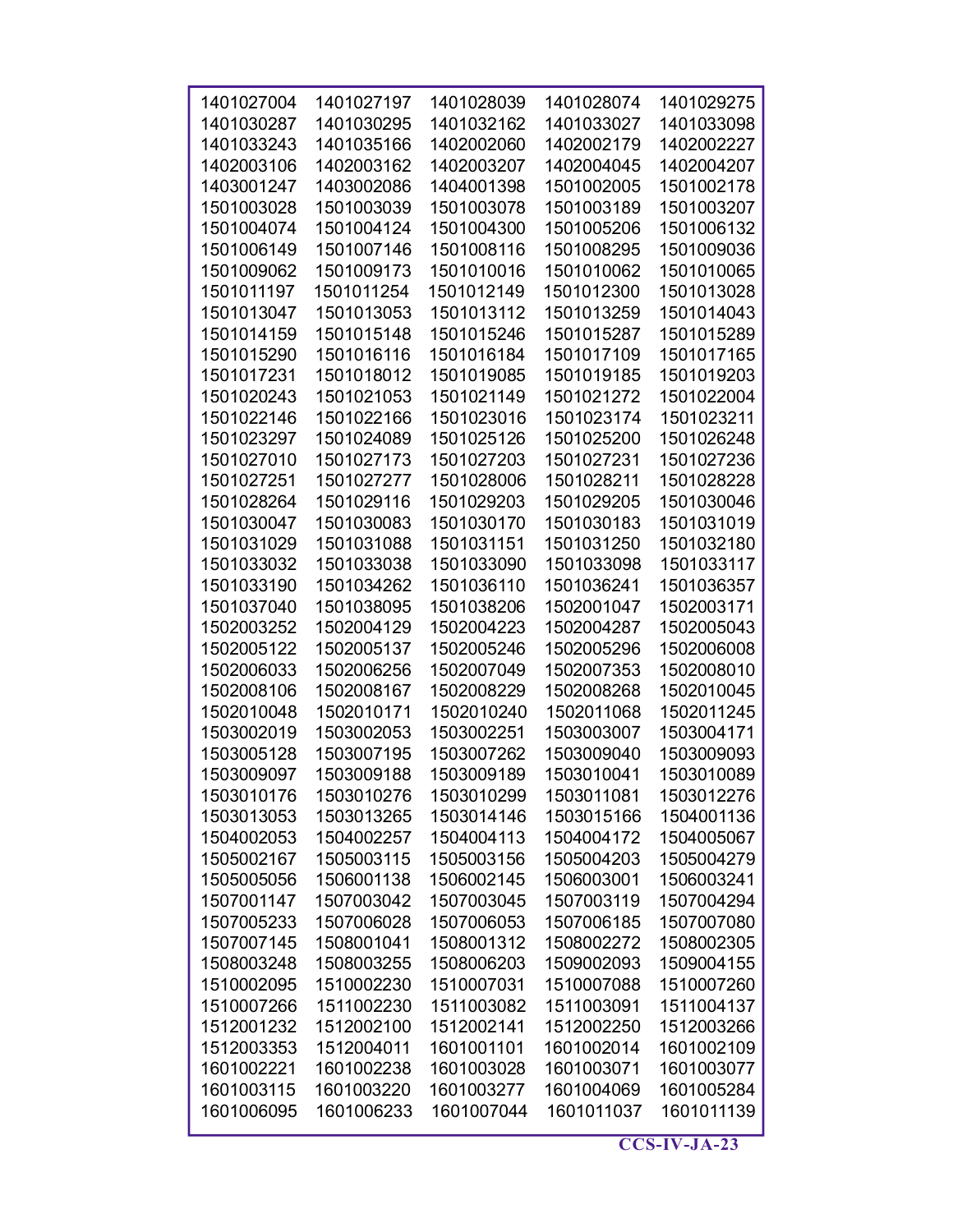| 1601011242 | 1601013026 | 1601013165 | 1601013249 | 1601013259 |
|------------|------------|------------|------------|------------|
|            |            |            |            |            |
| 1601014042 | 1601014136 | 1601014154 | 1601014240 | 1601015083 |
| 1601015135 | 1601015182 | 1601015231 | 1601015315 | 1601015369 |
| 1601016291 | 1601017008 | 1601017193 | 1601018030 | 1601018033 |
| 1601018043 | 1601018119 | 1601018123 | 1601019251 | 1601020098 |
| 1601020192 | 1601020199 | 1601020204 | 1601021018 | 1601021025 |
| 1601022036 | 1601022167 | 1601024003 | 1601024093 | 1601025043 |
| 1601025108 | 1601026201 | 1601026240 | 1601026243 | 1601026259 |
| 1601027003 | 1601027025 | 1601027204 | 1601028132 | 1601029103 |
| 1601030109 | 1601030140 | 1601030284 | 1601031246 | 1601032015 |
| 1601032213 | 1601033043 | 1601035094 | 1601037199 | 1601038015 |
| 1601042207 | 1602001020 | 1602001165 | 1602002127 | 1602002214 |
| 1602002297 | 1602003038 | 1602005055 | 1602007041 | 1603003030 |
| 1603005253 | 1603006007 | 1603007085 | 1603008070 | 1603008105 |
| 1603008120 | 1603009160 | 1603009190 | 1603009215 | 1604002015 |
| 1604003072 | 1604003246 | 1604004105 | 1604004135 | 1604004170 |
| 1604006015 | 1604007316 | 1604007399 | 1604009069 | 1604010042 |
| 1604010161 | 1604011088 | 1604011171 | 1605001057 | 1605001224 |
| 1605002076 | 1605002181 | 1605003155 | 1605003156 | 1605004003 |
| 1605004087 | 1605004174 | 1605004179 | 1605004202 | 1605004283 |
|            |            |            |            |            |
| 1605006136 | 1605007016 | 1605007083 | 1605007127 | 1605007200 |
| 1605008107 | 1605008236 | 1605009034 | 1605009049 | 1605010072 |
| 1605010080 | 1605010152 | 1605010165 | 1605010246 | 1605010282 |
| 1605011053 | 1605011187 | 1605011252 | 1605011273 | 1605012044 |
| 1605012084 | 1605012190 | 1605013037 | 1605013072 | 1605013144 |
| 1605013200 | 1605014074 | 1605014157 | 1605014221 | 1605014231 |
| 1605015063 | 1605015077 | 1605017051 | 1605017074 | 1605017125 |
| 1605017143 | 1605018100 | 1605018117 | 1605018155 | 1605020037 |
| 1605020132 | 1605020182 | 1605021029 | 1605021147 | 1605023073 |
| 1605026073 | 1605026093 | 1605027146 | 1605028079 | 1605028165 |
| 1605028185 | 1605030094 | 1605031011 | 1605032111 | 1605032116 |
| 1605032148 | 1605033070 | 1605034120 | 1605035151 | 1605035225 |
| 1605035250 | 1605037067 | 1605037071 | 1605037111 | 1605037254 |
| 1605037256 | 1605037287 | 1605038248 | 1605039037 | 1605039154 |
| 1605040204 | 1605041003 | 1605041021 | 1605042270 | 1606001111 |
| 1606002023 | 1606003099 | 1606003125 | 1606004130 | 1606004215 |
| 1606005081 | 1606005297 | 1607001065 | 1607001157 | 1607003225 |
| 1607003288 | 1607004127 | 1607005167 | 1608001189 | 1608002350 |
| 1608002376 | 1608003005 | 1608003254 | 1701001093 | 1701001114 |
| 1701001239 | 1701002057 | 1701002103 | 1701002207 | 1701002254 |
| 1701002263 | 1701002276 | 1701003001 | 1701003211 | 1701003293 |
| 1701004067 | 1701004093 | 1701005200 | 1701006006 | 1701006053 |
| 1701006228 | 1701007085 | 1701007109 | 1701007142 | 1701007164 |
| 1701008223 | 1701008238 | 1701009106 | 1701010191 | 1701010268 |
| 1701010297 | 1701011181 | 1701011243 | 1701011332 | 1701011379 |
| 1701012093 | 1701012241 | 1701013076 | 1701013096 | 1701013228 |
|            |            |            |            |            |
| 1701013232 | 1701014084 | 1701014126 | 1701014295 | 1701015076 |
| 1701015275 | 1701016253 | 1701018220 | 1701018223 | 1701019003 |
| 1701019181 | 1701020171 | 1701020276 | 1701021124 | 1701021172 |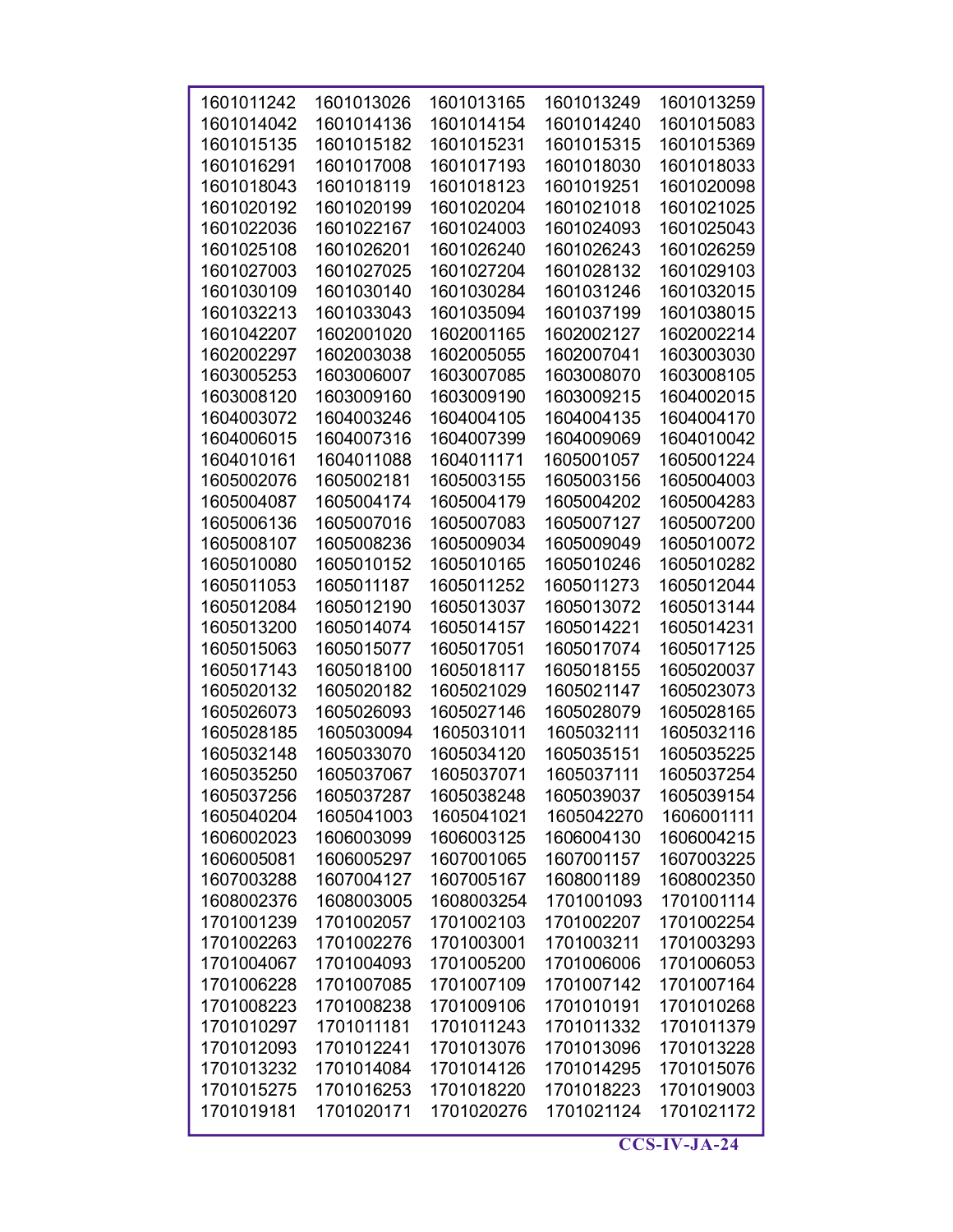| 1701021174 | 1701022236 | 1701023168 | 1701023245 | 1701024010 |
|------------|------------|------------|------------|------------|
| 1701025060 | 1701025078 | 1701025138 | 1701025201 | 1701025222 |
| 1701026036 | 1701026065 | 1701026310 | 1701026381 | 1701027241 |
| 1701027376 | 1701027391 | 1701027398 | 1701028025 | 1701028146 |
| 1701028168 | 1701028184 | 1701028205 | 1701028282 | 1701028361 |
| 1701029036 | 1701029129 | 1701029178 | 1701029196 | 1701029201 |
| 1701029205 | 1701030010 | 1701030182 | 1701031129 | 1701032120 |
| 1701032190 | 1701032211 | 1701033149 | 1701033160 | 1701033177 |
| 1701033210 | 1701033238 | 1701033250 | 1701033262 | 1701035170 |
| 1701035181 | 1701037092 | 1701038281 | 1701038333 | 1701038382 |
| 1701039016 | 1701041064 | 1701041102 | 1701041149 | 1701041159 |
| 1701041257 | 1701043201 | 1701044066 | 1701044100 | 1701044105 |
| 1701044128 | 1701044132 | 1701045176 | 1701046051 | 1701046078 |
| 1701046097 | 1701046203 | 1701047115 | 1701047126 | 1701047164 |
| 1701047318 | 1701048011 | 1701048055 | 1701048177 | 1701050114 |
| 1701050142 | 1701050164 | 1701050269 | 1701052041 | 1701052044 |
| 1701052173 | 1701053072 | 1701053187 | 1701054142 | 1701054151 |
| 1701055201 | 1701055248 | 1701056219 | 1701057070 | 1701057264 |
| 1701058061 | 1701058140 | 1701058197 | 1701059089 | 1701060147 |
| 1701063254 | 1701064095 | 1701064272 | 1701065013 | 1701066226 |
| 1701066248 | 1701067076 | 1701067200 | 1701073048 | 1701073289 |
| 1701074187 | 1701074225 | 1701076213 | 1701076231 | 1701077045 |
| 1701077141 | 1701079227 | 1701079288 | 1701080009 | 1701083147 |
| 1702001013 | 1702001089 | 1702001147 | 1702001245 | 1702002022 |
| 1702002282 | 1702003177 | 1702003279 | 1702003293 | 1702004086 |
| 1702004211 | 1702005039 | 1702005158 | 1702005244 | 1702005278 |
| 1702007096 | 1702007169 | 1702007194 | 1702008236 | 1702008291 |
| 1702009082 | 1702009209 | 1702010033 | 1702010078 | 1702011054 |
| 1702011072 | 1702011096 | 1702012278 | 1702013109 | 1702013110 |
| 1702013217 | 1702014073 | 1702015209 | 1702016055 | 1702016086 |
| 1702016273 | 1702016283 | 1702017084 | 1702017135 | 1702017215 |
| 1702017264 | 1702017288 | 1702018004 | 1702018081 | 1702018127 |
| 1702019133 | 1702019265 | 1702020088 | 1702020196 | 1702021042 |
| 1702022089 | 1702022111 | 1702022257 | 1702023224 | 1702023283 |
| 1702024060 | 1702024065 | 1702024093 | 1702025163 | 1702026014 |
| 1702026089 | 1702026090 | 1702026156 | 1702027113 | 1702027191 |
| 1702028098 | 1702028183 | 1702030068 | 1702030281 | 1702031020 |
| 1702031096 | 1702032074 | 1702034217 | 1702034285 | 1702034299 |
| 1703001032 | 1703001079 | 1703001122 | 1703001145 | 1703004075 |
| 1703004076 | 1703004157 | 1703004188 | 1703004308 | 1703005001 |
| 1703005004 | 1703005237 | 1703005284 | 1703005295 | 1703006015 |
| 1703006142 | 1703007005 | 1703007035 | 1703007078 | 1703008061 |
| 1703008177 | 1703008251 | 1703009113 | 1703010001 | 1703010024 |
| 1703010051 | 1703010345 | 1703010366 | 1703011063 | 1703011117 |
| 1703011133 | 1703011137 | 1703011283 | 1703011381 | 1703012082 |
| 1703012103 | 1703014005 | 1703014050 | 1703014211 | 1703015002 |
| 1703015057 | 1703015121 | 1703015145 | 1703015194 | 1703015294 |
| 1703016025 | 1703016046 | 1703016150 | 1703017025 | 1703017060 |
| 1703017097 | 1703017136 | 1703017179 | 1703017196 | 1703018056 |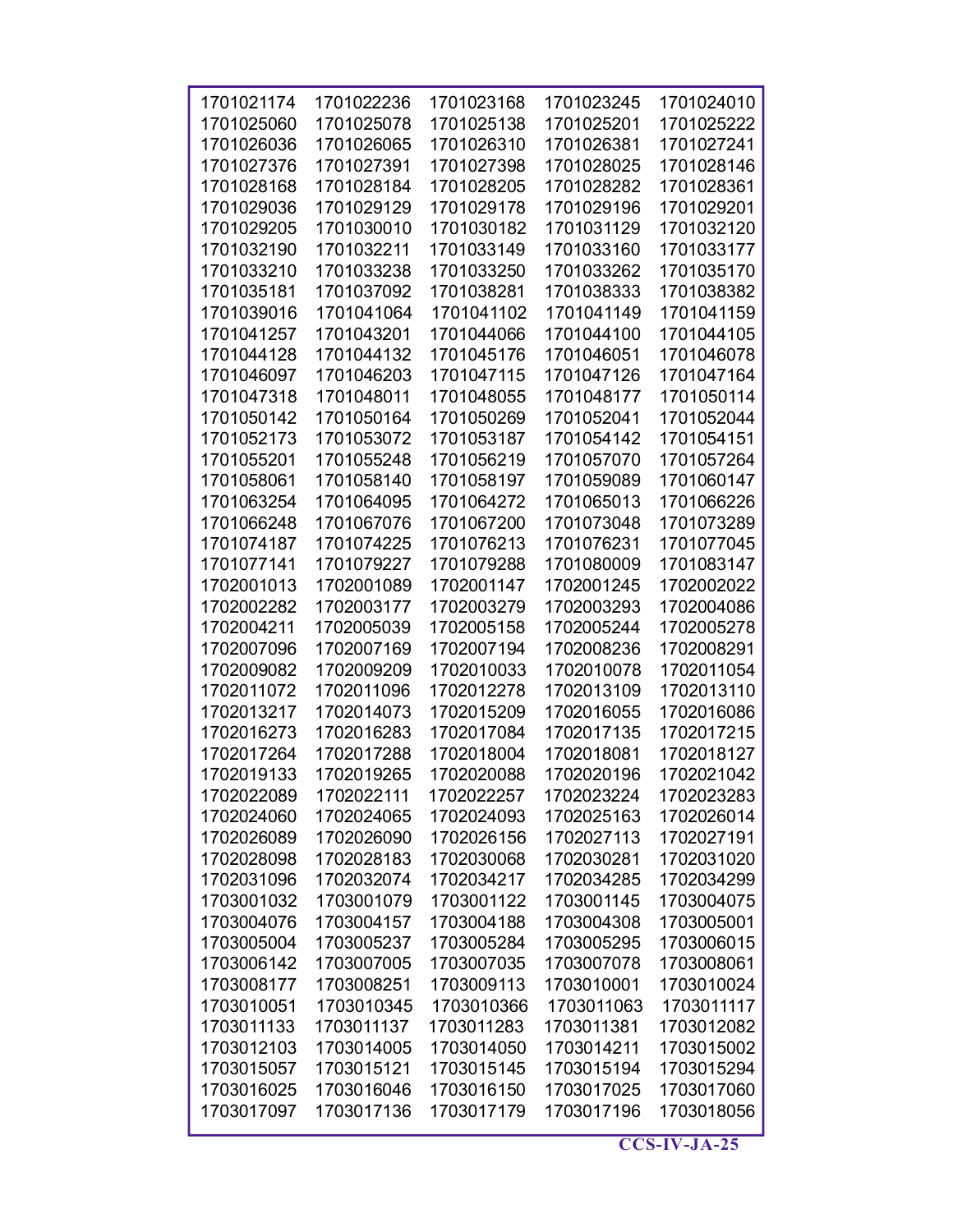| 1703018187 | 1703018277 | 1703018363               | 1703018381 | 1703019188 |
|------------|------------|--------------------------|------------|------------|
| 1703019250 | 1703019324 | 1703019384               | 1703021037 | 1703021131 |
| 1703021180 | 1703021185 | 1703022001               | 1703022021 | 1703022141 |
| 1703022179 | 1703023003 |                          | 1703023055 | 1703023091 |
| 1703023281 |            | 1703023005<br>1703025157 |            |            |
|            | 1703024183 |                          | 1703025165 | 1703026184 |
| 1704001004 | 1704001226 | 1704001242               | 1704002043 | 1704002244 |
| 1704003171 | 1704003186 | 1704005083               | 1704006057 | 1704006191 |
| 1704007015 | 1704007080 | 1704008042               | 1704008203 | 1704009021 |
| 1704009086 | 1704009245 | 1704010288               | 1705002110 | 1705002249 |
| 1705003036 | 1705003078 | 1705003149               | 1705003276 | 1705004052 |
| 1705004193 | 1705005030 | 1705005125               | 1705005174 | 1705005257 |
| 1705006087 | 1705006226 | 1705006239               | 1705009043 | 1705009057 |
| 1705009085 | 1705010014 | 1705010242               | 1705010257 | 1705011064 |
| 1705011101 | 1705013002 | 1705013007               | 1705013123 | 1705013157 |
| 1705013280 | 1705013327 | 1705013382               | 1705014262 | 1705015150 |
| 1705015154 | 1705016031 | 1705016135               | 1705016285 | 1705017210 |
| 1705017286 | 1705018171 | 1705018194               | 1705018200 | 1705018207 |
| 1705019024 | 1705019064 | 1705019075               | 1705020033 | 1705020047 |
| 1705020058 | 1705020067 | 1705020125               | 1705020278 | 1705021038 |
| 1705021165 | 1705021330 | 1705022018               | 1705022032 | 1705022110 |
| 1705022115 | 1705022140 | 1705023029               | 1705023088 | 1705023198 |
| 1705024025 | 1705025096 | 1705025179               | 1705025208 | 1705025262 |
| 1705026250 | 1705027181 | 1705028080               | 1705028133 | 1705028186 |
| 1705029116 | 1705029127 | 1705031111               | 1705031232 | 1705032064 |
| 1705033274 | 1705034258 | 1705035047               | 1705035087 | 1705037234 |
| 1706001007 | 1706001078 | 1706001198               | 1706001202 | 1706001228 |
| 1706002136 | 1706002181 | 1706002239               | 1706002254 | 1706002268 |
| 1706002288 | 1706003008 | 1706003070               | 1706003216 | 1706003249 |
| 1706003259 | 1706003392 | 1706004267               | 1706005077 | 1706005097 |
| 1706005345 | 1706006059 | 1706006118               | 1706006133 | 1706007015 |
| 1706007215 | 1706008055 | 1706008061               | 1706008067 | 1706008116 |
| 1706008149 | 1706008219 | 1706008357               | 1706008383 | 1706009186 |
| 1706009243 | 1706010020 | 1706010114               | 1706010131 | 1706011107 |
| 1706011109 | 1706011112 | 1706011151               | 1706011269 | 1706011327 |
| 1706012139 | 1706012204 | 1706012357               | 1706012369 | 1706012388 |
| 1706013037 | 1706013106 | 1706013181               | 1706014125 | 1706014126 |
| 1706015036 | 1706015053 | 1706015099               | 1706016017 | 1706016072 |
| 1706016086 | 1706016179 | 1706017125               | 1706017277 | 1706018201 |
| 1706018235 | 1706019035 | 1706019173               | 1706020009 | 1706020278 |
| 1706020286 | 1706021024 | 1706021136               | 1706022073 | 1706022136 |
| 1706022206 | 1706023066 | 1706023110               | 1706023117 | 1706023178 |
| 1706023215 | 1706023237 | 1706023259               | 1706024019 | 1706024125 |
| 1706024166 | 1706025009 | 1706025116               | 1706025141 | 1706025165 |
| 1706025237 | 1706026008 | 1706026019               | 1706026060 | 1706027117 |
| 1706027165 | 1706027196 | 1706027209               | 1706027284 | 1706028037 |
| 1706028090 | 1706028096 | 1706028218               | 1706028258 | 1706028272 |
| 1706029177 | 1706030001 | 1706030044               | 1706030052 | 1706030096 |
| 1706030146 | 1706030194 | 1706030300               | 1706031093 | 1706031137 |
| 1706031182 | 1706031244 | 1706032021               | 1706032025 | 1706032174 |
|            |            |                          |            |            |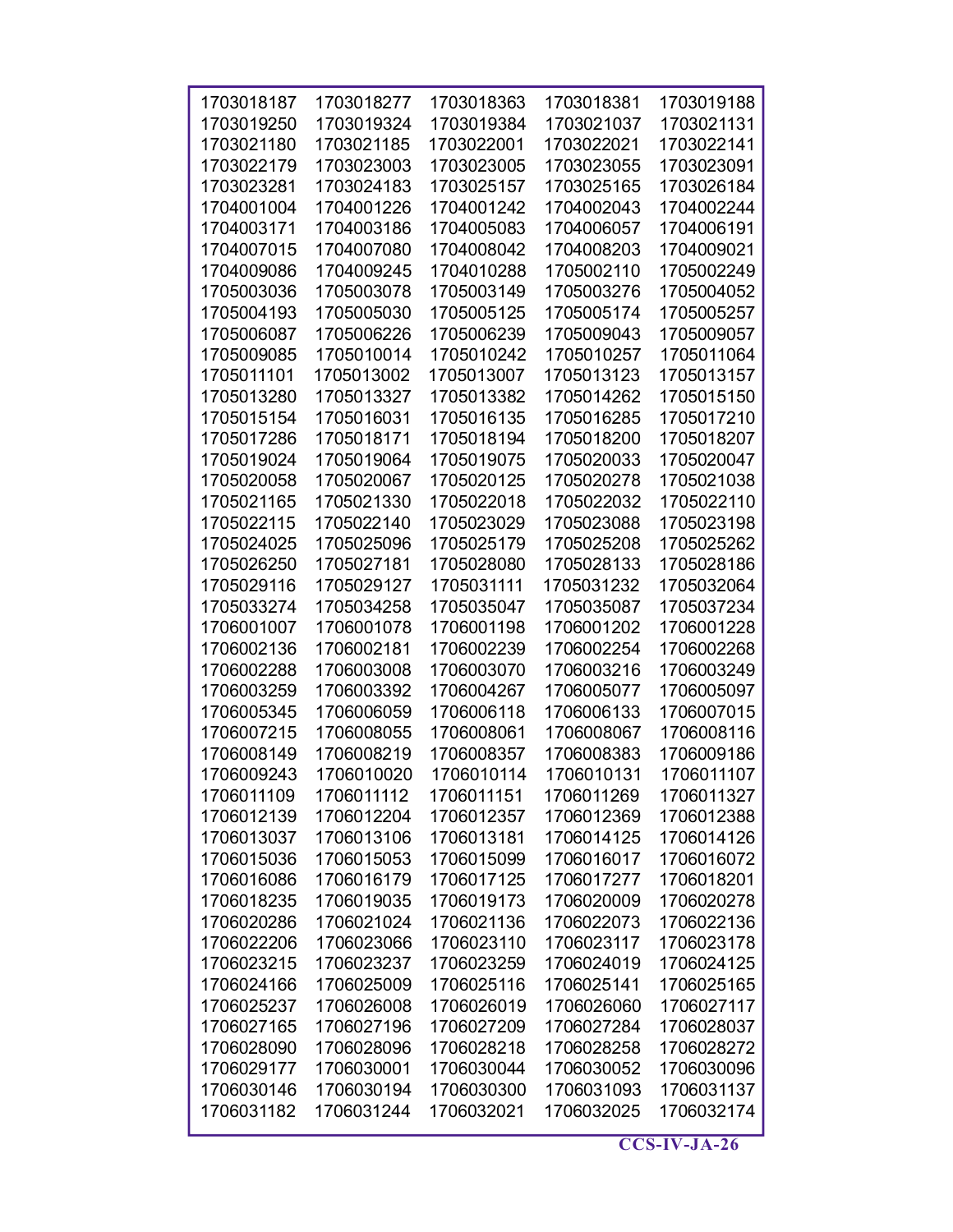| 1706032194 | 1706033199 | 1706034104 | 1706035120 | 1707001015 |
|------------|------------|------------|------------|------------|
|            |            |            |            |            |
| 1707001071 | 1707003048 | 1707003120 | 1707003207 | 1707004027 |
| 1707004120 | 1707004130 | 1707004189 | 1707005223 | 1707005261 |
| 1707006116 | 1707006296 | 1707006297 | 1707007013 | 1707008044 |
| 1707008255 | 1707009003 | 1707009034 | 1707009163 | 1707009178 |
| 1707009271 | 1707009292 | 1707010015 | 1707010111 | 1707010172 |
| 1707010187 | 1707011115 | 1707011216 | 1707012054 | 1707012269 |
| 1707013206 | 1707013256 | 1707013260 | 1707013278 | 1707014048 |
| 1708001133 | 1708001209 | 1708001267 | 1708001274 | 1708002284 |
| 1708002296 | 1708003038 | 1708003219 | 1708004100 | 1708004376 |
| 1708005051 | 1708005221 | 1708006023 | 1708006088 | 1708006161 |
| 1708006269 | 1708007043 | 1708008178 | 1708008224 | 1708009093 |
| 1708009136 | 1708010091 | 1708010166 | 1708011128 | 1708011276 |
| 1708012007 | 1708012103 | 1708012265 | 1708015097 | 1708015139 |
| 1708015145 | 1708016099 | 1708016134 | 1708016243 | 1709001072 |
| 1709002113 | 1709002133 | 1710001073 | 1710001213 | 1710001288 |
| 1710002217 | 1710002242 | 1710003185 | 1710003230 | 1710003293 |
| 1710005058 | 1710005160 | 1710005235 | 1710005239 | 1710005262 |
| 1710006241 | 1710006294 | 1710007065 | 1711001025 | 1711001168 |
| 1711001246 | 1711002157 | 1711002236 | 1711003138 | 1711003184 |
| 1711004090 | 1711004212 | 1711005178 | 1711005180 | 1711006017 |
| 1711006219 | 1711006255 | 1711006263 | 1712001087 | 1712001291 |
| 1712002059 | 1712002060 | 1712002168 | 1712003254 | 1712004038 |
| 1712004063 | 1712004103 | 1712007177 | 1712007194 | 1712007216 |
| 1712007225 | 1712008179 | 1712009066 | 1712009271 | 1712009300 |
| 1712010088 | 1712011011 | 1712011044 | 1712011102 | 1712012114 |
| 1712012202 | 1712012294 | 1713001113 | 1713001135 | 1713002055 |
| 1713003098 | 1713003137 | 1713003186 | 1713004240 | 1713005111 |
| 1713005203 | 1713005240 | 1713005277 | 1713005285 | 1713006001 |
| 1713006061 | 1713006126 | 1713006283 | 1713007007 | 1713007185 |
| 1713008033 | 1713009055 | 1713010049 | 1713010295 | 1713011021 |
|            |            | 1713013092 |            | 1713014082 |
| 1713011213 | 1713011256 |            | 1713013219 |            |
| 1713015279 | 1713016148 | 1713017202 | 1713017209 | 1801001049 |
| 1801001244 | 1801002039 | 1801002085 | 1801002152 | 1801002197 |
| 1801003017 | 1801003046 | 1801004156 | 1801005056 | 1801005232 |
| 1801006275 | 1801007006 | 1801007077 | 1801007137 | 1801007166 |
| 1801008117 | 1801008209 | 1801008267 | 1801009039 | 1801009066 |
| 1801009116 | 1801010095 | 1801010185 | 1801010258 | 1801010284 |
| 1801010357 | 1801011107 | 1801011216 | 1801011228 | 1801011237 |
| 1801012125 | 1801012238 | 1801012248 | 1801013235 | 1801014008 |
| 1801014256 | 1801014294 | 1801014341 | 1801015237 | 1801016090 |
| 1801017094 | 1801017096 | 1801018004 | 1801018145 | 1801018188 |
| 1801019072 | 1801019159 | 1801019209 | 1801020025 | 1801020172 |
| 1801022033 | 1801022094 | 1801024019 | 1801024290 | 1802001111 |
| 1802001134 | 1802001192 | 1802002077 | 1802002183 | 1802003152 |
| 1802003164 | 1802003173 | 1802004021 | 1802004071 | 1802004283 |
| 1802005231 | 1802007246 | 1802008138 | 1803001075 | 1803003230 |
| 1803004061 | 1803004081 | 1803004082 | 1803005091 | 1803005197 |
| 1803006097 | 1803006154 | 1803006175 | 1803006219 | 1804001113 |
|            |            |            |            |            |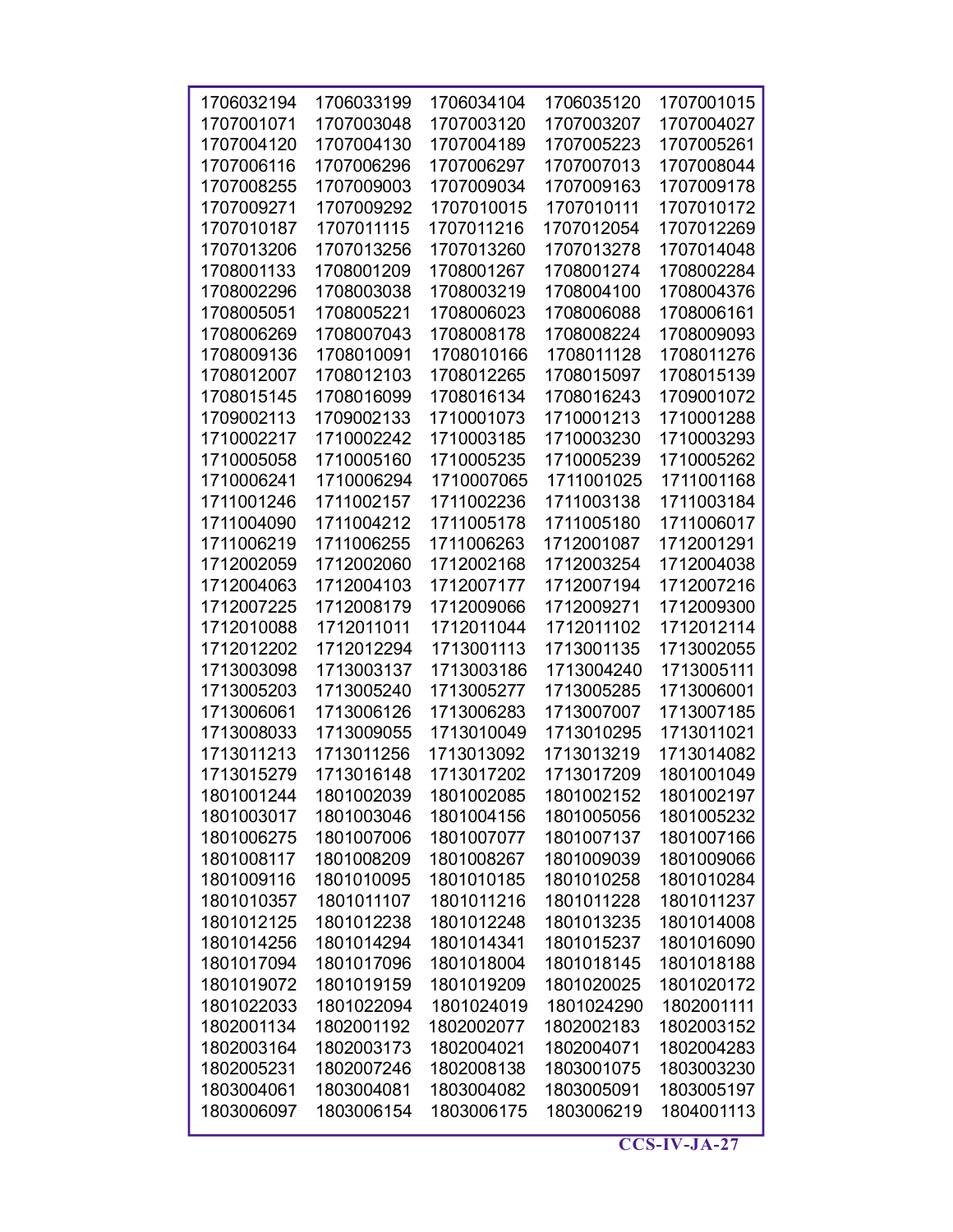| 1804002026 | 1804002037 | 1804002067 | 1804002283 | 1804003125 |
|------------|------------|------------|------------|------------|
| 1804003263 | 1804004063 | 1804004205 | 1804004281 | 1804004293 |
| 1804005029 | 1804005262 | 1804005285 | 1804006027 | 1804006140 |
| 1804007069 | 1804007081 | 1804008002 | 1804008343 | 1804009196 |
| 1804010175 | 1804010246 | 1804010362 | 1804011134 | 1804012003 |
| 1804012078 | 1804013221 | 1804015062 | 1804016154 | 1804017024 |
| 1804020054 | 1804020172 | 1804021111 | 1805001155 | 1805001189 |
| 1805001237 | 1805001244 | 1805002014 | 1805004153 | 1805005202 |
| 1805008017 | 1805008037 | 1805008069 | 1805008087 | 1805009099 |
| 1805010051 | 1805011070 | 1805014016 | 1805014116 | 1805014160 |
| 1806001262 | 1806003027 | 1806003165 | 1806003235 | 1806004023 |
| 1806005019 | 1806005257 | 1806006114 | 1806007114 | 1807001184 |
| 1807002024 | 1807002087 | 1807002091 | 1807002204 | 1807002297 |
| 1807003147 | 1807004171 | 1807004206 | 1807005191 | 1807005216 |
|            | 1807006106 | 1807007009 | 1807008043 | 1807008093 |
| 1807005248 | 1808001098 |            |            | 1808001319 |
| 1808001078 |            | 1808001141 | 1808001191 |            |
| 1808002216 | 1808003214 | 1808003256 | 1808004053 | 1808004209 |
| 1808004259 | 1808005047 | 1808005295 | 1808006132 | 1808006227 |
| 1808006336 | 1808006365 | 1808007037 | 1808007093 | 1808007183 |
| 1808008233 | 1808009182 | 1901001010 | 1901001224 | 1901001241 |
| 1901002049 | 1901002063 | 1901002116 | 1901003079 | 1901003248 |
| 1901004019 | 1901004065 | 1901005057 | 1901006056 | 1901006069 |
| 1901006162 | 1901007053 | 1901007089 | 1901007242 | 1901007280 |
| 1901008024 | 1901008074 | 1901009055 | 1901009085 | 1901009169 |
| 1901009268 | 1901010005 | 1901010144 | 1901011106 | 1901011183 |
| 1901011200 | 1901012078 | 1901012079 | 1901013007 | 1901013250 |
| 1901013293 | 1901014035 | 1901014069 | 1901015080 | 1901015090 |
| 1901015110 | 1901015132 | 1901015273 | 1901016002 | 1901016008 |
| 1901016077 | 1901016084 | 1901017034 | 1901017166 | 1901017251 |
| 1901017269 | 1901017285 | 1901018063 | 1901018173 | 1901018215 |
| 1901018246 | 1901019281 | 1901020235 | 1901021103 | 1901022095 |
| 1901022196 | 1901022225 | 1901023019 | 1901023128 | 1901023163 |
| 1901023225 | 1901023264 | 1901023273 | 1901024187 | 1901024245 |
| 1901025183 | 1901025238 | 1901025292 | 1901026009 | 1901026081 |
| 1901026095 | 1901027069 | 1901027266 | 1901028011 | 1901028266 |
| 1901028285 | 1901029089 | 1901029095 | 1901029133 | 1901029171 |
| 1901030282 | 1901031079 | 1901032131 | 1901032157 | 1901032225 |
| 1901032231 | 1901032264 | 1901033142 | 1901034099 | 1901034186 |
| 1901035004 | 1901035147 | 1901035235 | 1901036209 | 1901037096 |
| 1901037127 | 1901038060 | 1901038098 | 1901038104 | 1901039046 |
| 1901039060 | 1901039186 | 1901039357 | 1901040106 | 1901040154 |
| 1901040258 | 1901041002 | 1901041209 | 1901042089 | 1901042121 |
| 1901042183 | 1901042211 | 1901042217 | 1901042225 | 1901042244 |
| 1901044001 | 1901044213 | 1901045014 | 1901045133 | 1901045134 |
| 1901045180 | 1901045190 | 1901045209 | 1901046027 | 1901046237 |
| 1901046257 | 1901046276 | 1901047037 | 1901047044 | 1901047076 |
| 1901047098 | 1901047136 | 1901047178 | 1901047263 | 1901048033 |
| 1901048276 | 1901049265 | 1901050129 | 1901051117 | 1901052281 |
| 1901052285 | 1901053034 | 1901055160 | 1901055292 | 1901056205 |
|            |            |            |            |            |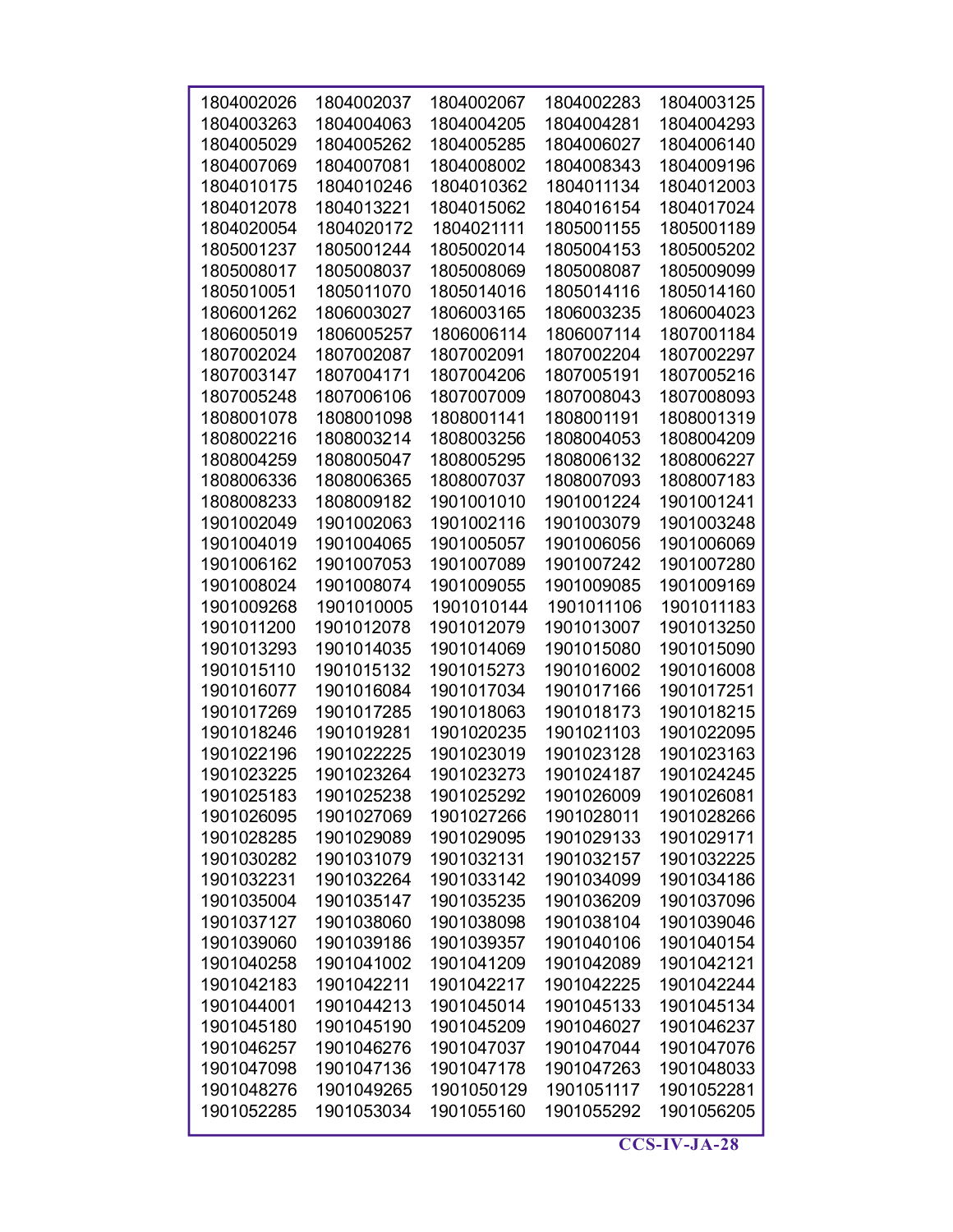| 1901056274 | 1901057055 | 1901057155 | 1901057237 | 1901057298 |
|------------|------------|------------|------------|------------|
| 1901058057 | 1901058067 | 1902002173 | 1902002179 | 1902003037 |
|            |            |            | 1902005100 |            |
| 1902003047 | 1902003203 | 1902004197 |            | 1902007074 |
| 1902009149 | 1902009237 | 1902010054 | 1902010130 | 1902011018 |
| 1902012202 | 1902013023 | 1902014290 | 1902015017 | 1902015061 |
| 1902015070 | 1902015115 | 1902016047 | 1902016137 | 1902017253 |
| 1902018247 | 1902019114 | 1902020126 | 1902020177 | 1902021005 |
| 1902021045 | 1902022024 | 1902022247 | 1902023137 | 1902023181 |
| 1902024214 | 1902027150 | 1902027178 | 1902030226 | 1902036207 |
| 1902037178 | 1902038083 | 1903001038 | 1903001093 | 1903001184 |
| 1903002002 | 1903002237 | 1903003067 | 1903003241 | 1903004048 |
| 1903004135 | 1903005021 | 1903006089 | 1903006236 | 1903007014 |
| 1903008027 | 1903008102 | 1903009138 | 1903009215 | 1904001041 |
| 1904001211 | 1904002056 | 1904002265 | 1904003370 | 1904005233 |
| 1904005251 | 1904007073 | 1904007139 | 1905001163 | 1905004045 |
| 1905004169 | 1905004253 | 1905006005 | 1905006150 | 1905006227 |
| 1905006246 | 1905007117 | 1905009046 | 1905009143 | 1905009199 |
| 1905010182 | 1905010240 | 1905011148 | 1905011151 | 1905013012 |
| 1905013041 | 1905013065 | 1905013071 | 1905013118 | 1905014020 |
| 1905014024 | 1905014032 | 1905014161 | 1905014179 | 1905014186 |
| 1905014278 | 1905015148 | 1905015174 | 1905016031 | 1905023112 |
| 1906001001 | 1906001245 | 1906002007 | 1906003265 | 1906006217 |
| 1906006230 | 1906007117 | 1907001075 | 1907002025 | 1907002066 |
| 1907002211 | 1907002212 | 1907002306 | 1907002385 | 1907003028 |
| 1907003264 | 1907004093 | 1907004112 | 1907004219 | 1907005064 |
| 1907005168 | 1907005173 | 1907006298 | 1907007262 | 1907007292 |
| 1908001061 | 1908001255 | 1908002195 | 1908003217 | 1908004201 |
| 1908005003 | 1909001226 | 1909002001 | 1909002053 | 1909002076 |
| 1909002175 | 1909004090 | 1909004154 | 1909004282 | 1909005137 |
| 1909005186 | 1909006208 | 1909006266 | 1909008174 | 1909008317 |
| 1909009080 | 2001001156 | 2001001166 | 2001001279 | 2001001297 |
| 2001002028 | 2001002074 | 2001002089 | 2001003155 | 2001003238 |
| 2001004288 | 2001005046 | 2001005105 | 2001006247 | 2001007216 |
| 2001009065 | 2001010032 | 2001010040 | 2001010052 | 2001011023 |
| 2001011049 | 2001011293 | 2001012011 | 2001012039 | 2001012135 |
| 2001012201 | 2001013197 | 2001014031 | 2001015143 | 2001015286 |
| 2001016018 | 2001016027 | 2001016031 | 2001016077 | 2001016214 |
| 2001017008 | 2001017033 | 2001017081 | 2001017129 | 2001018062 |
| 2001018091 | 2001018098 | 2001018177 | 2001018217 | 2001018325 |
| 2001019046 | 2001019128 | 2001020150 | 2001020298 | 2001021085 |
| 2001021092 | 2001021175 | 2001022007 | 2001022062 | 2001022119 |
| 2001022203 | 2001023018 | 2001023095 | 2001023276 | 2001024075 |
| 2001024171 | 2001024226 | 2001024268 | 2001025117 | 2001026254 |
| 2001027082 | 2001027106 | 2001027196 | 2001027225 | 2001027300 |
| 2001028073 | 2001028120 | 2001028139 | 2001028180 | 2001029040 |
| 2001030076 | 2001030176 | 2001030203 | 2001030254 | 2001031024 |
| 2001031032 | 2001031122 | 2001031131 | 2001031140 | 2001031241 |
| 2001031290 | 2001032061 | 2001034025 | 2001034043 | 2001034192 |
| 2001034260 | 2001034280 | 2001034361 | 2001034395 | 2001035085 |
|            |            |            |            |            |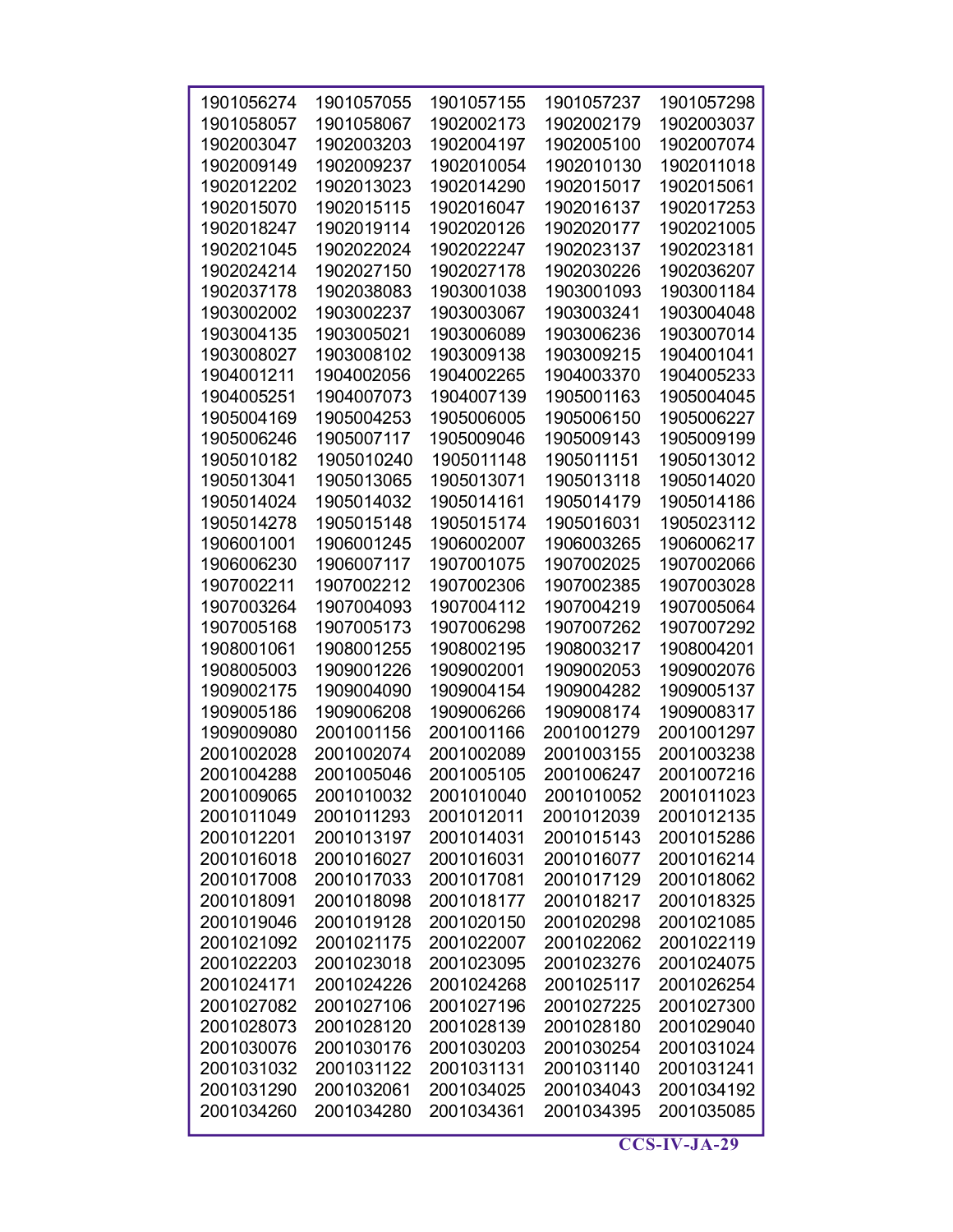| 2001037083               | 2001038018               | 2001038126               | 2001041043               | 2002001014               |
|--------------------------|--------------------------|--------------------------|--------------------------|--------------------------|
| 2002001016               | 2002001022               | 2002002029               | 2002002044               | 2002002062               |
| 2002002140               | 2002002217               | 2002002277               | 2002003041               | 2002003133               |
| 2002004001               | 2002004187               | 2002005065               | 2002006044               | 2002006107               |
| 2002006207               | 2002007106               | 2002007111               | 2002007318               | 2002008166               |
| 2002009143               | 2002010055               | 2002010267               | 2002011007               | 2002011188               |
| 2002012073               | 2002013245               | 2002014188               | 2002015082               | 2003001152               |
| 2003002005               | 2003002209               | 2003002273               | 2003003025               | 2003003035               |
| 2003003106               | 2003003328               | 2003004031               | 2003004077               | 2003004100               |
| 2003004256               | 2003004261               | 2003005109               | 2003005127               | 2003005225               |
| 2003006099               | 2003007137               | 2003007237               | 2003008074               | 2003008083               |
| 2003008111               | 2003008179               | 2003009021               | 2003009246               | 2003010024               |
| 2003010058               | 2003010103               | 2003010275               | 2003011027               | 2003011147               |
| 2003012007               | 2003012175               | 2003013083               | 2003013084               | 2003014058               |
| 2003014123               | 2003015062               | 2003015125               | 2003015274               | 2004001064               |
| 2004001125               | 2004001147               | 2004001177               | 2004002189               | 2004002228               |
| 2004003059               | 2004003090               | 2004003099               | 2004004021               | 2004004205               |
| 2004005040               | 2004005045               | 2004005135               | 2004006084               | 2004006168               |
| 2004006189               | 2004006219               | 2004006235               | 2004008029               | 2004008141               |
| 2004008211               | 2004009051               | 2004009116               | 2004009159               | 2004009291               |
| 2004010163               | 2004011181               | 2004012048               | 2004012087               | 2004012121               |
| 2004012210               | 2004013026               | 2004013241               | 2004014099               | 2004014163               |
| 2004014211               | 2004014221               | 2004015196               | 2004017124               | 2004017162               |
| 2004019017               | 2005002345               | 2005003151               | 2005003220               | 2005005049               |
| 2005005229               | 2005005243               | 2005005272               | 2005005278               | 2005006055               |
| 2005006239               | 2005006247               | 2005007140               | 2005007236               | 2005007245               |
| 2005008077               | 2005008179               | 2005009013               | 2005010083               | 2005011079               |
| 2005011088               | 2005011218               | 2005012037               | 2005013251               | 2005015035               |
| 2005015154               | 2005015183               | 2005018061               | 2005018093               | 2005018221               |
| 2005019014               | 2005019021               | 2005019177               | 2005020035               | 2005020259               |
| 2005020262               | 2005021003               | 2005023043               | 2005023115               | 2005024009               |
| 2005024087               | 2005024095               | 2005025005               | 2005025039               | 2005025045               |
| 2005025113               | 2005025211               | 2005025288               | 2005026040               | 2005026287               |
| 2005027105               | 2005027215               | 2005029191               | 2005030159               | 2005031080               |
| 2005032054               | 2005033176               | 2005034246               | 2005034280               | 2005035014               |
| 2005037007               | 2005037016               | 2101001136               | 2101001343               | 2101002024               |
| 2101002274               | 2101003195               | 2101005125               | 2101005135               | 2101006250               |
| 2101006255               | 2101006299               | 2101007241               | 2101007276               | 2101008267               |
| 2101008313               | 2101009179               | 2101013278               | 2101013348               | 2101014246               |
| 2101016168               | 2101017077               | 2101018172               | 2101020099               | 2101020216               |
| 2101025353               | 2103001027               | 2103001109               | 2103002049               | 2103003278               |
| 2103004143               | 2103004225               | 2103005260               | 2103006250               | 2103006284               |
| 2103007002               | 2103007013               | 2103007058               | 2103007094               | 2103007096               |
| 2103007229               | 2103008082               | 2103008103               | 2103008125               | 2103008234               |
| 2103009082               | 2103009184               | 2103009282               | 2103011057               | 2103011072               |
| 2103013125<br>2104001046 | 2103015255<br>2104001123 | 2103017169<br>2104001160 | 2103019036<br>2104001165 | 2103019059<br>2104001230 |
| 2104001263               | 2104002049               | 2104002168               | 2104002199               | 2104002314               |
| 2104002336               | 2104003089               | 2104003095               | 2104003148               | 2104003160               |
|                          |                          |                          |                          |                          |

 $\overline{\text{CCS-IV-JA-30}}$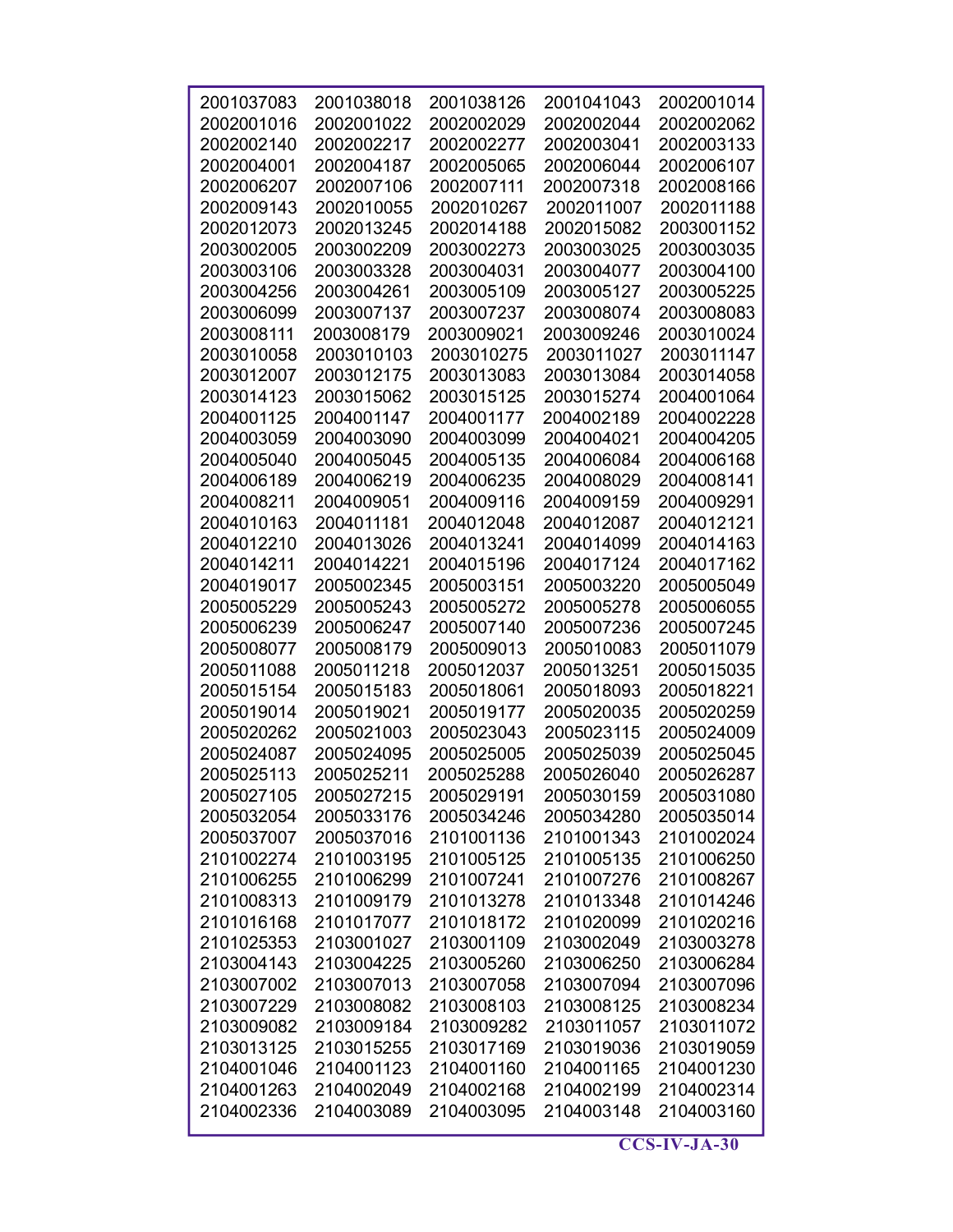| 2104003288 | 2104004190 | 2104004288 | 2104004297 | 2104005008 |
|------------|------------|------------|------------|------------|
| 2104005272 | 2104005343 | 2104005354 | 2104005380 | 2104006048 |
| 2104006060 | 2104006061 | 2104006110 | 2104006143 | 2104006277 |
| 2104007001 | 2104007027 | 2104007032 | 2104007078 | 2104007142 |
| 2104007149 | 2104007152 | 2104007217 | 2104007221 | 2104008101 |
| 2104008179 | 2104008188 | 2104009129 | 2104010116 | 2104010341 |
| 2106001257 | 2106001284 | 2106002127 | 2106002144 | 2106003049 |
| 2106003050 | 2106003145 | 2106003148 | 2106003169 | 2106004013 |
| 2106004246 | 2106004293 | 2106005001 | 2106005096 | 2106005107 |
| 2106005121 | 2106005270 | 2106006131 | 2106006177 | 2106006300 |
| 2106007020 | 2106007022 | 2106007027 | 2106007029 | 2106007110 |
| 2106007131 | 2106008030 | 2106008039 | 2106008221 | 2106008280 |
| 2106009049 | 2106009061 | 2106009084 | 2106009087 | 2106009217 |
| 2106009231 | 2106009287 | 2106010038 | 2106010052 | 2106010111 |
| 2106010203 | 2106010259 | 2106011002 | 2106011034 | 2106011137 |
| 2106011170 | 2106011273 | 2106012033 | 2106012038 | 2106012253 |
| 2106013154 | 2106013185 | 2106013225 | 2106013249 | 2106014099 |
| 2106014141 | 2107001218 | 2107002223 | 2107003082 | 2107003113 |
| 2107003203 | 2107003353 | 2107004153 | 2107004175 | 2107004208 |
| 2107005091 | 2107005147 | 2107005182 | 2107005187 | 2107006055 |
| 2107006059 | 2107006258 | 2107007199 | 2107007273 | 2107008136 |
| 2107009264 | 2107010096 | 2107010127 | 2107010208 | 2108001246 |
| 2108001282 | 2108001290 | 2108001295 | 2108003035 | 2108003167 |
| 2108005211 | 2108007036 | 2108007226 | 2108008229 | 2108011091 |
| 2108011132 | 2108012135 | 2108015237 | 2109001092 | 2109001128 |
| 2109003300 | 2109003342 | 2109004064 | 2109004138 | 2109005012 |
| 2109005259 | 2109006012 | 2109006133 | 2109009033 | 2109009097 |
| 2109009209 | 2109009245 | 2109009365 | 2109010190 | 2109010199 |
| 2109010300 | 2109011083 | 2109012146 | 2109016002 | 2110001210 |
| 2110002003 | 2110002208 | 2110002309 | 2110003251 | 2110003288 |
| 2110004034 | 2110004100 | 2110004129 | 2110004147 | 2110004205 |
| 2110005083 | 2110005098 | 2110005250 | 2110006151 | 2110006197 |
| 2110006260 | 2110006321 | 2110006399 | 2110007162 | 2110007181 |
| 2110008022 | 2110008142 | 2110008151 | 2110008222 | 2110008365 |
| 2110008373 | 2110009141 | 2110009151 | 2110010182 | 2110010185 |
| 2110010286 | 2110011099 | 2110011197 | 2110013005 | 2110013092 |
| 2110014078 | 2111001002 | 2111001135 | 2111001145 | 2111001200 |
| 2111002285 | 2111003024 | 2111003085 | 2111003114 | 2111003206 |
| 2111004014 | 2111004067 | 2111004113 | 2111005073 | 2111006114 |
| 2111007275 | 2201001042 | 2201001109 | 2201003073 | 2201003257 |
| 2201004127 | 2201005001 | 2201005228 | 2201005270 | 2201006083 |
| 2201006114 | 2201006263 | 2201007006 | 2201007074 | 2201008116 |
| 2201008241 | 2201008394 | 2201009125 | 2201009152 | 2201009279 |
| 2201010095 | 2201010148 | 2201010208 | 2201010241 | 2201010282 |
| 2201011010 | 2201012204 | 2201013089 | 2201013177 | 2201014053 |
| 2201014070 | 2201014245 | 2201014281 | 2201016216 | 2201017219 |
| 2201019078 | 2201019276 | 2201019292 | 2201019315 | 2201021076 |
| 2201021291 | 2201022152 | 2201022185 | 2201023022 | 2201023297 |
| 2201024046 | 2201024100 | 2201024146 | 2201025241 | 2201026037 |
|            |            |            |            |            |

 $\overline{\text{CCS-IV-JA-31}}$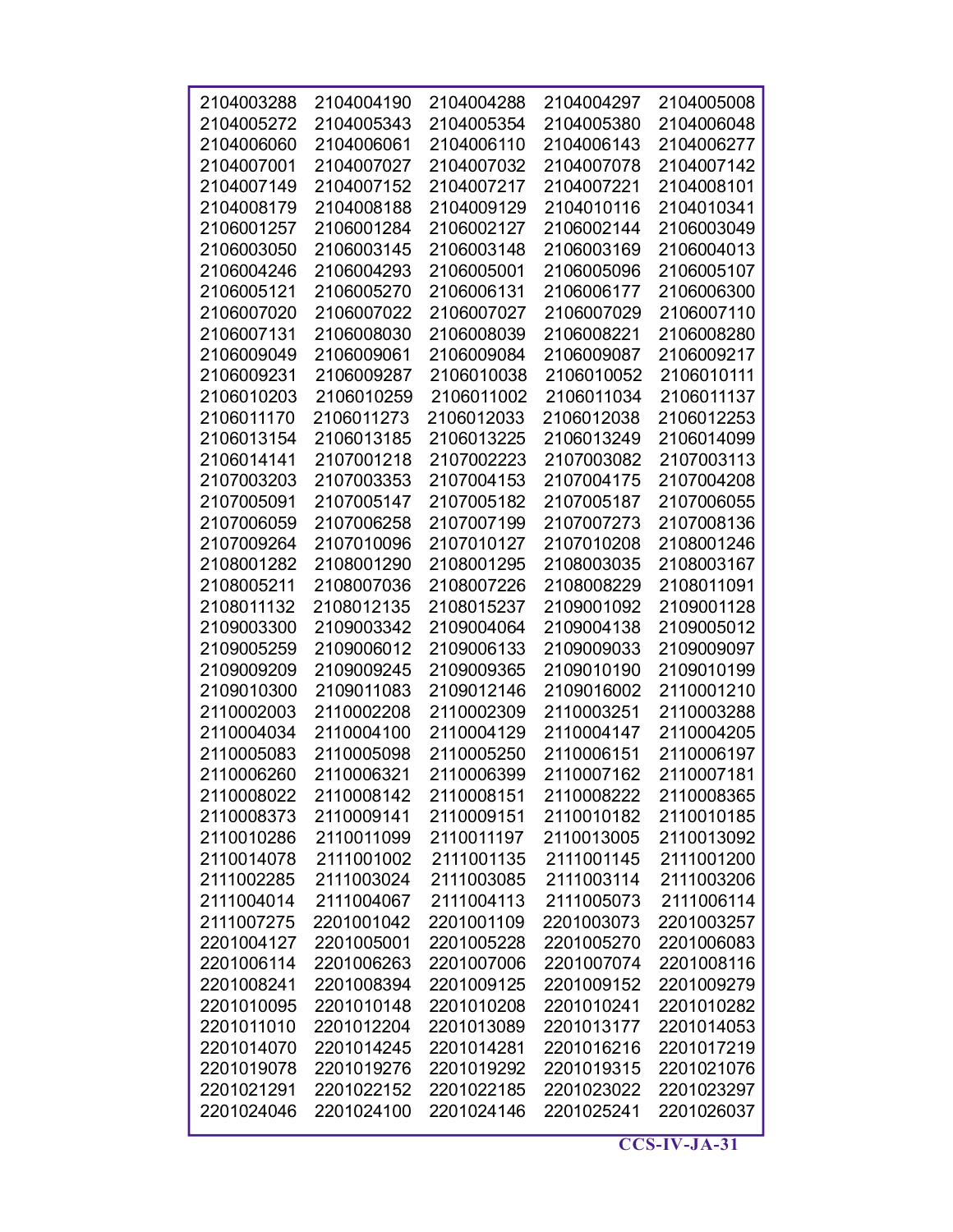| 2201026124 | 2201027208 | 2201028224 |            | 2201030118 |
|------------|------------|------------|------------|------------|
|            |            |            | 2201029217 |            |
| 2201031034 | 2201031038 | 2201034055 | 2201035061 | 2201035135 |
| 2201036020 | 2201036115 | 2201036285 | 2201037069 | 2201037226 |
| 2201038078 | 2201038290 | 2201040143 | 2201041120 | 2201042011 |
| 2201042041 | 2201042116 | 2201043031 | 2201044068 | 2201044206 |
| 2201046047 | 2201047130 | 2201047221 | 2201048033 | 2201048165 |
| 2201049008 | 2201049180 | 2201050026 | 2202001049 | 2202001314 |
| 2202002122 | 2202002128 | 2202002225 | 2202003007 | 2202003196 |
| 2202004082 | 2202004142 | 2202004180 | 2202005039 | 2202005070 |
| 2202005145 | 2202005196 | 2202005238 | 2202006106 | 2202006137 |
| 2202006139 | 2202006142 | 2202006147 | 2202006278 | 2202007278 |
| 2202008007 | 2202009259 | 2202010027 | 2202010039 | 2202012015 |
| 2202012076 | 2202013007 | 2202013078 | 2202013117 | 2202013147 |
| 2202013234 | 2202013275 | 2202014053 | 2202014072 | 2202014145 |
| 2202014165 | 2202015156 | 2202016004 | 2202016083 | 2202016182 |
| 2202016217 | 2202017008 | 2202017134 | 2202017191 | 2202017271 |
| 2202017303 | 2202018004 | 2202018187 | 2202018195 | 2202019053 |
| 2202019300 | 2202019301 | 2202019317 | 2202020063 | 2202020107 |
| 2202020208 | 2202021353 | 2202022246 | 2202022340 | 2202023079 |
| 2202024005 | 2202024068 | 2202024181 | 2202024206 | 2202024242 |
| 2202026138 | 2202027003 | 2202027017 | 2202028112 | 2203005096 |
| 2203005275 | 2203005315 | 2203007073 | 2203009065 | 2203010190 |
| 2203010296 | 2203011023 | 2203011067 | 2203012272 | 2203014171 |
| 2203014243 | 2204001130 | 2204001169 | 2204001282 | 2204002115 |
| 2204002158 | 2204002214 | 2204003065 | 2204003078 | 2204003193 |
| 2204003207 | 2204003220 | 2204003221 | 2204003265 | 2204004006 |
| 2204004043 | 2204004064 | 2204004173 | 2204004235 | 2204004281 |
| 2204005239 | 2204005243 | 2204005261 | 2204006112 | 2204007010 |
| 2204007169 | 2204007207 | 2204007209 | 2204008080 | 2204008093 |
| 2204008257 | 2204009026 | 2204009192 | 2204010159 | 2204010196 |
| 2204010266 | 2204011042 | 2204011083 | 2204012111 | 2204012149 |
| 2204013015 | 2204013077 | 2204014041 | 2204014149 | 2204016053 |
| 2204016101 | 2204016160 | 2204017035 | 2204017043 | 2204017147 |
| 2204017191 | 2204017206 | 2204017256 | 2204017276 | 2204018009 |
| 2204018027 | 2204018072 | 2204018179 | 2204019002 | 2204019067 |
| 2204020147 | 2204020279 | 2205001028 | 2205001192 | 2205001200 |
| 2205001301 | 2205003249 | 2205004126 | 2205004129 | 2205006154 |
| 2205006236 | 2205006300 | 2205007298 | 2205007354 | 2205008197 |
| 2205008268 | 2205010113 | 2205010232 | 2205011142 | 2205011174 |
| 2205012082 | 2205012101 | 2205012321 | 2205012389 | 2205013129 |
| 2205013161 | 2205013180 | 2205014089 | 2205015065 | 2205015145 |
| 2205015146 | 2205015151 | 2205016117 | 2206001169 | 2206001277 |
| 2206002025 | 2206002192 | 2206002251 | 2206003016 | 2206005284 |
| 2206006051 | 2206007102 | 2206008275 | 2206009197 | 2207001356 |
| 2207002036 | 2207003003 | 2207003021 | 2207003150 | 2207003163 |
| 2207003218 | 2207004219 | 2207004223 | 2207004356 | 2207005026 |
| 2207005150 | 2207005173 | 2207006078 | 2207008028 | 2207008045 |
| 2207008161 | 2207008287 | 2207009017 | 2207009069 | 2207009133 |
|            | 2207010216 | 2207011045 | 2207011238 | 2207011286 |
| 2207009154 |            |            |            |            |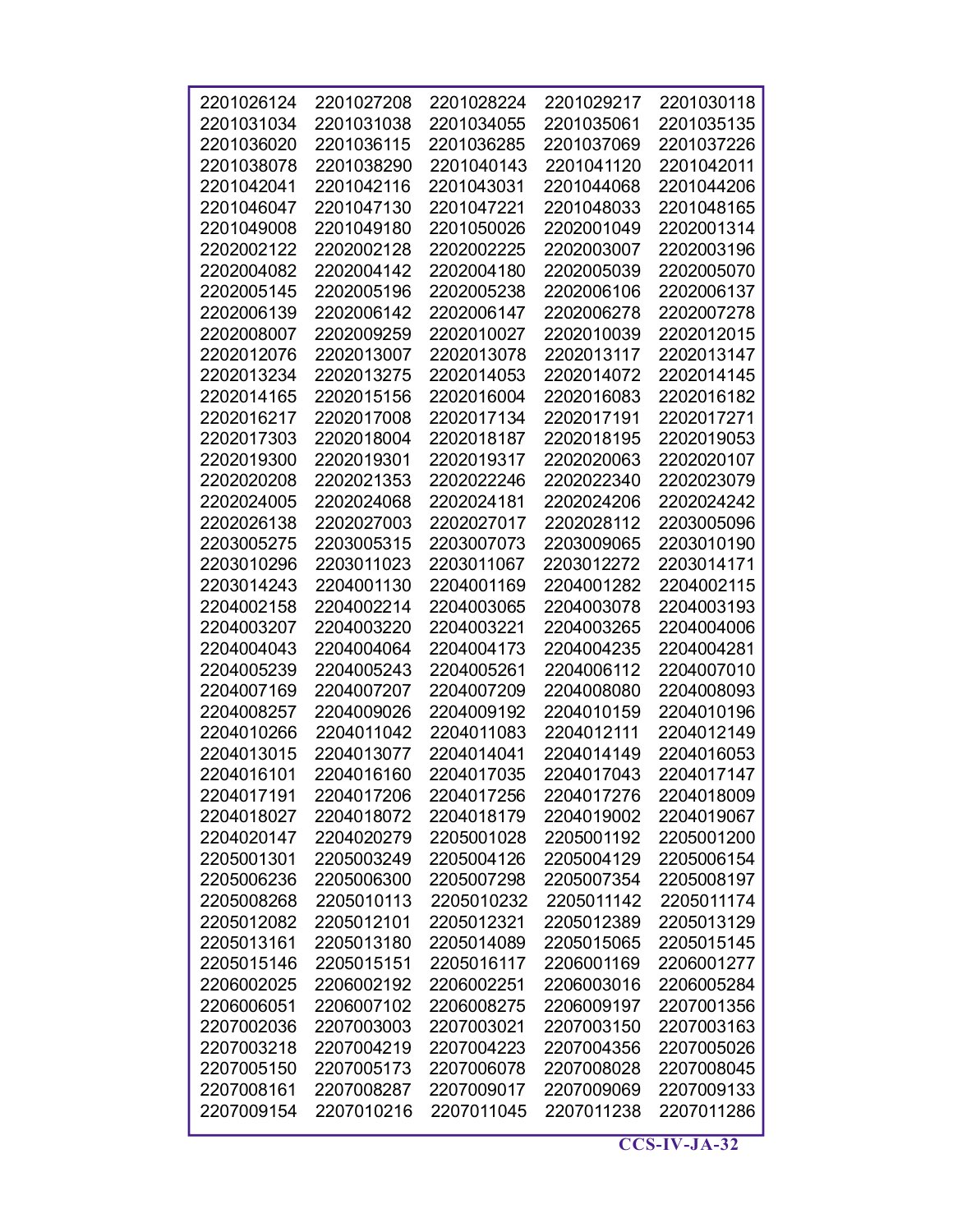| 2207012170 | 2207013006 | 2207013083 | 2207013201 | 2207013237 |
|------------|------------|------------|------------|------------|
|            |            |            |            |            |
| 2207013281 | 2207013288 | 2207013292 | 2207013378 | 2207014108 |
| 2207014364 | 2207015161 | 2207015173 | 2207015244 | 2207015256 |
| 2207015258 | 2207015296 | 2208001259 | 2208002144 | 2208002282 |
| 2208003007 | 2208003079 | 2208005292 | 2208006139 | 2208006163 |
| 2209001028 | 2209001084 | 2209002285 | 2209003112 | 2209003114 |
| 2209003292 | 2209004042 | 2209004107 | 2209004313 | 2209005049 |
| 2209006168 | 2210001004 | 2210001246 | 2210002025 | 2210002186 |
| 2210004176 | 2210005103 | 2210005160 | 2210005187 | 2210005241 |
| 2210005302 | 2210005325 | 2211001287 | 2211002055 | 2211002086 |
| 2211002138 | 2211002149 | 2211002343 | 2211002362 | 2211003037 |
| 2211003201 | 2211003207 | 2211003209 | 2211003215 | 2211003333 |
| 2211004004 | 2211004234 | 2301001031 | 2301001231 | 2301003075 |
| 2301003126 | 2301004042 | 2301004111 | 2301004216 | 2301004230 |
| 2301004245 | 2301005056 | 2301006031 | 2301006149 | 2301007138 |
| 2301008268 | 2301008293 | 2301010145 | 2301010198 | 2301010245 |
| 2301011031 | 2301011181 | 2301012290 | 2301014046 | 2301014172 |
| 2301014228 | 2301015098 | 2301015169 | 2301016124 | 2301016173 |
| 2301016271 | 2301017013 | 2301017033 | 2301018008 | 2301018096 |
| 2301020026 | 2301021117 | 2301021281 | 2301022113 | 2301022117 |
| 2301024074 | 2301024125 | 2301025001 | 2301025194 | 2301027080 |
| 2302001143 | 2302001149 | 2302001228 | 2302003209 | 2303001142 |
| 2303001198 | 2303002174 | 2303003054 | 2303003145 | 2303004035 |
| 2303006194 | 2303007045 | 2303007109 | 2303007143 | 2303008255 |
| 2303008352 | 2303010211 | 2303010257 | 2303010278 | 2303011078 |
| 2303011098 | 2303012009 | 2303014040 | 2303015007 | 2303015016 |
| 2303015235 | 2303015260 | 2303016249 | 2303017142 | 2303017147 |
| 2303018141 | 2303019044 | 2303020171 | 2303020239 | 2303020255 |
| 2303021199 | 2303022184 | 2303023167 | 2303024013 | 2304001014 |
| 2304001286 | 2304002340 | 2304004142 | 2304004164 | 2304005340 |
| 2304006170 | 2304007017 | 2304007120 | 2304008156 | 2304009129 |
| 2304010059 | 2305001156 | 2305002136 | 2305002228 | 2305002271 |
| 2305003250 | 2305005123 | 2306002250 | 2306004076 | 2306004178 |
| 2306004187 | 2306004237 | 2306005103 | 2306006156 | 2306006228 |
| 2306008019 | 2306008101 | 2306008222 | 2306009247 | 2306010125 |
| 2306011139 | 2306011241 | 2306013064 | 2306013190 | 2306017054 |
| 2306018098 | 2306018257 | 2306019005 | 2306019007 | 2306019073 |
|            | 2307002105 |            |            | 2401001039 |
| 2307002039 |            | 2307002189 | 2307003072 |            |
| 2401001235 | 2401001302 | 2401001397 | 2401002009 | 2401002027 |
| 2401002135 | 2401002277 | 2401003075 | 2401003143 | 2401003184 |
| 2401003203 | 2401003257 | 2401003279 | 2401004064 | 2401004070 |
| 2401004172 | 2401004235 | 2401005033 | 2401006109 | 2401006201 |
| 2401006224 | 2401007016 | 2401007218 | 2401007253 | 2401008037 |
| 2401008174 | 2401008188 | 2401008205 | 2401009033 | 2401009047 |
| 2401009056 | 2401009067 | 2401009349 | 2401010023 | 2401010132 |
| 2401010146 | 2401010192 | 2401011016 | 2401011105 | 2401011119 |
| 2401011158 | 2401011203 | 2401011247 | 2401012048 | 2401012125 |
| 2401012189 | 2401012240 | 2401012299 | 2401013185 | 2401014003 |
| 2401014101 | 2401014191 | 2401014245 | 2401014326 | 2401015065 |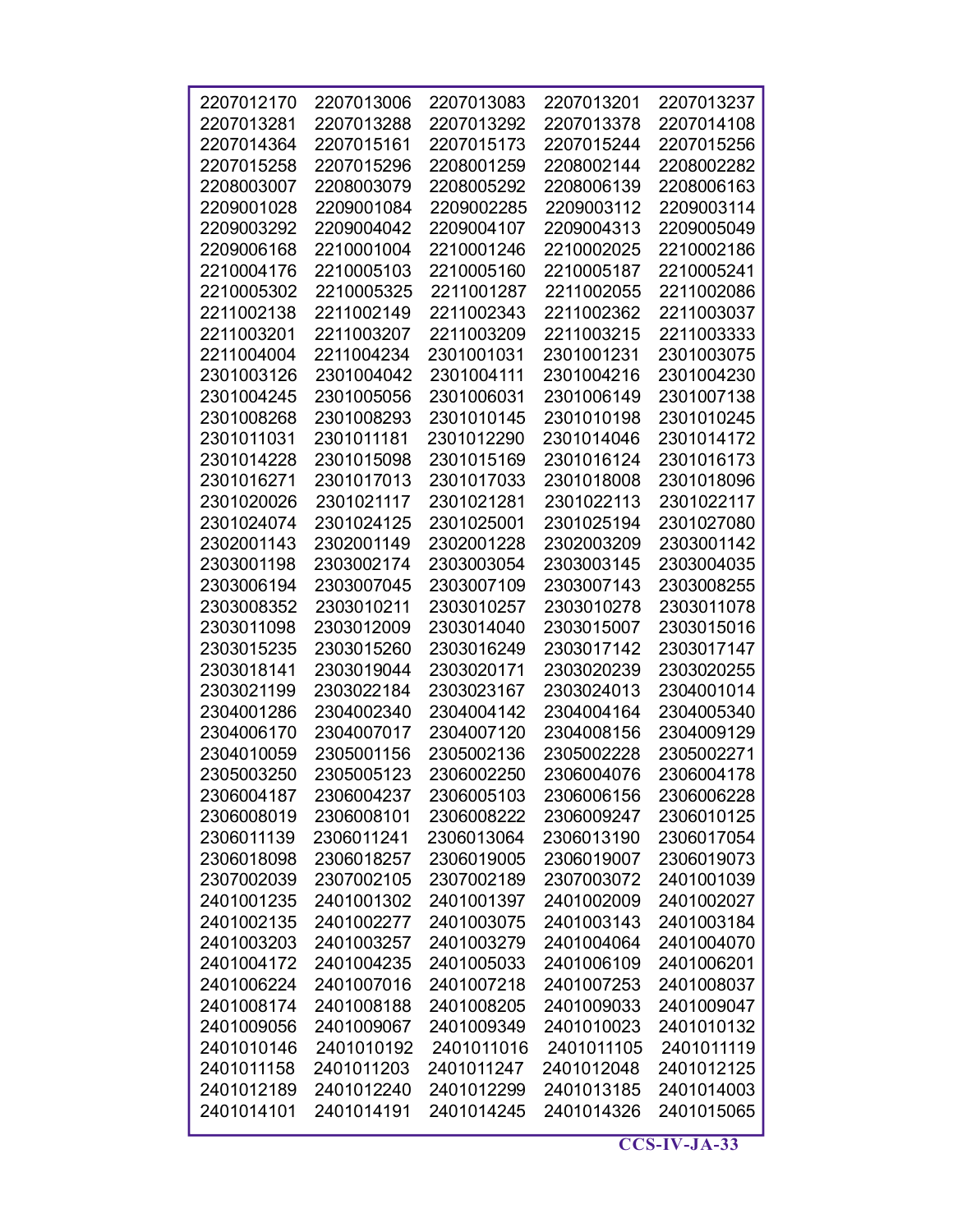| 2401015241 | 2401016019 | 2401016107 | 2401016127 | 2401016167 |
|------------|------------|------------|------------|------------|
| 2401016255 | 2401017039 | 2401017053 | 2401017158 | 2401017214 |
| 2401018169 | 2401018191 | 2401018228 | 2401018284 | 2401019282 |
|            |            |            |            |            |
| 2401019300 | 2401020103 | 2401020136 | 2401020231 | 2401020258 |
| 2401020297 | 2401021162 | 2401021171 | 2401022075 | 2401022206 |
| 2401022261 | 2401023043 | 2401023154 | 2401023209 | 2401023263 |
| 2401024019 | 2401024069 | 2401024089 | 2401024111 | 2401024165 |
| 2401024176 | 2401024199 | 2401024235 | 2401025009 | 2401025058 |
| 2401025222 | 2401025230 | 2401025233 | 2401025281 | 2401025299 |
| 2401026095 | 2401026219 | 2401026259 | 2401027028 | 2401027046 |
| 2401027071 | 2401027074 | 2401027139 | 2401027153 | 2401027161 |
| 2401027187 | 2401027258 | 2401027396 | 2401028086 | 2401028113 |
| 2401028141 | 2401028199 | 2401028231 | 2401028304 | 2401028340 |
| 2401028387 | 2401029054 | 2401029079 | 2401029153 | 2401029154 |
| 2401029164 | 2401029384 | 2401030162 | 2401030179 | 2401031205 |
| 2401032119 | 2401032194 | 2401032258 | 2401033209 | 2401033307 |
| 2401033334 | 2401033336 | 2401033338 | 2401033395 | 2401034065 |
| 2401034204 | 2401034263 | 2401035053 | 2401035128 | 2401035136 |
| 2401035193 | 2401035235 | 2401035269 | 2401036041 | 2401036055 |
| 2401036099 | 2401036160 | 2401037077 | 2401037207 | 2401038016 |
| 2401038057 | 2401038101 | 2401038152 | 2401038271 | 2401039124 |
| 2401039170 | 2401040063 | 2401040210 | 2401040259 | 2401040288 |
| 2401041089 | 2401041125 | 2401041185 | 2401042029 | 2401042182 |
| 2401042260 | 2401043014 | 2401043188 | 2401044155 | 2401045021 |
| 2401045061 | 2401045155 | 2401045264 | 2401046014 | 2401046017 |
| 2401046180 | 2401047017 | 2401047282 | 2401048003 | 2401048037 |
| 2401048215 | 2401048216 | 2401049082 | 2401049234 | 2401049240 |
| 2401050129 | 2401051035 | 2401052006 | 2401053145 | 2401053234 |
| 2401053239 | 2401054032 | 2401054088 | 2401054092 | 2401054099 |
| 2401054193 | 2401056086 | 2401056102 | 2401056163 | 2401056198 |
| 2401057053 | 2401057093 | 2401057269 | 2401058100 | 2401059124 |
| 2401059249 | 2401060071 | 2402001055 | 2402001242 | 2402002163 |
| 2402002194 | 2402002231 | 2402003186 | 2402004077 | 2402004246 |
| 2402005060 | 2402005096 | 2403002069 | 2403002161 | 2403003113 |
| 2403003268 | 2403005187 | 2403005295 | 2403006017 | 2403006038 |
| 2403006153 | 2403007048 | 2403007263 | 2403007275 | 2403008027 |
| 2403008036 | 2403008068 | 2403008093 | 2403008095 | 2403008206 |
| 2403009065 | 2403009097 | 2403009219 | 2403010005 | 2403010117 |
| 2403010168 | 2403010211 | 2403011077 | 2403011098 | 2403011159 |
| 2403011185 | 2403011220 | 2403011276 | 2403012049 | 2403012271 |
| 2403013004 | 2403013023 | 2403013080 | 2403013270 | 2403014069 |
| 2403014167 | 2403014175 | 2403015026 | 2403015139 | 2403015254 |
| 2403016073 | 2403016210 | 2403017115 | 2403017129 | 2403018003 |
| 2403018069 | 2403019101 | 2403019185 | 2403019241 | 2403019284 |
| 2403020005 | 2403020242 | 2403021217 | 2403022010 | 2403022034 |
| 2403022158 | 2403022217 | 2403023005 | 2403023129 | 2403025035 |
| 2403025087 | 2403026096 | 2403026248 | 2403027034 | 2403027040 |
| 2403028030 | 2403028111 | 2403028232 | 2403029035 | 2403029120 |
| 2403030085 | 2403033192 | 2403033294 | 2403034009 | 2403034110 |
|            |            |            |            |            |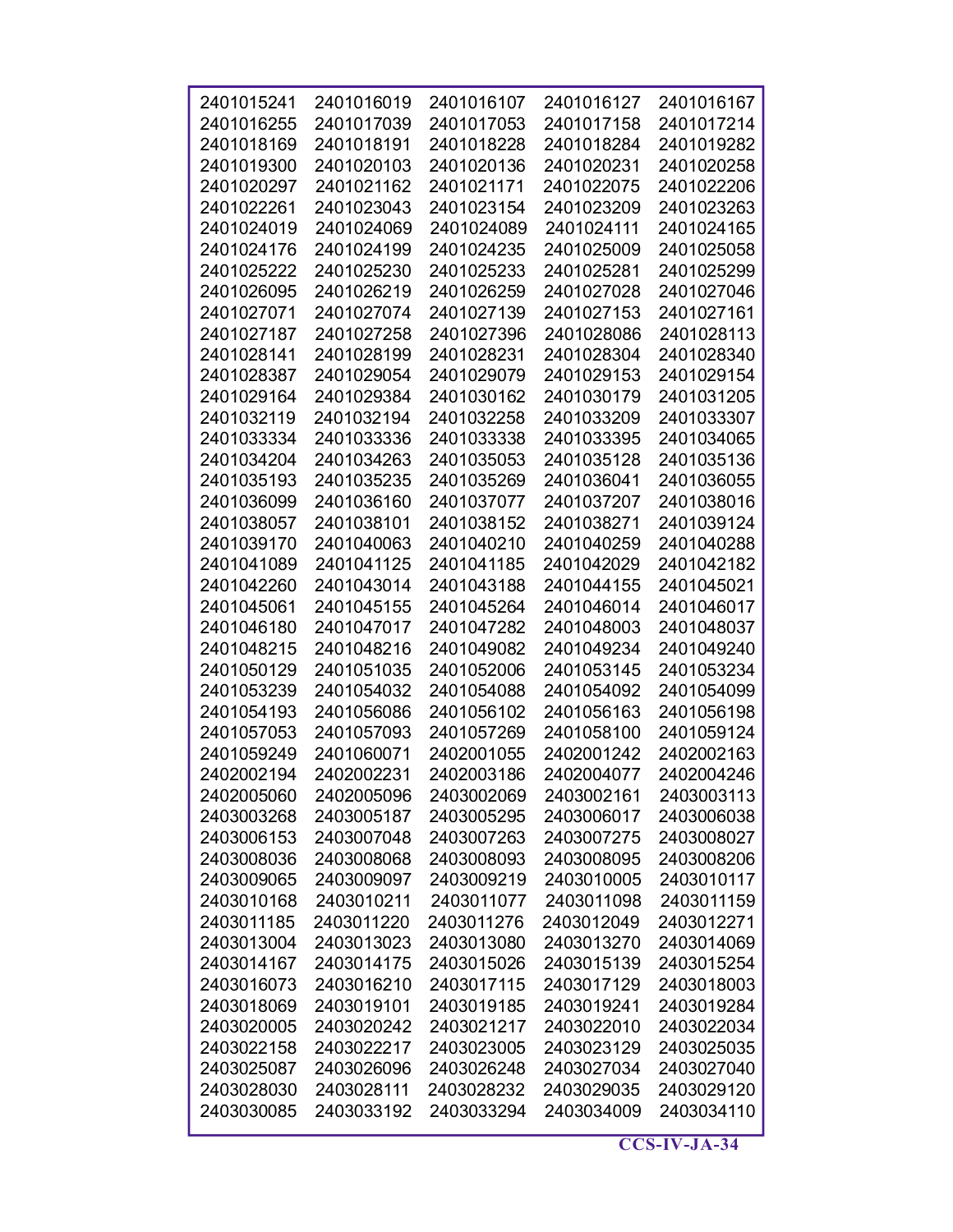| 2403035045 | 2403035170 | 2404001282 | 2404001336 | 2404002018               |
|------------|------------|------------|------------|--------------------------|
| 2404003177 | 2404003227 | 2404006020 | 2405001027 | 2405001048               |
| 2405002103 | 2405002108 | 2405002127 | 2405003013 | 2405003186               |
| 2405004064 | 2405004129 | 2405004151 | 2405005236 | 2405006235               |
| 2405007157 | 2405007236 | 2405007252 | 2405008115 | 2405008149               |
| 2405008246 | 2405008247 | 2406001244 | 2406003014 | 2406003084               |
| 2406004011 | 2406004134 | 2406005030 | 2406005285 | 2406006124               |
| 2406006180 | 2406007253 | 2406007282 | 2406007289 | 2406008016               |
| 2407001233 | 2407001267 | 2407002175 | 2407003080 | 2407003094               |
| 2407003184 | 2407003296 | 2407004014 | 2407004280 | 2407004299               |
| 2407005005 | 2407005069 | 2407005148 | 2407005246 | 2407005279               |
| 2407007102 | 2407007233 | 2407008023 | 2407008071 | 2407008086               |
| 2407008157 | 2407008183 | 2407009175 | 2407009236 | 2407010120               |
| 2407010168 | 2407010185 | 2407010207 | 2407010232 | 2407011258               |
| 2407012062 | 2407012156 | 2407012167 | 2407012283 | 2407013076               |
| 2407013078 | 2407013186 | 2407014184 | 2407015053 | 2407016267               |
| 2407017015 | 2407017168 | 2407017189 | 2407017221 | 2407019026               |
| 2407019217 | 2407019219 | 2407019236 | 2407019270 | 2407019271               |
| 2408001088 | 2408001130 | 2408001167 | 2408002208 | 2408004198               |
| 2408004221 | 2408005135 | 2408006069 | 2408007168 | 2408009076               |
| 2408009141 | 2408010279 | 2408010290 | 2501001020 | 2501001049               |
| 2501001055 |            |            | 2501001281 |                          |
|            | 2501001121 | 2501001257 |            | 2501001285<br>2501003273 |
| 2501002256 | 2501002278 | 2501003031 | 2501003259 |                          |
| 2501004050 | 2501004053 | 2501004062 | 2501004222 | 2501004248               |
| 2501004286 | 2501005078 | 2501005079 | 2501005082 | 2501005166               |
| 2501006052 | 2501006234 | 2501006290 | 2501007240 | 2501009036               |
| 2501009130 | 2501009206 | 2501009217 | 2501010024 | 2501010036               |
| 2501010114 | 2501010151 | 2501010234 | 2501010289 | 2501011013               |
| 2501011041 | 2501011143 | 2501011225 | 2501011241 | 2501012156               |
| 2501012233 | 2501013138 | 2501014045 | 2501014089 | 2501014142               |
| 2501014194 | 2501015247 | 2501016092 | 2501016134 | 2501016137               |
| 2501017124 | 2501018067 | 2501018092 | 2501018123 | 2501018140               |
| 2501020132 | 2501020198 | 2501020230 | 2501021054 | 2501021115               |
| 2501022012 | 2501022134 | 2501022211 | 2501023018 | 2501023055               |
| 2501023095 | 2501024078 | 2501024247 | 2501025092 | 2501025202               |
| 2501026055 | 2501026145 | 2501026240 | 2501027184 | 2501028174               |
| 2501028234 | 2501028275 | 2501030093 | 2501030214 | 2501031197               |
| 2501031248 | 2501031262 | 2501031294 | 2501032064 | 2501034200               |
| 2502001154 | 2502001258 | 2502001321 | 2502001353 | 2502004075               |
| 2502004118 | 2502004284 | 2502005101 | 2502006055 | 2502006113               |
| 2502006181 | 2502008195 | 2502009108 | 2502009152 | 2502009298               |
| 2502010014 | 2502010083 | 2502010120 | 2502013156 | 2502014261               |
| 2502014384 | 2502016154 | 2502016234 | 2503001055 | 2503001130               |
| 2503002078 | 2503003060 | 2503006127 | 2503007006 | 2503007017               |
| 2503008039 | 2503008273 | 2503009311 | 2503010061 | 2503011077               |
| 2503011155 | 2503011300 | 2503012263 | 2503014117 | 2503015155               |
| 2504001023 | 2504001031 | 2504001390 | 2504003087 | 2504003224               |
| 2504004027 | 2504004069 | 2504005136 | 2504005175 | 2504005287               |
| 2504006082 | 2504006166 | 2504006224 | 2504006256 | 2504006393               |
|            |            |            |            |                          |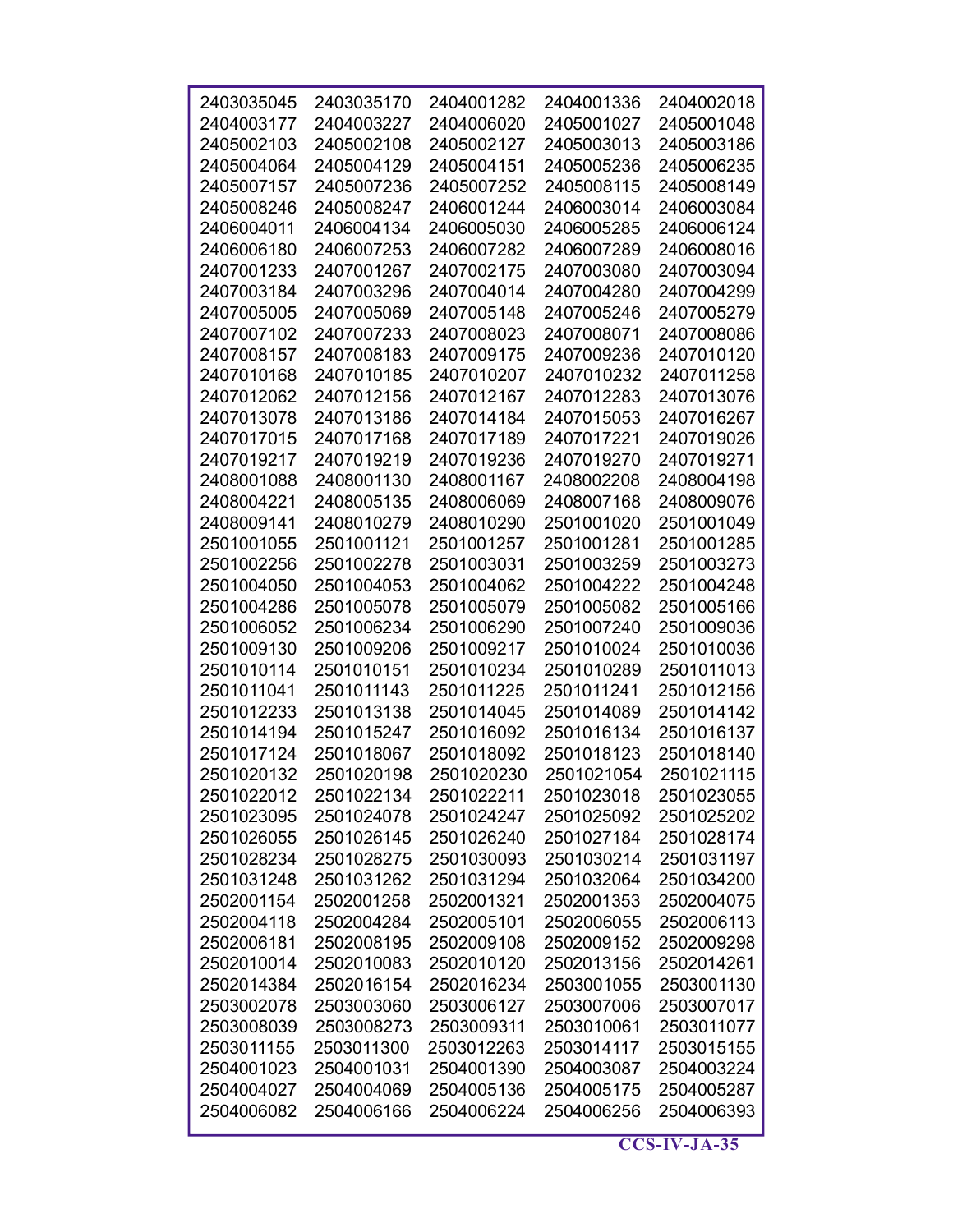| 2504007073 | 2504007137 | 2504008046 | 2504008130 | 2504009113 |
|------------|------------|------------|------------|------------|
| 2504009160 | 2504009189 | 2504009212 | 2504010033 | 2504010210 |
| 2504010219 | 2504010287 | 2504011087 | 2504011180 | 2504012146 |
| 2504013042 | 2504014077 | 2504014206 | 2504014217 | 2504014245 |
| 2504015186 | 2504015288 | 2504016108 | 2504017266 | 2504018120 |
| 2504018262 | 2504019077 | 2504021292 | 2505001147 | 2505002005 |
| 2505002023 | 2505002126 | 2505002296 | 2505003072 | 2505003146 |
| 2505003151 | 2505003264 | 2505003325 | 2505003362 | 2505003394 |
| 2505005105 | 2505005168 | 2505006062 | 2505006071 | 2505006184 |
| 2505006195 | 2505006297 | 2505008007 | 2505008049 | 2505008099 |
| 2505008119 | 2505008174 | 2505008185 | 2505008234 | 2505009185 |
| 2505011028 | 2505012003 | 2505012024 | 2505012088 | 2505012106 |
| 2505013047 | 2505014125 | 2505014221 | 2505014382 | 2505014385 |
| 2505015001 | 2505016005 | 2505016044 | 2506001050 | 2506001143 |
| 2506001225 | 2506002051 | 2506002218 | 2506003194 | 2506003292 |
| 2506004122 | 2506005080 | 2506005114 | 2506005127 | 2506006075 |
| 2506006091 | 2506006169 | 2506006221 | 2506006243 | 2506006251 |
| 2506007119 | 2506007288 | 2506008081 | 2506008182 | 2506009011 |
| 2506009129 | 2506010116 | 2506010207 | 2506011112 | 2506011201 |
| 2506012174 | 2506012254 | 2506014032 | 2506014115 | 2506014271 |
| 2506015031 | 2506015074 | 2506015248 | 2506015264 | 2506015283 |
| 2506015288 | 2506016134 | 2506016253 | 2506017065 | 2506017188 |
| 2506017278 | 2506018084 | 2506019010 | 2506020063 | 2506021179 |
| 2506021188 | 2506021381 | 2506022133 | 2507001118 | 2507002049 |
| 2507002084 | 2507002106 | 2507003003 | 2507003103 | 2507004103 |
| 2507005135 | 2507006145 | 2507006150 | 2507007169 | 2507007223 |
| 2507008051 | 2507008153 | 2507009027 | 2507010099 | 2507011133 |
| 2507011262 | 2507012168 | 2507013174 | 2507014184 | 2507015072 |
| 2507015156 | 2507016248 | 2507016267 | 2507021142 | 2507025034 |
| 2507025077 | 2508001026 | 2508001079 | 2508001116 | 2508001147 |
| 2508001165 | 2508001170 | 2508001257 | 2508002160 | 2508002164 |
| 2508002181 | 2508002225 | 2508002300 | 2508003048 | 2508003079 |
| 2508003093 | 2508004026 | 2508004041 | 2508004175 | 2508004225 |
| 2508005012 | 2508005140 | 2508005195 | 2508005300 | 2508006022 |
| 2508007037 | 2508007099 | 2508007150 | 2508007253 | 2508009001 |
| 2508009040 | 2508009257 | 2508010047 | 2508010063 | 2508010080 |
| 2508010129 | 2508010133 | 2508010170 | 2508010173 | 2508010187 |
| 2508010231 | 2508012084 | 2508013053 | 2509001038 | 2509001043 |
| 2509001230 | 2509001235 | 2509001291 | 2509001398 | 2509002023 |
| 2509002027 | 2509002128 | 2509002181 | 2509003026 | 2509003047 |
| 2509003131 | 2509003224 | 2509003275 | 2509004030 | 2509005108 |
| 2509005222 | 2509005256 | 2509006078 | 2509006113 | 2509006299 |
| 2509007003 | 2509007005 | 2509007039 | 2509007044 | 2509008021 |
| 2509008208 | 2509008227 | 2509008284 | 2509008298 | 2509009088 |
| 2509010020 | 2509010321 | 2509010382 | 2509011079 | 2509011099 |
| 2509011130 | 2509011133 | 2509011172 | 2509012031 | 2509012135 |
| 2509012214 | 2509012261 | 2509012293 | 2509012304 | 2509012313 |
| 2509013031 | 2509013150 | 2509014022 | 2509014209 | 2509015001 |
| 2509015037 | 2509015126 | 2509015151 | 2509015225 | 2509015233 |
|            |            |            |            |            |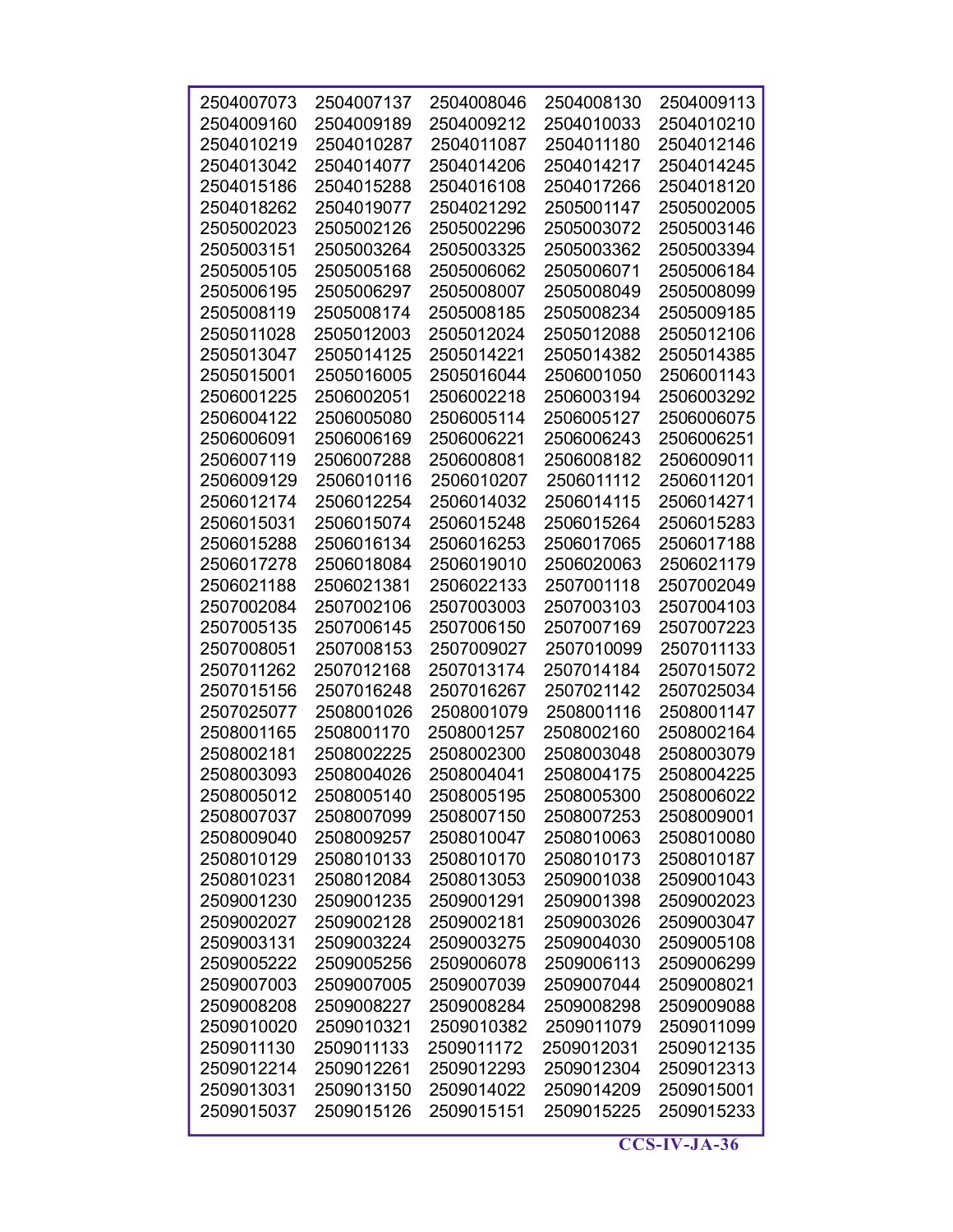| 2509015236               | 2509015245               | 2509015291               | 2509016032               | 2509016107               |
|--------------------------|--------------------------|--------------------------|--------------------------|--------------------------|
| 2509016174               | 2509016234               | 2509016299               | 2509016393               | 2509017040               |
| 2509018012               | 2509018043               | 2509018057               | 2509018064               | 2509018159               |
| 2509018183               | 2509018284               | 2509019098               | 2509019141               | 2509019160               |
| 2509019204               | 2509019215               | 2509019341               | 2509020062               | 2509020079               |
| 2509020181               | 2509021069               | 2509021076               | 2509021285               | 2509022024               |
| 2509022058               | 2509022173               | 2509023264               | 2509024080               | 2509024107               |
| 2509024172               | 2509025033               | 2509025198               | 2509025217               | 2509025238               |
| 2509026016               | 2509026052               | 2509026073               | 2509026272               | 2509027134               |
| 2509027164               | 2509027186               | 2509028246               | 2509029035               | 2509029044               |
| 2509029272               | 2510002061               | 2510002071               | 2510002155               | 2510002224               |
| 2510002231               | 2510003053               | 2510003182               | 2510003269               | 2510004067               |
| 2510004117               | 2510004193               | 2510005110               | 2510006061               | 2510007005               |
| 2510007019               | 2510007149               | 2510007187               | 2510007194               | 2510007278               |
| 2510007332               | 2510008009               | 2510008070               | 2510008132               | 2510008133               |
| 2510009156               | 2510009249               | 2510011017               | 2510011170               | 2510011259               |
| 2510011271               | 2510012011               | 2510012027               | 2510012258               | 2510013038               |
| 2510013091               | 2510013096               | 2510013296               | 2510014239               | 2510014256               |
| 2510014307               | 2510014339               | 2510014376               | 2510014377               | 2510015035               |
| 2510015326               | 2510015375               | 2510016051               | 2510016054               | 2510016085               |
| 2510017032               | 2510018086               | 2510019049               | 2510019115               | 2510020136               |
| 2510020139               | 2510020202               | 2510022003               | 2510022024               | 2510022050               |
| 2510022061               | 2510022077               | 2510022139               | 2510023087               | 2510023102               |
| 2510027032               | 2510027117               | 2511004027               | 2511004101               | 2511004140               |
| 2601001082               | 2601001096               | 2601002007               | 2601002247               | 2601002282               |
| 2601003325               | 2601004004               | 2601004302               | 2601004370               | 2601004381               |
| 2601005179               | 2601005287               | 2601007132               | 2601007134               | 2601009074               |
| 2601009162               | 2601009214               | 2601010065               | 2601011135               | 2601011155               |
| 2601011156               | 2601011209               | 2601012090               | 2601012095               | 2601012190               |
| 2601013178               | 2601014201               | 2601014275               | 2601014279               | 2601015033               |
| 2601016108               | 2601017077               | 2601017173               | 2601017179               | 2601019109               |
| 2601022075               | 2601022130               | 2602001094               | 2602001140               | 2602001206               |
| 2602002162               | 2602003102               | 2602003120               | 2602003216               | 2602004025               |
| 2602004122               | 2602004134               | 2602004215               | 2602004248               | 2602005027               |
| 2602005068               | 2602005088               | 2602005122               | 2602007020               | 2602007080               |
| 2602007100               | 2602007128               | 2602007159               | 2602007167               | 2602008068               |
| 2602008310               | 2602009152               | 2602009184               | 2602010046               | 2602010180               |
| 2602010239               | 2602011094               | 2602011130               | 2602012167               | 2602013077               |
| 2603001373               | 2603002018               | 2603002150               | 2603002250               | 2603003015               |
| 2603003075               | 2603005020               | 2603005039               | 2603005077               | 2603006024               |
| 2603006192               | 2603006197               | 2603006244<br>2603007388 | 2603006324<br>2603008029 | 2603007005               |
| 2603007058<br>2603008082 | 2603007065<br>2603008176 | 2603009097               | 2603010055               | 2603008062<br>2603010072 |
| 2603010169               | 2603011181               | 2603012029               | 2603012136               | 2603012209               |
| 2603012273               | 2603012307               | 2603012350               | 2603014125               | 2603014300               |
| 2603015102               | 2603019112               | 2603020093               | 2603020124               | 2603021154               |
| 2603022008               | 2603022072               | 2603025169               | 2603026046               | 2603027014               |
| 2604001116               | 2604001199               | 2604002089               | 2605001103               | 2605001279               |
| 2605002167               | 2605004024               | 2605004132               | 2605004198               | 2605004270               |
|                          |                          |                          |                          |                          |

 $\overline{\text{CCS-IV-JA-37}}$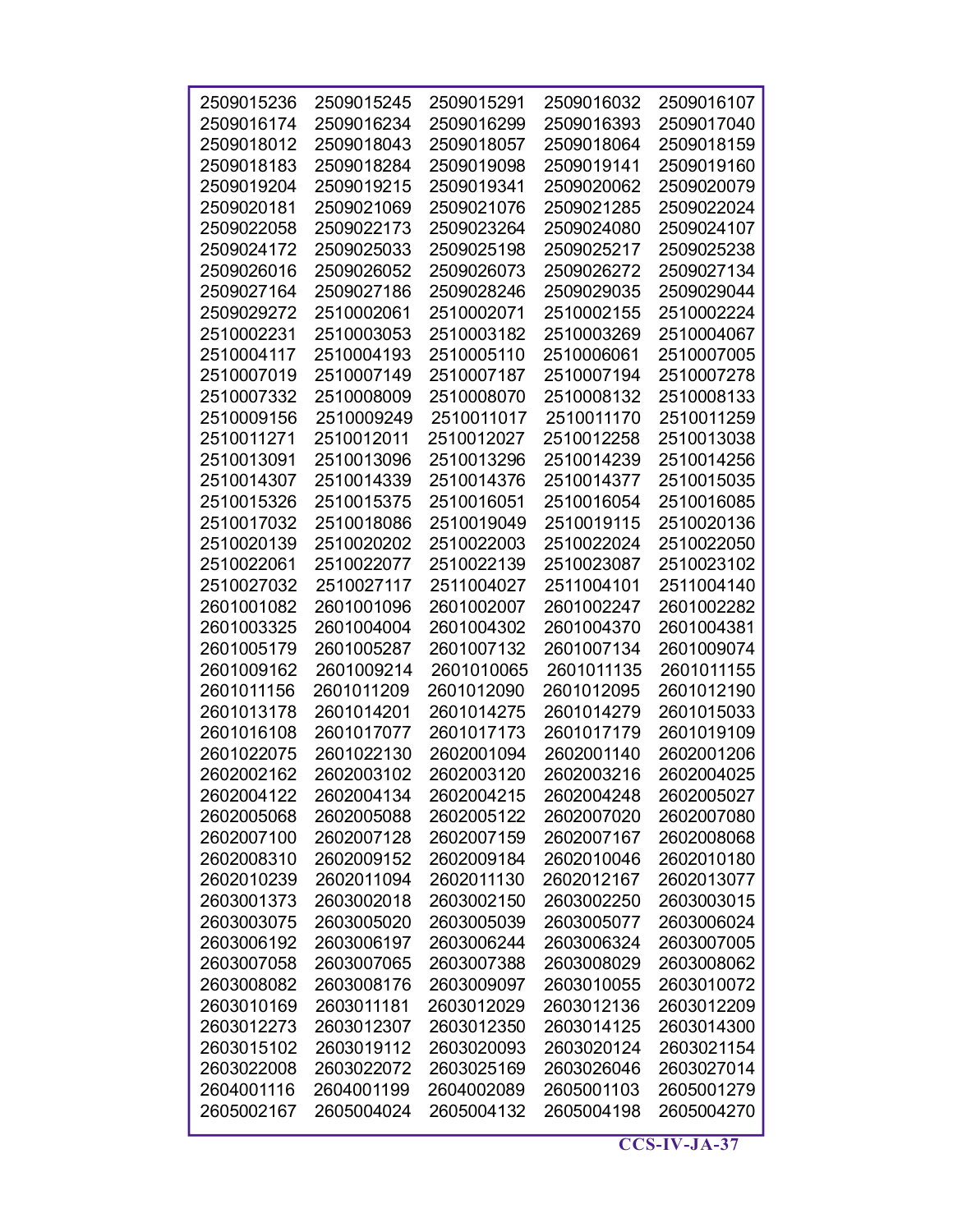| 2605005065 | 2605005125 | 2605005153 | 2605006011 | 2605006300 |
|------------|------------|------------|------------|------------|
| 2605006325 | 2605007070 | 2605007134 | 2605007145 | 2605007206 |
| 2605007223 | 2605008067 | 2605008074 | 2605008083 | 2605008281 |
| 2605008288 | 2605009107 | 2605010026 | 2605010277 | 2605012038 |
| 2605012106 | 2605012182 | 2605013059 | 2605013087 | 2605013102 |
| 2605013171 | 2605014031 | 2605014059 | 2605014103 | 2605014199 |
| 2605014229 | 2605016046 | 2605016069 | 2605016070 | 2605016116 |
| 2605016202 | 2605016265 | 2605017241 | 2605018234 | 2605019078 |
| 2605020048 | 2605020097 | 2605020245 | 2605021010 | 2605021098 |
| 2605021133 | 2605021212 | 2605021264 | 2605022179 | 2605023040 |
| 2605023098 | 2605024074 | 2605024224 | 2605024236 | 2605024237 |
| 2605024274 | 2605025015 | 2605025158 | 2605025197 | 2605025227 |
| 2605025230 | 2605026166 | 2605026222 | 2605027024 | 2605027079 |
| 2605027117 | 2605027130 | 2605027273 | 2605027285 | 2605028097 |
| 2605028109 | 2605028123 | 2605028293 | 2605029208 | 2605030212 |
| 2605030223 | 2605030320 | 2605031112 | 2605031176 | 2605031219 |
| 2605032069 | 2605032090 | 2605032120 | 2605032183 | 2605032303 |
| 2605033041 | 2605033183 | 2605033276 | 2605033328 | 2605033381 |
| 2605035030 | 2605035057 | 2605035082 | 2605035153 | 2605035166 |
| 2605036037 | 2605036047 | 2605037176 | 2605038119 | 2605038184 |
| 2605038215 | 2605039125 | 2605040001 | 2605040087 | 2605040118 |
| 2605040136 | 2605040206 | 2605040267 | 2605040308 | 2605040353 |
| 2605040370 | 2605041068 | 2605041141 | 2605041238 | 2605041273 |
| 2605042080 | 2605042184 | 2605043100 | 2605043214 | 2605045063 |
| 2605045107 | 2605045148 | 2605045177 | 2605045255 | 2605045261 |
| 2605046066 | 2605046221 | 2605046246 | 2605047071 | 2605047178 |
| 2605047253 | 2605047299 | 2605047321 | 2605048079 | 2605048139 |
| 2605048154 | 2605048222 | 2605048233 | 2605048268 | 2605048316 |
| 2605048383 | 2605049010 | 2605049098 | 2605050148 | 2605051047 |
| 2605051157 | 2605051174 | 2605051261 | 2605054032 | 2605054047 |
| 2605054149 | 2605057106 | 2605057161 | 2605057193 | 2605058288 |
| 2605059098 | 2605059100 | 2605060076 | 2605061220 | 2605061345 |
| 2605062253 | 2606001257 | 2606004099 | 2607001203 | 2607001215 |
| 2607003284 | 2607004013 | 2607004180 | 2607005257 | 2607006102 |
| 2607007013 | 2607007077 | 2607008391 | 2607009081 | 2607009352 |
| 2607010022 | 2607010071 | 2607010139 | 2607011017 | 2607012043 |
| 2607012050 | 2607012119 | 2607014076 | 2607017274 | 2607017288 |
| 2607017291 | 2607018026 | 2607019112 | 2607020062 | 2607021036 |
| 2607022049 | 2607022081 | 2607023039 | 2607023042 | 2607023158 |
| 2607023217 | 2607024229 | 2607024321 | 2607025026 | 2607026265 |
| 2607028010 | 2607028209 | 2607029041 | 2607029077 | 2607029129 |
| 2607033057 | 2607033200 | 2607033203 | 2607035012 | 2607035049 |
| 2607036078 | 2607036138 | 2607037098 | 2607037262 | 2607038197 |
| 2607039125 | 2607040008 | 2607040231 | 2607041300 | 2607046121 |
| 2607046158 | 2608002346 | 2608003077 | 2608003130 | 2608003194 |
| 2608003275 | 2608004033 | 2608004065 | 2608004121 | 2608004176 |
| 2608006001 | 2608006018 | 2608006096 | 2608008085 | 2608009038 |
| 2608009168 | 2608010030 | 2608011090 | 2608012048 | 2608012099 |
| 2608013024 | 2608013289 | 2608015076 | 2608015078 | 2609001051 |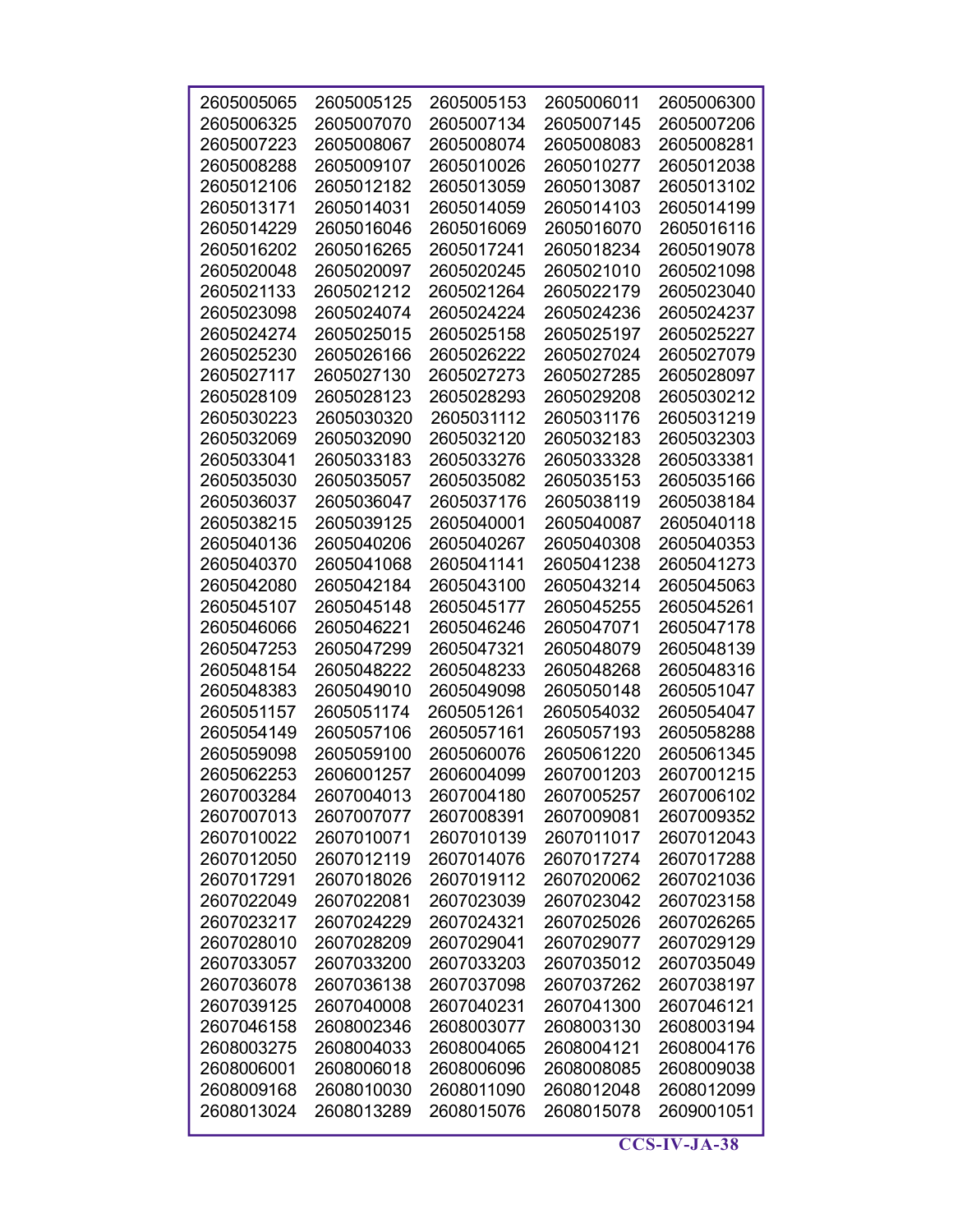| 2609002228 | 2609002328 | 2609002368 | 2609002390 | 2609003178 |
|------------|------------|------------|------------|------------|
| 2609003191 | 2609004089 | 2609004190 | 2609005134 | 2609005136 |
| 2609005148 | 2609006118 | 2609007010 | 2609007077 | 2609007206 |
| 2609008008 | 2609008143 | 2609008154 | 2609009040 | 2609009072 |
| 2609010079 | 2609011269 | 2609012154 | 2610001086 | 2610001214 |
| 2610002084 | 2610003042 | 2610004148 | 2610005080 | 2610005110 |
| 2610006146 | 2610006189 | 2610006206 | 2610006322 | 2610006329 |
| 2610006367 | 2610006393 | 2610008168 | 2610008200 | 2610008255 |
| 2610009085 | 2610010049 | 2610010063 | 2610010142 | 2610010255 |
| 2610011039 | 2610013216 | 2610013271 | 2610014010 | 2610014056 |
| 2610015022 | 2610015063 | 2610015070 | 2610015282 | 2610015297 |
| 2610015330 | 2610016083 | 2610016110 | 2610016162 | 2610016251 |
| 2610017061 | 2610017101 | 2610017183 | 2610018104 | 2610018281 |
| 2610019035 | 2610019167 | 2610020006 | 2610020122 | 2610020162 |
| 2610021102 | 2610021108 | 2610021171 | 2610021246 | 2610022031 |
| 2610022177 | 2610022245 | 2610022279 | 2610023019 | 2610024225 |
| 2610024233 | 2610024287 | 2610025051 | 2610025221 | 2610025277 |
| 2610026045 | 2610026068 | 2610026140 | 2610026147 | 2610026213 |
| 2610029071 | 2610030073 | 2610031007 | 2610032060 | 2610032061 |
| 2610032112 | 2610033247 | 2610033361 | 2610033372 | 2610036009 |
| 2610036128 | 2611003059 | 2611005100 | 2611005218 | 2611006011 |
| 2611006139 | 2611006145 | 2611008194 | 2611011008 | 2611011043 |
| 2611012096 | 2611015130 | 2612001058 | 2612001213 | 2612002135 |
| 2612002175 | 2612002266 | 2612003159 | 2612003302 | 2612003340 |
| 2612004315 | 2612005060 | 2612006080 | 2612006162 | 2612007024 |
| 2612008042 | 2612008176 | 2612009199 | 2612010070 | 2612010130 |
| 2613001032 | 2613003177 | 2613005063 | 2613005120 | 2613005244 |
| 2613006060 | 2613008181 | 2613008195 | 2614001155 | 2614001243 |
| 2614001249 | 2614001259 | 2614002044 | 2614002077 | 2614002081 |
| 2614003102 | 2614003128 | 2614003140 | 2614004020 | 2614004163 |
| 2614006016 | 2614006116 | 2614007139 | 2614007247 | 2614007264 |
| 2614007275 | 2614008046 | 2614008212 | 2614008262 | 2614009002 |
| 2614009060 | 2614009124 | 2614009155 | 2614010030 | 2614010064 |
| 2614011241 | 2614012044 | 2614013073 | 2614013082 | 2614013221 |
| 2614013290 | 2614013340 | 2614014016 | 2614014034 | 2614014041 |
| 2614014058 | 2614014061 | 2614016076 | 2614016188 | 2614016248 |
| 2614016299 | 2614017102 | 2614017123 | 2614017143 | 2614017148 |
| 2614017236 | 2614017259 | 2614018192 | 2614018204 | 2614018210 |
| 2614018282 | 2614018299 | 2614018300 | 2614019063 | 2614019288 |
| 2614020013 | 2614020111 | 2614020134 | 2614020281 | 2614021148 |
| 2614021203 | 2615001052 | 2615002137 | 2615002141 | 2615002257 |
| 2615005062 | 2615005115 | 2616002055 | 2616002057 | 2616002253 |
| 2616003081 | 2616003259 | 2616004115 | 2616004229 | 2616004270 |
| 2616005299 | 2701001145 | 2701001201 | 2701002190 | 2701002385 |
| 2701003315 | 2701003338 | 2701003369 | 2701004283 | 2701004371 |
| 2701005023 | 2701005066 | 2701005131 | 2701005276 | 2701006278 |
| 2701007197 | 2701007203 | 2701007235 | 2701008007 | 2701008270 |
| 2701009139 | 2701009247 | 2701010156 | 2701011034 | 2701012242 |
| 2701013070 | 2701013118 | 2701013343 | 2701014059 | 2701015088 |
|            |            |            |            |            |

 $\overline{\text{CCS-IV-JA-39}}$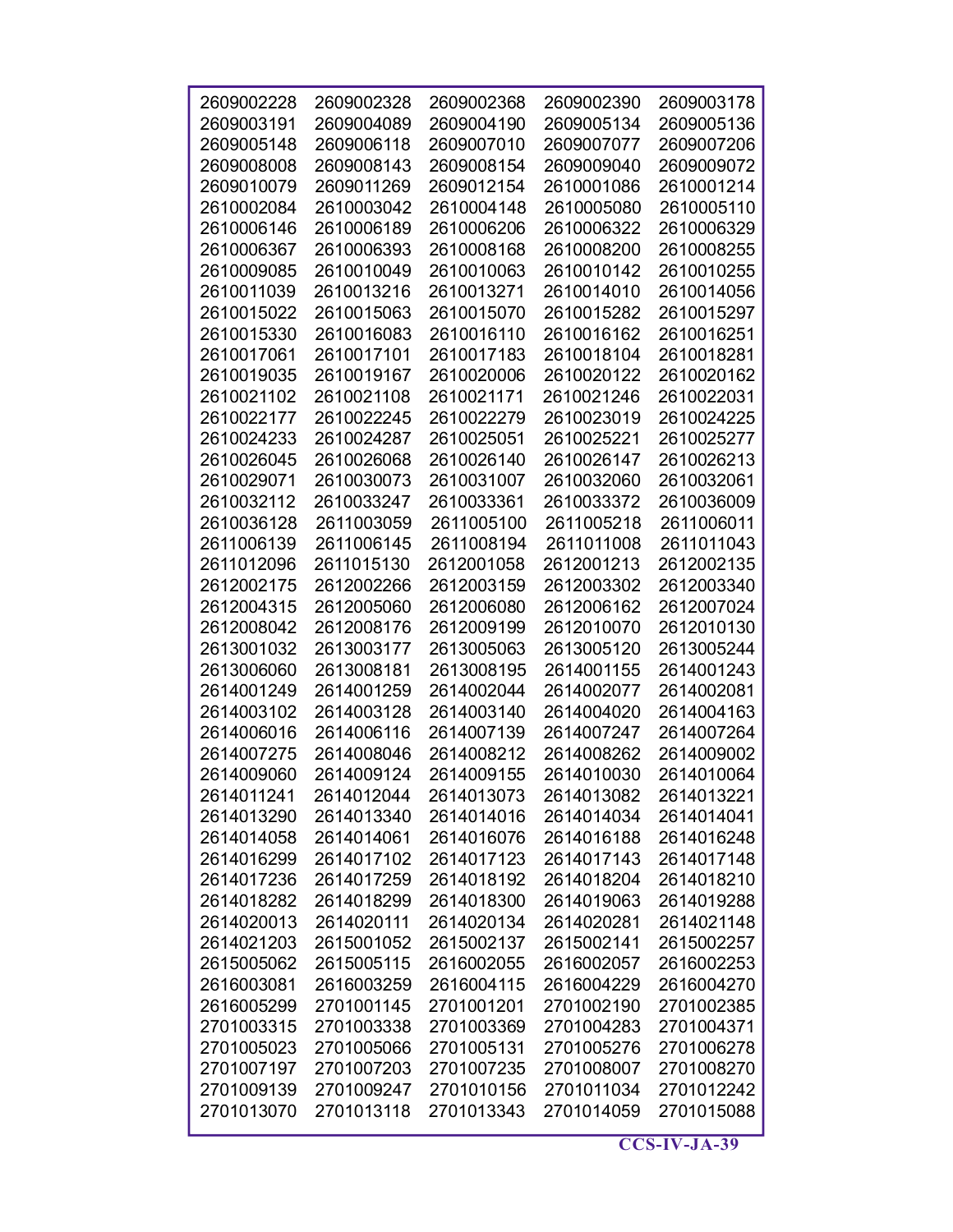| 2701015241 | 2701016027 | 2701016189 | 2701016240 | 2701017263 |
|------------|------------|------------|------------|------------|
| 2701018070 | 2701020074 | 2701020115 | 2701020211 | 2701021002 |
| 2701021108 | 2701021194 | 2701021199 | 2701022271 | 2701023178 |
| 2701024123 | 2701024348 | 2701026294 | 2701027010 | 2701027033 |
| 2701027064 | 2701027148 | 2701028182 | 2701029121 | 2701029185 |
| 2701030127 | 2701031129 | 2701032100 | 2701034162 | 2701035202 |
| 2701036342 | 2701037004 | 2701037157 | 2701037393 | 2701039280 |
| 2701041071 | 2701043139 | 2701043199 | 2701046078 | 2701047061 |
| 2702002011 | 2702003203 | 2702004188 | 2702004194 | 2702005297 |
| 2702006163 | 2703001160 | 2703001224 | 2703001230 | 2703001279 |
| 2703002054 | 2703002090 | 2703002157 | 2703003125 | 2703003130 |
| 2703003223 | 2703004255 | 2703006013 | 2703007134 | 2703008110 |
| 2703009157 | 2703009216 | 2703010021 | 2703010153 | 2703010213 |
| 2703011134 | 2703011145 | 2703011160 | 2703011205 | 2703011211 |
| 2703011217 | 2703011241 | 2703012006 | 2703012136 | 2703012159 |
| 2703013030 | 2703013041 | 2703014026 | 2703014074 | 2703014218 |
| 2703014225 | 2703015156 | 2703015252 | 2703015263 | 2703016025 |
| 2703017005 | 2703018021 | 2703018109 | 2703020044 | 2703020164 |
|            |            | 2704001140 |            |            |
| 2703020292 | 2703023024 |            | 2704001247 | 2704002238 |
| 2704003044 | 2704003064 | 2704003279 | 2704004177 | 2704006285 |
| 2704007004 | 2704007231 | 2704009120 | 2704009246 | 2704011060 |
| 2704011064 | 2704012045 | 2704012081 | 2704012119 | 2704012123 |
| 2704012239 | 2704013049 | 2704013135 | 2704016155 | 2704019153 |
| 2704020125 | 2704020176 | 2704022181 | 2704023200 | 2704026123 |
| 2705001097 | 2705002093 | 2705002139 | 2705002227 | 2705003008 |
| 2705003212 | 2705004056 | 2705005027 | 2705005029 | 2705005298 |
| 2705007108 | 2705008208 | 2705010013 | 2705011120 | 2705012195 |
| 2705013067 | 2705013141 | 2705014246 | 2705015052 | 2705016170 |
| 2705016296 | 2705017043 | 2705017092 | 2705018049 | 2705021182 |
| 2706001002 | 2706002216 | 2706002257 | 2706003088 | 2706003144 |
| 2706004115 | 2706006049 | 2706006193 | 2706007230 | 2706008058 |
| 2706008279 | 2706009108 | 2706009148 | 2706009160 | 2706009204 |
| 2706009253 | 2706010029 | 2706010041 | 2706010043 | 2706010149 |
| 2706010248 | 2706011124 | 2706012061 | 2706012079 | 2706015348 |
| 2706015387 | 2706016036 | 2706016170 | 2707001141 | 2707003242 |
| 2707003261 | 2707004063 | 2707004094 | 2707004179 | 2707004209 |
| 2707005008 | 2707005188 | 2707005210 | 2707006021 | 2707006143 |
| 2707007139 | 2707008047 | 2707008123 | 2707009056 | 2707009077 |
| 2707009175 | 2707009235 | 2707009263 | 2707010032 | 2707010067 |
| 2707010153 | 2707010160 | 2707011226 | 2707011272 | 2707012161 |
| 2707013085 | 2707013126 | 2707014003 | 2707015004 | 2707015125 |
| 2707017117 | 2707018011 |            | 2707018195 | 2707019058 |
|            |            | 2707018067 |            |            |
| 2707019139 | 2707019378 | 2707020027 | 2707020050 | 2707020094 |
| 2707020143 | 2707020145 | 2707020160 | 2707020249 | 2707021089 |
| 2707022071 | 2707022090 | 2707022265 | 2707022290 | 2707022296 |
| 2707023017 | 2707024194 | 2707024278 | 2707025037 | 2707026008 |
| 2707026148 | 2707026222 | 2707026340 | 2707027050 | 2707027085 |
| 2707027092 | 2707027142 | 2707027198 | 2707027363 | 2707028065 |
| 2707029189 | 2707029212 | 2707029317 | 2707030067 | 2707030165 |
|            |            |            |            |            |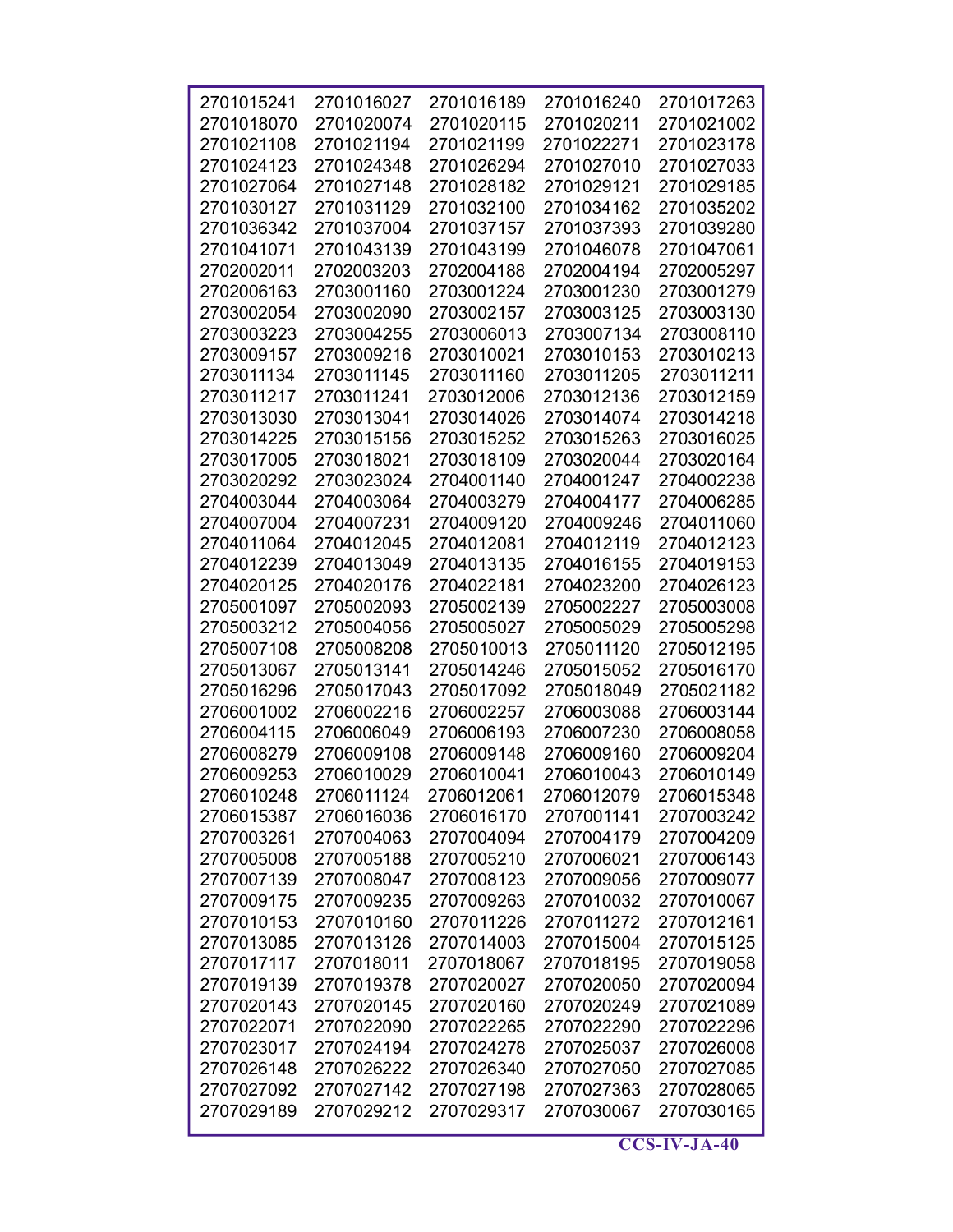| 2707030229 | 2707031171 | 2707035010 | 2707037257 | 2708001092 |
|------------|------------|------------|------------|------------|
| 2708001160 | 2708001224 | 2708001230 | 2708001260 | 2708002125 |
| 2708002130 | 2708002232 | 2708003099 | 2708003128 | 2708003161 |
| 2708003262 | 2708004014 | 2708004033 | 2708004161 | 2708004165 |
| 2708005004 | 2708005147 | 2708006051 | 2708006081 | 2708006125 |
| 2708006214 | 2708006288 | 2708007071 | 2708007188 | 2708008269 |
| 2708010027 | 2708011093 | 2708011222 | 2708011225 | 2708011282 |
| 2708012118 | 2710001180 | 2710001292 | 2710002086 | 2710002109 |
| 2710003013 | 2710003021 | 2710003169 | 2710003239 | 2710003381 |
| 2710004001 | 2710004253 | 2710006073 | 2710006268 | 2710006296 |
| 2710007014 | 2710007096 | 2710007187 | 2710007338 | 2710008007 |
| 2710008113 | 2710008124 | 2710008138 | 2710008162 | 2710008269 |
| 2710009025 | 2710010006 | 2710010295 | 2710010307 | 2710010394 |
| 2710011271 | 2710012016 | 2710012057 | 2710012266 | 2710012324 |
| 2710013169 | 2710013222 | 2710013290 | 2710014297 | 2710015043 |
| 2710015107 | 2710015132 | 2710015210 | 2710017115 | 2710018057 |
| 2711002125 | 2711003035 | 2711003179 | 2711005067 | 2711005109 |
| 2711005128 | 2711006215 | 2711006287 | 2711008017 | 2712001147 |
| 2712001249 | 2712001270 | 2712001299 | 2712002014 | 2712005013 |
| 2712005025 | 2712006239 | 2713001254 | 2713001261 | 2713002030 |
| 2713002033 | 2713002037 | 2713002074 | 2713002144 | 2713002265 |
| 2713003147 | 2713003191 | 2713004065 | 2713004119 | 2713004225 |
| 2713004241 | 2713004273 | 2713005053 | 2713005159 | 2713005191 |
| 2713006015 | 2713006107 | 2713007036 | 2713007144 | 2713007225 |
| 2713007287 | 2713008105 | 2713008119 | 2713008147 | 2713009051 |
| 2713009115 | 2713009285 | 2713010029 | 2713010032 | 2713010101 |
| 2801001043 | 2801001096 | 2801001119 | 2801003073 | 2801003166 |
| 2801003363 | 2801003365 | 2801004070 | 2801004075 | 2801005003 |
| 2801005089 | 2801005187 | 2801007118 | 2801007137 | 2801008017 |
| 2801008134 | 2801009060 | 2801009192 | 2801010032 | 2801010249 |
| 2801011086 | 2801011195 | 2801012081 | 2801012221 | 2801013005 |
| 2801013104 | 2801013284 | 2801014001 | 2801014018 | 2801014065 |
| 2801014191 | 2801015189 | 2801015273 | 2801016098 | 2801016142 |
| 2801016178 | 2801016179 | 2801017025 | 2801017150 | 2801018063 |
| 2801018101 | 2801019050 | 2801019103 | 2801019122 | 2801020094 |
| 2801020199 | 2801020243 | 2801020273 | 2801020299 | 2801021048 |
| 2801021137 | 2801021143 | 2801022284 | 2801023009 | 2801023038 |
| 2801023129 | 2801023168 | 2801024033 | 2801024034 | 2801024179 |
| 2801024205 | 2801025039 | 2801025122 | 2801025165 | 2801026024 |
| 2801026077 | 2801026242 | 2801027043 | 2801027212 | 2801028060 |
| 2801028064 | 2801028117 | 2801028177 | 2801029001 | 2801030083 |
| 2801030207 | 2801030232 | 2801031125 | 2801031201 | 2801031255 |
| 2801032017 | 2801032122 | 2801032155 | 2801033146 | 2801033243 |
| 2801033246 | 2801033278 | 2801034055 | 2801034129 | 2801034225 |
| 2801035020 | 2801035170 | 2801035239 | 2801036291 | 2801037195 |
| 2801038124 | 2801039081 | 2801039178 | 2801039282 | 2801041087 |
| 2801041173 | 2801042054 | 2801042284 | 2801044033 | 2801044048 |
| 2801044099 | 2801044108 | 2801044175 | 2801046103 | 2801046198 |
| 2801046290 | 2801047004 | 2801047017 | 2801047200 | 2801048098 |
|            |            |            |            |            |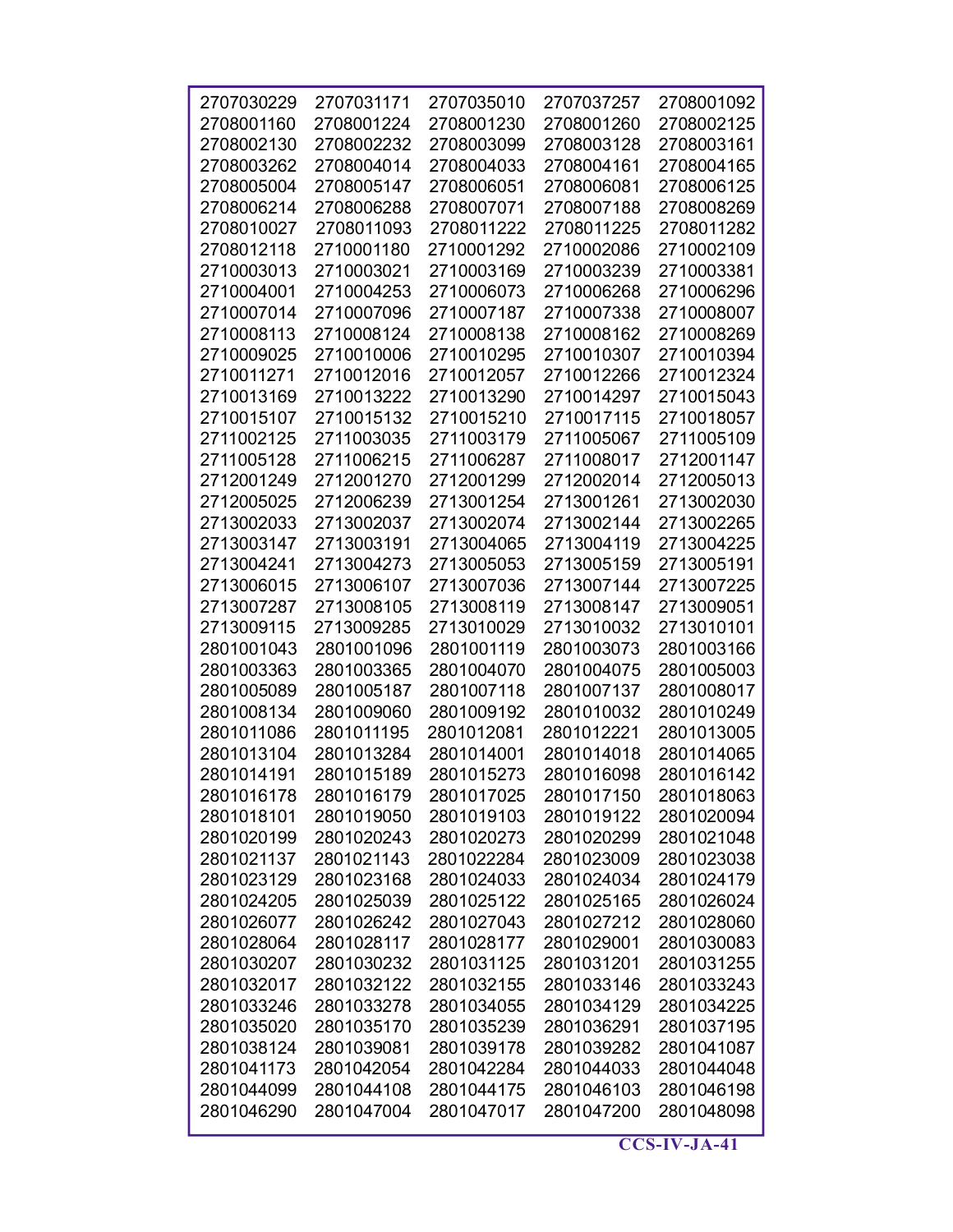| 2801048158               | 2801048186               | 2801050186               | 2801050237               | 2801052030               |
|--------------------------|--------------------------|--------------------------|--------------------------|--------------------------|
| 2801053066               | 2801054022               | 2801055119               | 2801055253               | 2801055300               |
| 2801055339               | 2801056032               | 2801056093               | 2801058037               | 2801058179               |
| 2801060113               | 2801061192               | 2801061278               | 2801063065               | 2801063145               |
| 2801064258               | 2801064307               | 2801065202               | 2801066224               | 2801068164               |
| 2801069105               | 2801069289               | 2801071009               | 2801073173               | 2801074086               |
| 2801074182               | 2801075049               | 2801075083               | 2801075199               | 2802001234               |
| 2802001244               | 2802002188               | 2802002232               | 2802004030               | 2802005079               |
| 2802007289               | 2802008163               | 2802009053               | 2802009281               | 2802010013               |
| 2802010161               | 2802011177               | 2802012101               | 2802012299               | 2802013293               |
| 2802014133               | 2802015015               | 2802015243               | 2802016101               | 2802017014               |
| 2803001010               | 2803001083               | 2803001096               | 2803001220               | 2803004073               |
| 2803006138               | 2803006187               | 2803006216               | 2803006281               | 2803007011               |
| 2803007049               | 2803007108               | 2803008157               | 2803008185               | 2803008297               |
| 2803010155               | 2803010284               | 2803011021               | 2803011039               | 2803011044               |
| 2803011116               | 2803012063               | 2803013071               | 2803013140               | 2803013144               |
| 2803014024               | 2803014278               | 2803014282               | 2803015046               | 2803015197               |
| 2803015284               | 2803016120               | 2803017143               | 2803017163               | 2803017201               |
| 2803017245               | 2803018128               | 2803018224               | 2803019046               | 2803019155               |
| 2803019233               | 2803019259               | 2803019293               | 2803020018               | 2803020023               |
| 2803021004               | 2803021073               | 2803021166               | 2803022069               | 2803023025               |
| 2803023110               | 2803023145               | 2803023218               | 2803026078               | 2803026247               |
| 2803026257               | 2803027176               | 2803028065               | 2803028098               | 2803028248               |
| 2803029261               | 2803030249               | 2803031194               | 2803032067               | 2803032083               |
| 2803032113               | 2803032194               | 2803033002               | 2803033237               | 2803033255               |
| 2803034287               | 2803034293               | 2803035142               | 2803036008               | 2803037097               |
| 2803038036               | 2803038209               | 2803038229               | 2803038231               | 2803038277               |
| 2804002155               | 2804002196               | 2804002263               | 2804002272               | 2804003253               |
| 2804004283               | 2804005090               | 2804005146               | 2804005268               | 2804006056               |
| 2804007185               | 2804009003               | 2804009242               | 2804011287               | 2804013003               |
| 2804013023               | 2804013051               | 2804013058               | 2805001025               | 2805001080               |
| 2805001098               | 2805002010               | 2805002154               | 2805006084               | 2805006142               |
| 2805007188               | 2805007258               | 2805008015               | 2805008022               | 2805008188               |
| 2805009157               | 2805009288               | 2805011073               | 2805011077               | 2805011208               |
| 2805012177               | 2805012205               | 2805012222               | 2805013066               | 2805014218               |
| 2805016214               | 2805019209               | 2805019233               | 2805020002               | 2805020016               |
| 2805020280               | 2805021003               | 2805021220               | 2805023032               | 2805023055               |
| 2805025154               | 2805027060               | 2806001017               | 2806002095               | 2806002152               |
| 2806003029               | 2806006231               | 2806007055               | 2806007229               | 2806010023               |
| 2806011202               | 2806012045               | 2806012079               | 2806013163               | 2806016011               |
| 2806016262               | 2806017002               | 2806017005               | 2806017217               | 2806019123               |
| 2807001152               | 2807001211               | 2807002084               | 2807002243               | 2807003086               |
| 2807004061               | 2807005115               | 2807006187               | 2807009152               | 2807012079               |
| 2807012252               | 2807013263               | 2807014093               | 2807014147               | 2807016104               |
| 2807017122<br>2808002105 | 2807018045<br>2808004224 | 2808001150<br>2808005224 | 2808001181<br>2808007171 | 2808002084<br>2808008079 |
| 2808009018               | 2808010062               | 2808010163               | 2809001023               | 2809003157               |
| 2809003227               | 2809004012               | 2809004079               | 2809004200               | 2809005105               |
| 2809006011               | 2809007064               | 2809007149               | 2809007207               | 2809007241               |
|                          |                          |                          |                          |                          |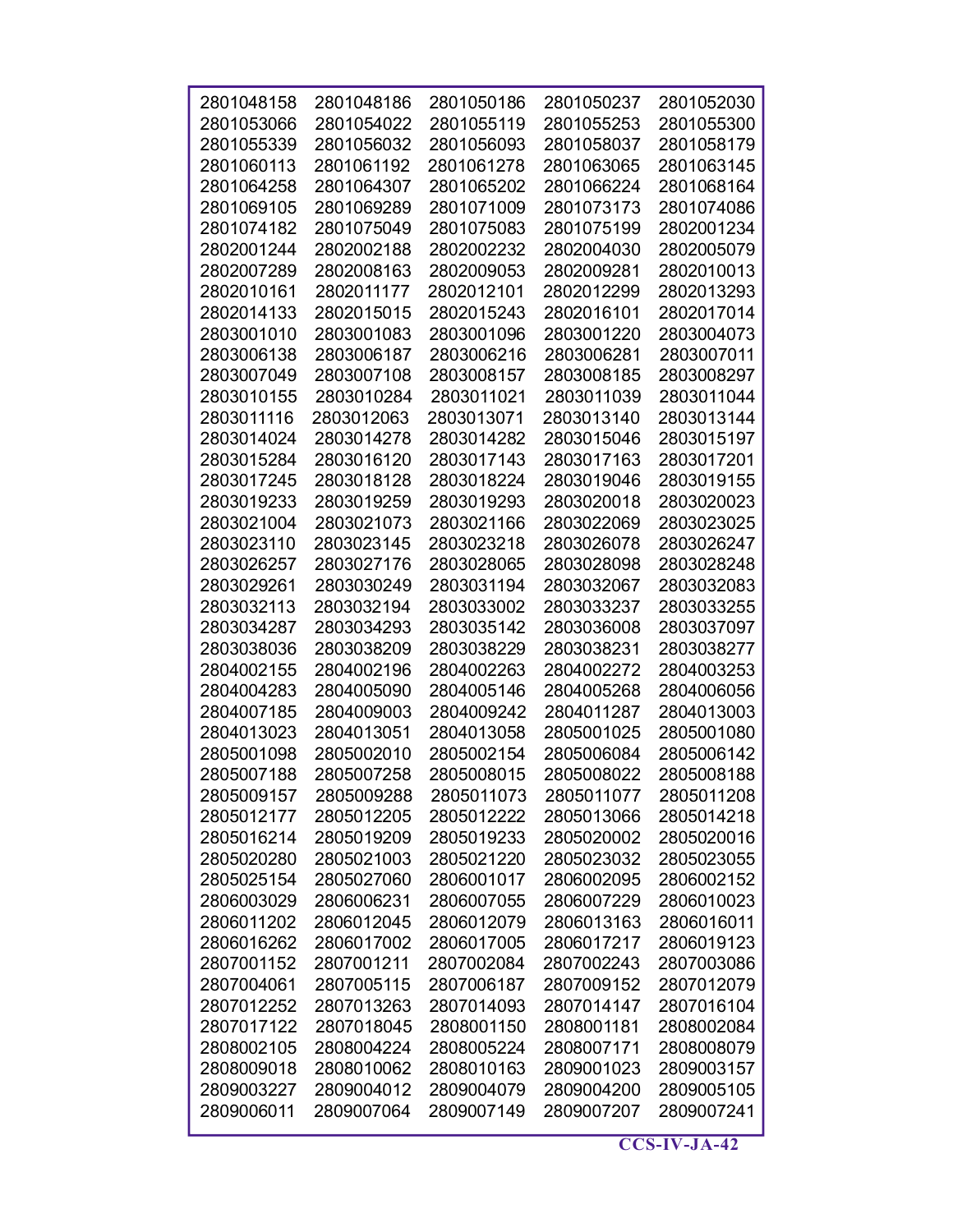| 2809008190 | 2809009240 | 2809010233 | 2810001034 | 2810001094 |
|------------|------------|------------|------------|------------|
| 2810001105 | 2810002022 | 2810002092 | 2810002140 | 2810002227 |
| 2810002256 | 2810003020 | 2810003189 | 2810003287 | 2811002107 |
| 2811004123 | 2811005063 | 2812001035 | 2812001133 | 2812001260 |
| 2812002021 | 2812003068 | 2812004041 | 2812004055 | 2812004091 |
| 2812004132 | 2812004225 | 2813001069 | 2813001238 | 2813003093 |
| 2813004013 | 2813004058 | 2813005044 | 2813005108 | 2813005271 |
| 2813006269 | 2813007122 | 2813007291 | 2813008020 | 2813008026 |
| 2813008087 | 2813008117 | 2813008118 | 2813008178 | 2813008231 |
| 2813008262 | 2813009065 | 2813009266 | 2813010076 | 2813010135 |
| 2813011084 | 2901001161 | 2901001193 | 2901002148 | 2901003223 |
| 2901004018 | 2901004056 | 2901004069 | 2901004122 | 2901004149 |
| 2901005014 | 2901005025 | 2901005057 | 2901005298 | 2901006063 |
| 2901006252 | 2901007108 | 2901008043 | 2901008167 | 2901008173 |
| 2901008205 | 2901008283 | 2901009069 | 2901010076 | 2901011064 |
| 2901011283 | 2901012186 | 2901012262 | 2901012296 | 2901013043 |
| 2901013056 | 2901014111 | 2901014127 | 2901014398 | 2901015391 |
| 2901016172 | 2901016284 | 2901017036 | 2901017311 | 2901018056 |
| 2901018131 | 2901020045 | 2901020155 | 2901020200 | 2901020274 |
| 2901021145 | 2901022040 | 2901022373 | 2901022389 | 2901023180 |
| 2901025034 | 2901025053 | 2901025112 | 2901026047 | 2901026075 |
| 2901026106 | 2901027022 | 2901028094 | 2901029153 | 2901030033 |
| 2901031203 | 2901032251 | 2901034030 | 2902001029 | 2902001046 |
| 2902001105 | 2902001201 | 2902002207 | 2902002244 | 2902003091 |
| 2902003169 | 2902003241 | 2902004080 | 2902005061 | 2902005103 |
| 2902005143 | 2902005182 | 2902006187 | 2902007149 | 2902007173 |
| 2902007230 | 2902008019 | 2902008073 | 2902008109 | 2902008151 |
| 2902008363 | 2902009013 | 2902009045 | 2902009085 | 2902009117 |
| 2902010263 | 2902010266 | 2902011260 | 2902011358 | 2902012089 |
| 2902012129 | 2902013128 | 2902013131 | 2902013244 | 2902014054 |
| 2902014154 | 2902015045 | 2902015092 | 2902015097 | 2902015149 |
| 2902015257 | 2902015263 | 2902016141 | 2902017157 | 2902018073 |
| 2902019062 | 2902020090 | 2902020219 | 2902020286 | 2902021039 |
| 2902021157 | 2902021175 | 2902022011 | 2902024061 | 2902024269 |
| 2902026085 | 2902026133 | 2902026250 | 2902027141 | 2902028171 |
| 2902029055 | 2902029092 | 2902030063 | 2902030166 | 2902031078 |
| 2903001137 | 2903003111 | 2903004113 | 2903004114 | 2903005041 |
| 2903005114 | 2903005167 | 2903006017 | 2903006065 | 2903007006 |
| 2903008257 | 2903009002 | 2903009035 | 2903009038 | 2903010080 |
| 2903010099 | 2903011157 | 2903012212 | 2904001001 | 2904001046 |
| 2904002113 | 2904002141 | 2904002206 | 2904002233 | 2904003141 |
| 2904003241 | 2904004019 | 2904004128 | 2904004215 | 2904004298 |
| 2904008119 | 2904010051 | 2904010095 | 2904010161 | 2904011045 |
| 2904012010 | 2904012017 | 2904012199 | 2904013014 | 2904013015 |
| 2904014025 | 2904014038 | 2904014079 | 2904016133 | 2904017110 |
| 2904020152 | 2904021174 | 2904021267 | 2904022036 | 2904023169 |
| 2904024128 | 2904024135 | 2904025073 | 2904025092 | 2904025169 |
| 2904026252 | 2904027064 | 2904028148 | 2904028151 | 2904029084 |
| 2904029085 | 2904029116 | 2904030032 | 2904030157 | 2904030215 |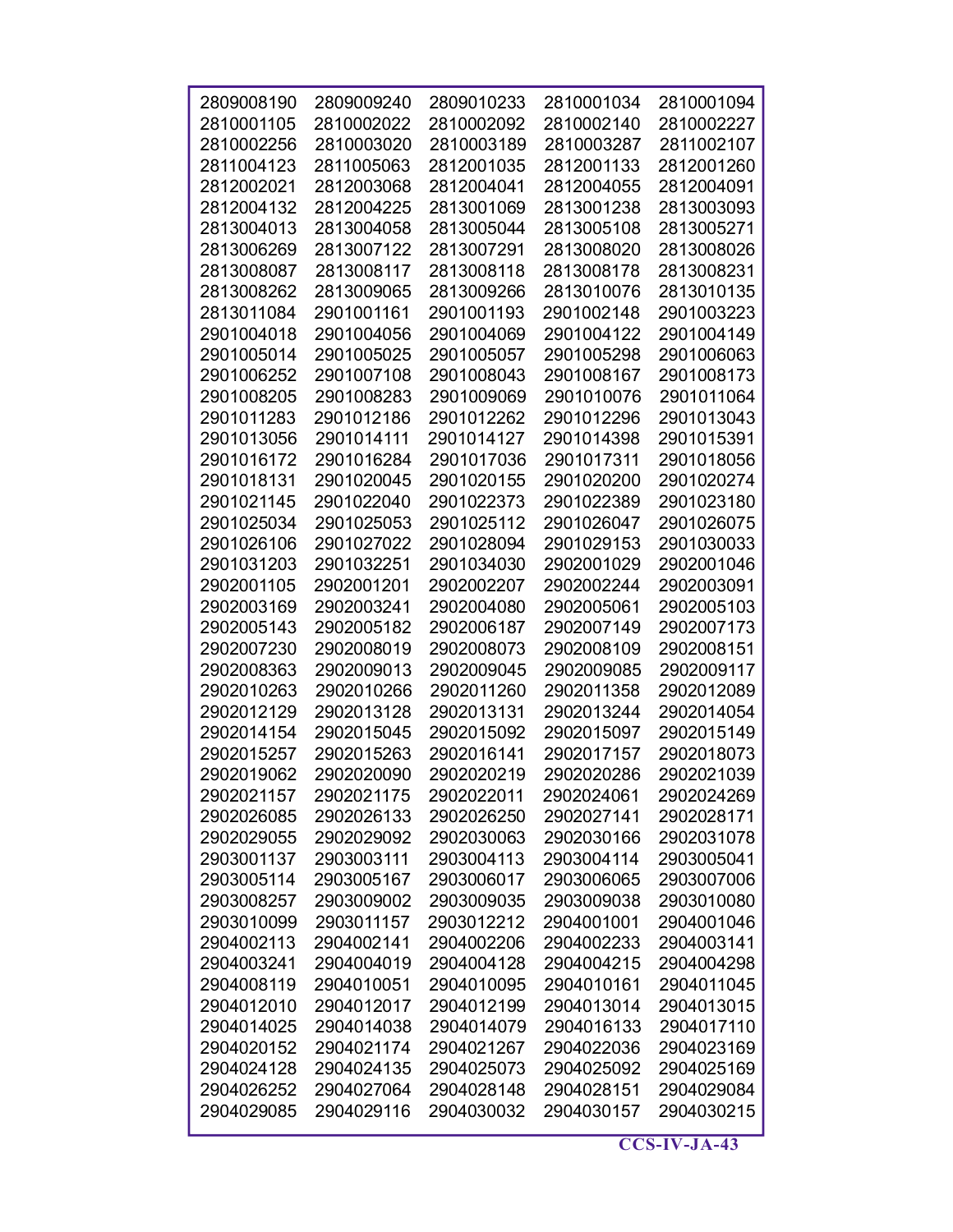| 2904032015 | 2904033083 | 2904035014 | 2904036082 | 2904036179 |
|------------|------------|------------|------------|------------|
| 2904037055 | 2904037140 | 2904039002 | 2904039007 | 2904039010 |
| 2904039090 | 2904039283 | 2904040051 | 2904041144 | 2905001015 |
| 2905001074 | 2905002029 | 2905002110 | 2905003074 | 2905005120 |
| 2905006021 | 2905006073 | 2905007265 | 2905007276 | 2905009282 |
| 2905010021 | 2905010130 | 2905010213 | 2905012058 | 2905012122 |
| 2905013205 | 2905013217 | 2905014080 | 2905014098 | 2905014290 |
| 2905015169 | 2905016221 | 2905018003 | 2905019210 | 2905021110 |
| 2905021149 | 2905022035 | 2906001161 | 2906001207 | 2906001237 |
| 2906001264 | 2906001282 | 2906001289 | 2906002029 | 2906003214 |
| 2906003259 | 2906005100 | 2906005139 | 2906006007 | 2906007236 |
| 2906008133 | 2906008236 | 2906008269 | 2906010028 | 2906010225 |
| 2906011095 | 2906011214 | 2906012107 | 2906012260 | 2906013170 |
| 2906014117 | 2906014139 | 2906014197 | 2906015121 | 2906016086 |
| 2906016152 | 2906017073 | 2906017091 | 2906017107 | 2906018145 |
| 2906018297 | 2906019115 | 2906019269 | 2906019398 | 2906020022 |
| 2906020087 | 2906020242 | 2906021044 | 2906022138 | 2906022237 |
| 2906023057 | 2906023111 | 2906023239 | 2906024086 | 2906024278 |
| 2906025016 | 2906025064 | 2906025102 | 2906025145 | 2906025200 |
| 2906025222 | 2906026240 | 2906027047 | 2906027086 | 2906027109 |
| 2906027139 | 2906027192 | 2906027234 | 2906027302 | 2906028056 |
| 2906028115 | 2906028170 | 2906030128 | 2906031029 | 2906031148 |
| 2906032058 | 2907001183 | 2907001239 | 2907001285 | 2907002113 |
| 2907002215 | 2907003092 | 2907003172 | 2907004031 | 2907004121 |
| 2907004143 | 2907004154 | 2907005017 | 2907005086 | 2907005191 |
| 2907005205 | 2907006020 | 2907006234 | 2907006349 | 2907006395 |
| 2907007132 | 2907008165 | 2907009051 | 2907009077 | 2907009166 |
| 2907009228 | 2907010185 | 2907011123 | 2907011182 | 2907012147 |
| 2907014038 | 2907014124 | 2907015173 | 2907015201 | 2907017022 |
| 2907017176 | 2907017213 | 2907018005 | 2907019033 | 2907019054 |
| 2907021127 | 2907021189 | 2907022023 | 2907024186 | 2907024285 |
| 2907025220 | 2907025227 | 2907025293 | 2907025323 | 2907025329 |
| 2907025391 | 2907026011 | 2907026211 | 2907026285 | 2907026343 |
| 2907027083 | 2907027147 | 2907028352 | 2907029103 | 2907029184 |
| 2907030006 | 2907031041 | 2907031080 | 2907031132 | 2908001019 |
| 2908004055 | 2908005115 | 2908006057 | 2908007158 | 2909001111 |
| 2909001354 | 2909002043 | 2909002261 | 2909003027 | 3001001090 |
| 3001001091 | 3001001184 | 3001001224 | 3001001279 | 3001002110 |
| 3001002230 | 3001003098 | 3001003220 | 3001004089 | 3001004100 |
| 3001004134 | 3001004166 | 3001004263 | 3001004267 | 3001004299 |
| 3001005008 | 3001005035 | 3001005169 | 3001005210 | 3001005230 |
| 3001005310 | 3001005399 | 3001006123 | 3001006130 | 3001006145 |
| 3001006205 | 3001006207 | 3001007231 | 3001008095 | 3001008165 |
| 3001009043 | 3001009059 | 3001010014 | 3001011255 | 3001012002 |
| 3001012009 | 3001012016 | 3001012115 | 3001012263 | 3001013042 |
| 3001013105 | 3001013229 | 3001013269 | 3001013332 | 3001014038 |
| 3001014070 | 3001014114 | 3001014202 | 3001014259 | 3001014325 |
| 3001014395 | 3001015075 | 3001015272 | 3001015379 | 3001016146 |
| 3001016312 | 3001017170 | 3001018102 | 3001018119 | 3001018132 |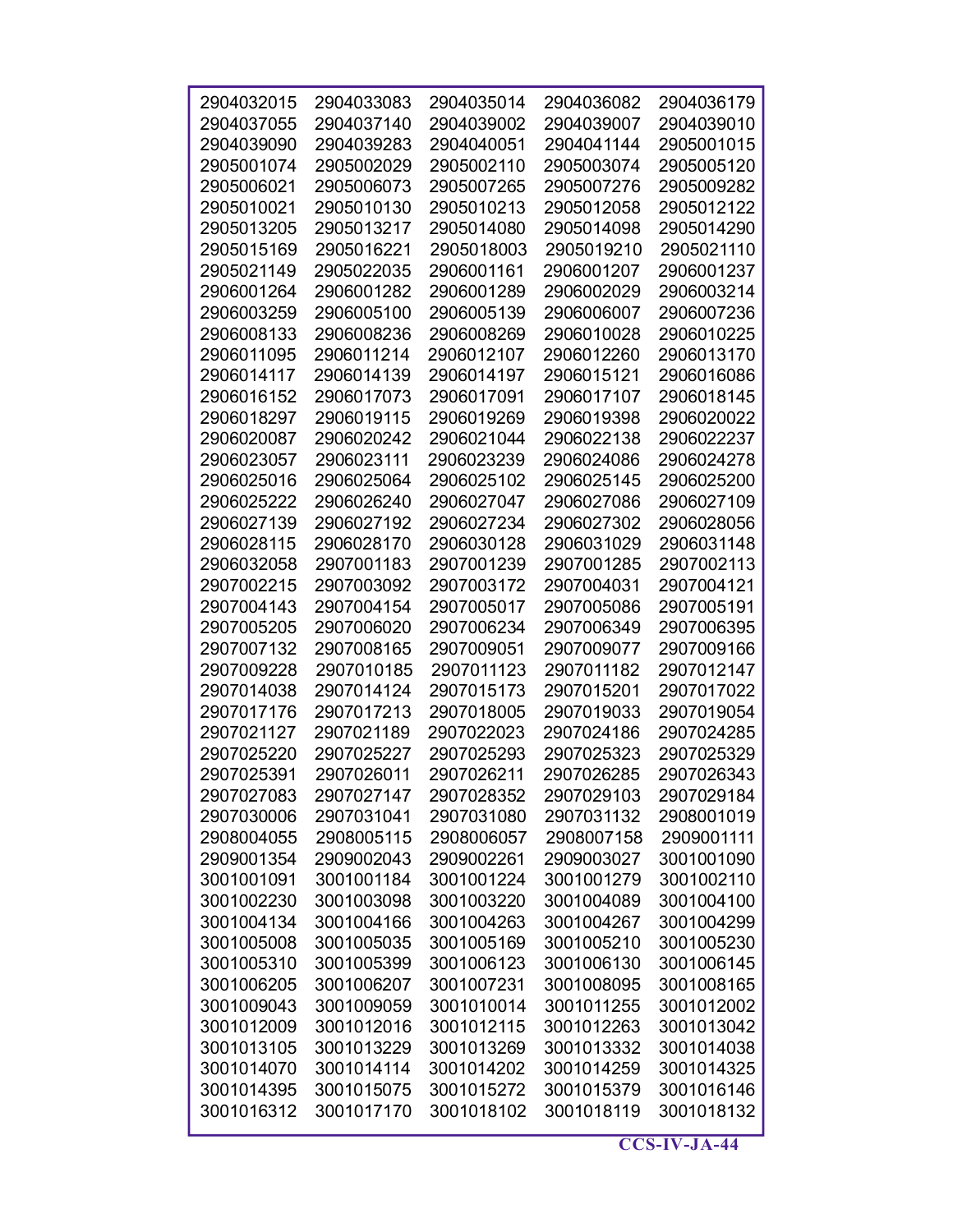| 3001018220 | 3001019081 | 3001019222 | 3001020369 | 3001021016 |
|------------|------------|------------|------------|------------|
| 3001022006 | 3001022158 | 3002001297 | 3002002031 | 3002003215 |
| 3002004103 | 3002004179 | 3002004190 | 3002005104 | 3002005111 |
| 3002005127 | 3002005147 | 3002005163 | 3002005235 | 3002007097 |
| 3002007382 | 3003001022 | 3003001148 | 3003001250 | 3003002088 |
| 3003003237 | 3003003284 | 3003003297 | 3003004109 | 3003004299 |
| 3003005076 | 3003005192 | 3003006158 | 3003006296 | 3003007037 |
| 3003007239 | 3003008103 | 3003009122 | 3003009306 | 3003009348 |
| 3003010077 | 3003010128 | 3003010228 | 3003011026 | 3003011090 |
| 3003011193 | 3003011210 | 3003012006 | 3003012254 | 3003013061 |
|            |            |            |            |            |
| 3003013076 | 3003013139 | 3003013249 | 3003014033 | 3003014069 |
| 3003014320 | 3003015073 | 3003015195 | 3003017117 | 3003017265 |
| 3003018079 | 3003018120 | 3003019272 | 3003020027 | 3003022086 |
| 3003022266 | 3003022329 | 3003023120 | 3003023208 | 3003025079 |
| 3003025167 | 3101002033 | 3101002134 | 3101002299 | 3101002344 |
| 3101004008 | 3101004037 | 3101004125 | 3101004261 | 3101005285 |
| 3101006095 | 3101007004 | 3101007179 | 3101008105 | 3101008164 |
| 3101008239 | 3101009133 | 3101010045 | 3101010114 | 3101012039 |
| 3101013006 | 3101013103 | 3101013153 | 3101013174 | 3101013240 |
| 3101014182 | 3101014197 | 3101014237 | 3101015171 | 3101016063 |
| 3101016109 | 3101017209 | 3101017237 | 3101017255 | 3101017313 |
| 3101018027 | 3101018170 | 3101018246 | 3101019066 | 3101019136 |
| 3101019220 | 3101019358 | 3101020245 | 3101020246 | 3101022008 |
|            |            |            |            |            |
| 3101022173 | 3101022301 | 3101023067 | 3101023091 | 3101024146 |
| 3101024195 | 3101026063 | 3101027284 | 3101027286 | 3101028131 |
| 3101029005 | 3101029118 | 3101030384 | 3101031404 | 3101032163 |
| 3101033120 | 3101034092 | 3101035235 | 3101036202 | 3101038091 |
| 3102001056 | 3102003184 | 3102003240 | 3102003265 | 3103002028 |
| 3103002140 | 3103005247 | 3103005253 | 3103006004 | 3103006098 |
| 3103006184 | 3103006219 | 3103007211 | 3103008294 | 3103009015 |
| 3103012154 | 3103012220 | 3103012226 | 3103012297 | 3103012342 |
| 3103013204 | 3103014002 | 3103014234 | 3103016239 | 3103016279 |
| 3103017278 | 3103018093 | 3103018249 | 3103020182 | 3103022264 |
| 3103023028 | 3103024193 | 3103026052 | 3103027184 | 3104001037 |
| 3104001107 | 3104002037 | 3104002091 | 3104002396 | 3104003296 |
| 3104004159 | 3104004178 | 3104005040 | 3104005115 | 3104005228 |
| 3104005231 | 3104005283 | 3104006125 | 3104006171 | 3104006220 |
| 3104006299 | 3104007048 | 3104007066 | 3104007164 | 3104009243 |
| 3104009322 | 3104009325 | 3104010150 | 3104010177 | 3104010185 |
|            |            |            |            |            |
| 3104010215 | 3104010245 | 3104011089 | 3104011105 | 3104012243 |
| 3104012289 | 3104013032 | 3104013106 | 3104013117 | 3105002249 |
| 3105003045 | 3105005126 | 3105005213 | 3105008097 | 3105008118 |
| 3105008285 | 3105009058 | 3105009303 | 3105009328 | 3105009330 |
| 3105010015 | 3105010036 | 3105010081 | 3105011025 | 3105012171 |
| 3105013187 | 3105014024 | 3106001074 | 3106001231 | 3106002108 |
| 3106004274 | 3106005004 | 3107001224 | 3107001396 | 3201001006 |
| 3201001131 | 3201001145 | 3201001208 | 3201001271 | 3201002102 |
| 3201002175 | 3201003139 | 3201005227 | 3201006142 | 3201006311 |
| 3201007276 | 3201007307 | 3201008264 | 3201009149 | 3201009162 |
|            |            |            |            |            |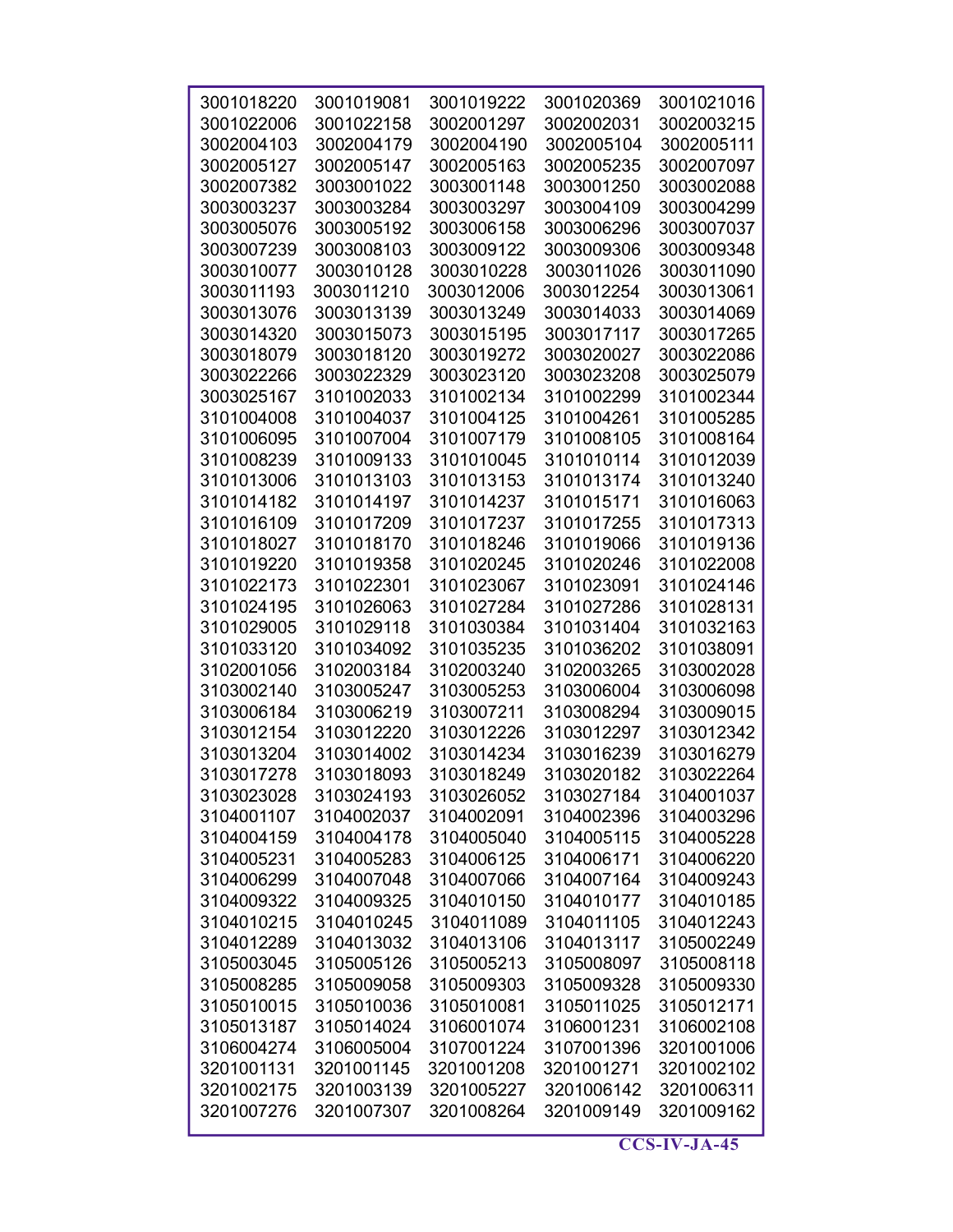| 3201010190 | 3201010258 | 3201011306 | 3201012080                                                                    | 3201012128 |
|------------|------------|------------|-------------------------------------------------------------------------------|------------|
| 3201012141 | 3201012280 | 3201013181 | 3201014230                                                                    | 3201014288 |
| 3201015233 | 3201016134 | 3201016201 | 3201016358                                                                    | 3201018236 |
| 3201019138 | 3201020099 | 3201021067 | 3202001022                                                                    | 3202001035 |
| 3202001154 | 3202002090 | 3202003006 | 3202003218                                                                    | 3202003355 |
| 3202004035 | 3202006179 | 3202006298 | 3202007069                                                                    | 3202007148 |
| 3202008205 | 3202008244 | 3202008279 | 3202009103                                                                    | 3202010086 |
| 3202011233 | 3202012139 | 3203001065 | 3203001146                                                                    | 3203002067 |
| 3203002111 | 3203003259 | 3203003295 | 3203003393                                                                    | 3203004006 |
| 3203004007 | 3203004011 | 3203004362 | 3203004382                                                                    | 3203005253 |
| 3203006017 | 3203006105 | 3203006116 | 3203006150                                                                    | 3203006271 |
| 3203007008 | 3203007094 | 3203007115 | 3203007234                                                                    | 3203007242 |
| 3203007279 | 3203007282 | 3203008024 | 3203008065                                                                    | 3203008105 |
| 3203008157 | 3203008185 | 3203008205 | 3203008231                                                                    | 3203009005 |
| 3203009114 | 3203009262 | 3203010150 | 3203010179                                                                    | 3203010186 |
| 3203011077 | 3203011093 | 3203011163 | 3203013249                                                                    | 3203013253 |
| 3203014033 | 3203014146 | 3203015032 | 3203015117                                                                    | 3203016102 |
| 3203016185 | 3203017145 | 3203018039 | 3203018058                                                                    | 3204001230 |
| 3204002234 | 3204003004 | 3204003036 | 3204004011                                                                    | 3204004172 |
| 3204006126 | 3204006150 | 3204007113 | 3204008117                                                                    | 3204009176 |
| 3204009178 | 3204009185 | 3204010016 | 3204013157                                                                    | 3204013229 |
| 3205001007 | 3205001133 | 3205001248 | 3205001283                                                                    | 3205002055 |
| 3205002103 | 3205002246 | 3205003043 | 3205003169                                                                    | 3205003213 |
| 3205003221 | 3205004044 | 3205004066 | 3206001238                                                                    | 3206002107 |
| 3206002246 | 3206002336 | 3206002397 | 3206003259                                                                    | 3206004359 |
| 3206005241 | 3206006214 | 3206007290 | 3206008032                                                                    | 3206008101 |
| 3207001123 | 3207002027 | 3207002167 | 3207002242                                                                    | 3207003117 |
| 3207003120 | 3207003130 | 3207004087 | 3207004102                                                                    | 3207004149 |
| 3207004179 | 3207005066 | 3207006043 | 3207006174                                                                    | 3207007038 |
| 3207008274 | 3207009025 | 3207010047 | 3207010137                                                                    | 3207014020 |
| 3207015107 | 3207015240 | 3207017105 | 3207017106                                                                    | 3207018036 |
| 3207018200 | 3207019032 | 3207019168 | 3207020015                                                                    | 3207020040 |
| 3207021043 | 3207021082 | 3207022220 | 3207023123                                                                    | 3207024072 |
| 3208001116 | 3208001199 | 3208002198 | 3208003202                                                                    | 3208004028 |
| 3208004136 | 3208004218 | 3208004228 | 3208005134                                                                    | 3208006085 |
| 3208006151 | 3208006227 | 3208006352 | 3208007174                                                                    | 3208007281 |
| 3208008121 | 3208009197 | 3208012097 | 3208012115                                                                    | 3208012133 |
| 3208012266 | 3208013032 | 3208013058 | 3208013086                                                                    | 3208014046 |
| 3208016290 | 3208017121 | 3208020038 | 3209001129                                                                    | 3209002106 |
| 3209002146 | 3209003077 | 3209003289 | 3209004125                                                                    | 3209004130 |
| 3209005058 |            |            |                                                                               |            |
|            |            |            |                                                                               |            |
|            |            |            |                                                                               |            |
|            |            |            | The candidates with the following register numbers are admitted               |            |
|            |            |            | provisionally to the original Certificate Verification/Counselling subject to |            |
|            |            |            | verification of the claims in their online applications such as age,          |            |

verification of the claims in their online applications such as age, educational qualification, community, DW Status, PSTM Status,Exservicemen Status, etc., possessed by him/her. After Original Certificate Verification eligible candidates are allowed for Counseling. The following candidates who have been admitted provisionally to the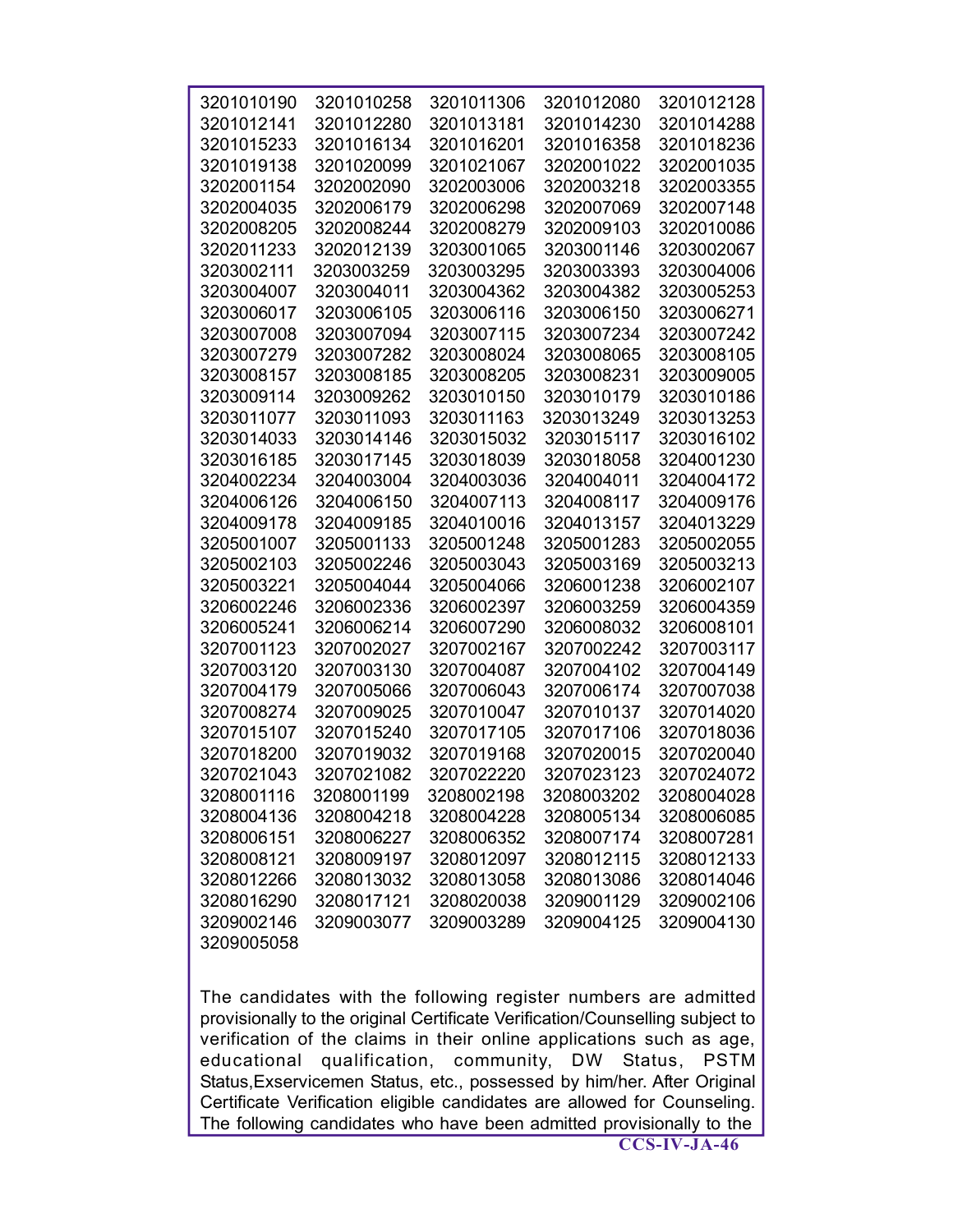Certificate Verification should upload the scanned copy of documents in support of the claims made in their online application from **13.02.2020** to **18.02.2020** in the e-seva centres run by TACTV. List of designated eseva centres is available in the website. The details regarding the documents to be uploaded will be made available in the Commission's website and candidates will be informed of the above fact only through SMS and e-mail. Individual communication in this regard will NOT be sent to the candidates by post

| 0111001190  0205004061  0301066208  0302003096  0307005297     |  |  |
|----------------------------------------------------------------|--|--|
| 0404010228   0506006252   0713009235   0801017217   0801023280 |  |  |
|                                                                |  |  |
| 1101020053  1701078206  1712008212  1901021099  2202026162     |  |  |
| 2504019106  2510002282  2510004040  2603013068  2605057003     |  |  |
| 2803026267 AND 2806005184                                      |  |  |
|                                                                |  |  |

## **Notes:-**

- 1. Mere inclusion of the Register Numbers of candidates will not imply that his/her candidature has been fully considered for Original Certificate Verification/ Counselling.
- 2. The candidates whose Register Numbers are found in the above list have been admitted provisionally to the Original Certificate Verification and Counselling based on the particulars furnished by them in their online application, scanned documents uploaded by the candidates through e-Seva Centres, overall Rank/ Marks obtained by them in the Written Examination and with reference to the Rule of reservation of appointments and No of vacancies.
- 3. The admission of candidates to Original Certificate Verification and Counselling is provisional subject to verification and acceptance of their claim in their online applications such as Age, Sex, Educational Qualification ,Community , PSTM etc., through original documents. If any of their claims are found to be false or incorrect, their provisional admission to Original Certificate Verification and Counselling will be cancelled and they will not be admitted to the Counselling.
- 4. The candidates whose Register Numbers are not found in the above list have not been admitted to the Original Certificate Verification and Counselling for the said posts.
- 5. After verification of original Certificates , the eligible candidates alone are admitted for Counselling to be held on the same day itself.
- 6. Candidates can download their notice for admission to Certificate Verification and Counselling from the Commission's Website and should attend the Certificate Verification/ Counselling with all the relevant documents in Original on the Scheduled date and time without fail. Candidates who fail to attend Certificate Verification and Counselling on the scheduled date and time will not be considered for the next stage of selection.